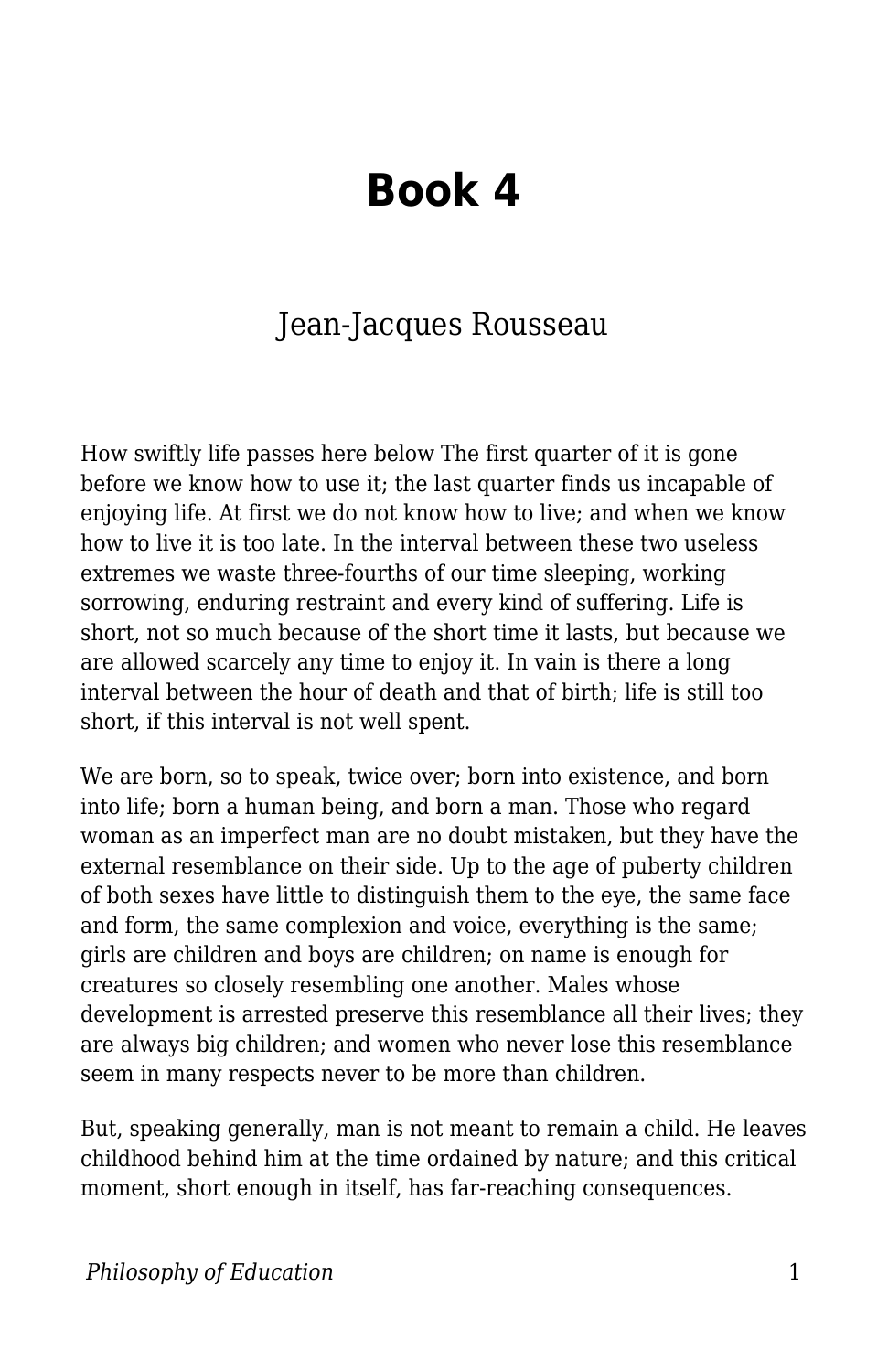As the roaring of the waves precedes the tempest, so the murmur of rising passions announces this tumultuous change; a suppressed excitement warns us of the approaching danger. A change of temper, frequent outbreaks of anger, a perpetual stirring of the mind, make the child almost ungovernable. He becomes deaf to the voice he used to obey; he is a lion in a fever; he distrusts his keeper and refuses to be controlled.

With the moral symptoms of a changing temper there are perceptible changes in appearance. his countenance develops and takes the stamp of his character; the soft and sparse down upon his cheeks becomes darker and stiffer. His voice grows hoarse or rather he loses it altogether. He is neither a child nor a man and cannot speak like either of them. His eyes, those organs of the soul which till now were dumb, find speech and meaning; a kindling fire illumines them, there is still a sacred innocence in their ever brightening glance, but they have lost their first meaningless expression; he is already aware that they can say too much; he is beginning to learn to lower his eyes and blush, he is becoming sensitive, though he does not know what it is that he feels; he is uneasy without knowing why. All this may happen gradually and give you time enough; but if his keenness becomes impatience, his eagerness madness, if he is angry and sorry all in a moment, if he weeps without cause, if in the presence of objects which are beginning to be a source of danger his pulse quickens and his eyes sparkle if he trembles when a woman's hand touches his, if he is troubled or timid in her presence, O Ulysses, wise Ulysses! have a care! The passages you closed with so much pains are open; the winds are unloosed; keep your hand upon the helm or all is lost.

This is the second birth I spoke of; then it is that man really enters upon life; henceforth no human passion is a stranger to him. Our efforts so far have been child's play, now they are of the greatest importance. This period when education is usually finished is just the time to begin; but to explain this new plan properly, let us take up our story where we left it.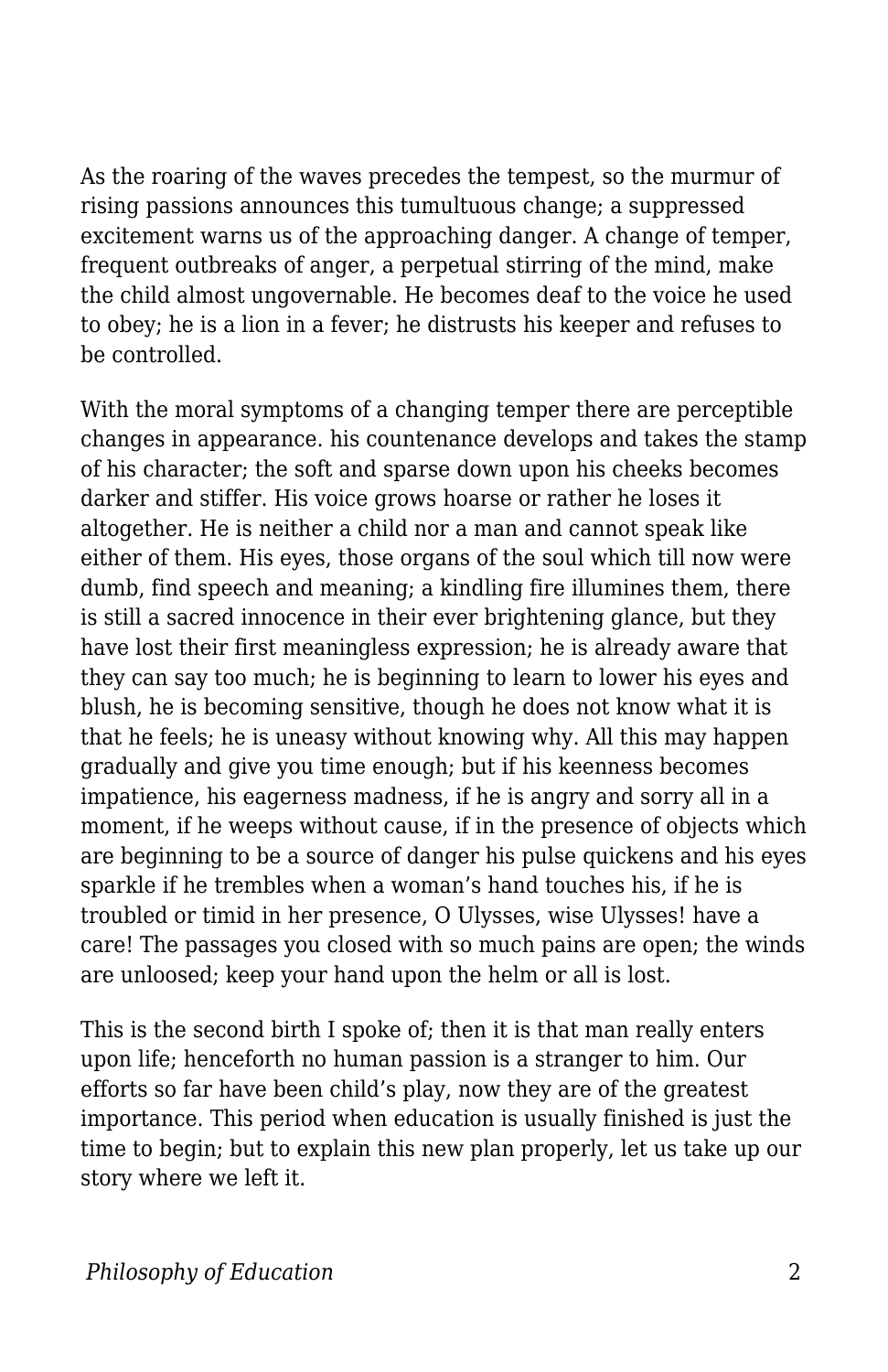Our passions are the chief means of self- preservation; to try to destroy them is therefore as absurd as it is useless; this would be to overcome nature, to reshape God's handiwork. If God bade man annihilate the passions he has given him, God would bid him be and not be; He would contradict himself. He has never given such a foolish commandment, there is nothing like it written on the heart of man, and what God will have a man do, He does not leave to the words of another man, He speaks himself; His words are written in the secret heart.

Now I consider those who would prevent the birth of the passions almost as foolish as those who would destroy them, and those who think this has been my object hitherto are greatly mistaken...

Our natural passions are few in number; they are the means to freedom, they tend to self-preservation. All those which enslave and destroy us have another source; nature does not bestow them on us; we seize on them in her despite.

The origin of our passions, the root and spring of all the rest the only one which is born with man, which never leaves him as long as he lives, is self-love; this passion is primitive, instinctive, it precedes all the rest, which are in a sense only modifications of it. In this sense if you like, they are all natural. But most of these modifications are the result of external influences, without which they would never occur, and such modifications, far from being advantageous to us, are harmful. They change the original purpose and work against its end; then it is that man finds himself outside nature and at strife with himself.

Self love is always good, always in accordance with the order of nature. The preservation of our own life is specially entrusted to each one of us, and our first care is, and must be, to watch over our own life; and how can we continually watch over it, if we do not take the greatest interest in it?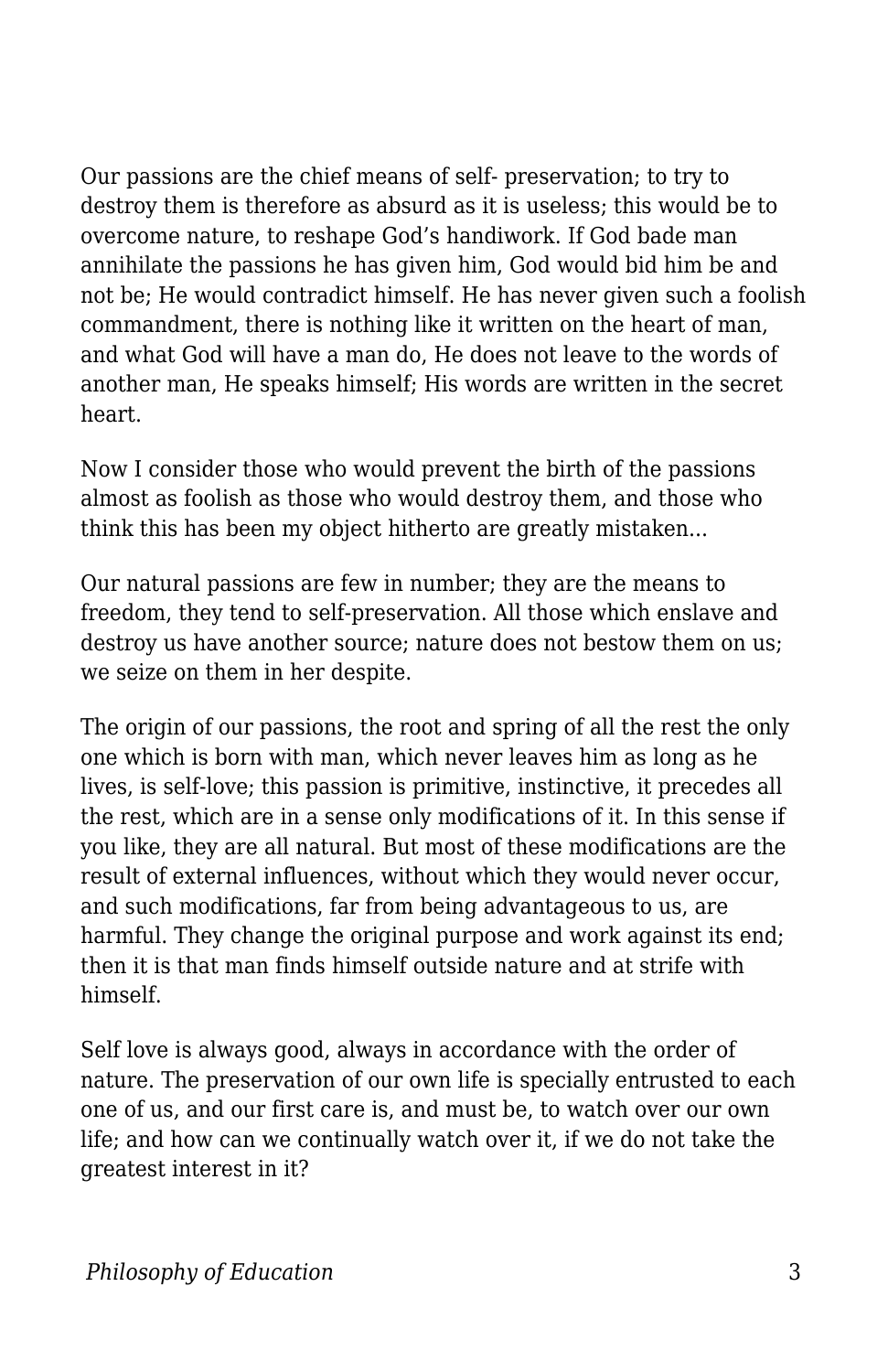Self-preservation requires, therefore, that we shall love ourselves, we must love ourselves above everything, and it follows directly from this that we love what contributes to our preservation... At first this attachment is quite unconscious; the individual is attracted to that which contributes to his welfare and repelled by that which is harmful; this is merely blind instinct. What transforms this instinct into feeling, the liking into love, the aversion into hatred, is the evident intention of helping or hurting us... Something does us good, we seek after it; but we love the person who does us good; something harms us and we shrink from it, but we hate the person who tries to hurt us.

The child's first sentiment is self-love, his second, which is derived from it, is love of those about him; for in his present state of weakness he is only aware of people through the help and attention received from them... It takes a long time to discover not merely that they are useful to him, but that they desire to be useful to him, and then it is that he begins to love them... the expansions of his relations, his needs, his dependence, active or passive, the consciousness of his relations to others is awakened, and leads to the sense of duties and preferences. Then the child becomes masterful, jealous, deceitful, and vindictive. If he is not compelled to obedience, when he does not see the usefulness of what he is told to do, he attributes it to caprice, to an intention of tormenting him, he rebels. If people give in to him, as soon as anything opposes him he regards it as rebellion, as a determination to resist him; he beats the chair or table for disobeying him. Self-love, which concerns itself only with ourselves, is content to satisfy our own needs; but selfishness, which is always comparing self with others, is never satisfied and never can be; for this feeling which prefers ourselves to others, requires that they should prefer us to themselves, which is impossible. Thus the tender and gentle passion spring from self-love, while the hateful and angry passions spring selfishness. So it is the fewness of his needs, the narrow limits within which he can compare himself with others, that makes a man really good; what makes him really bad is a multiplicity of needs and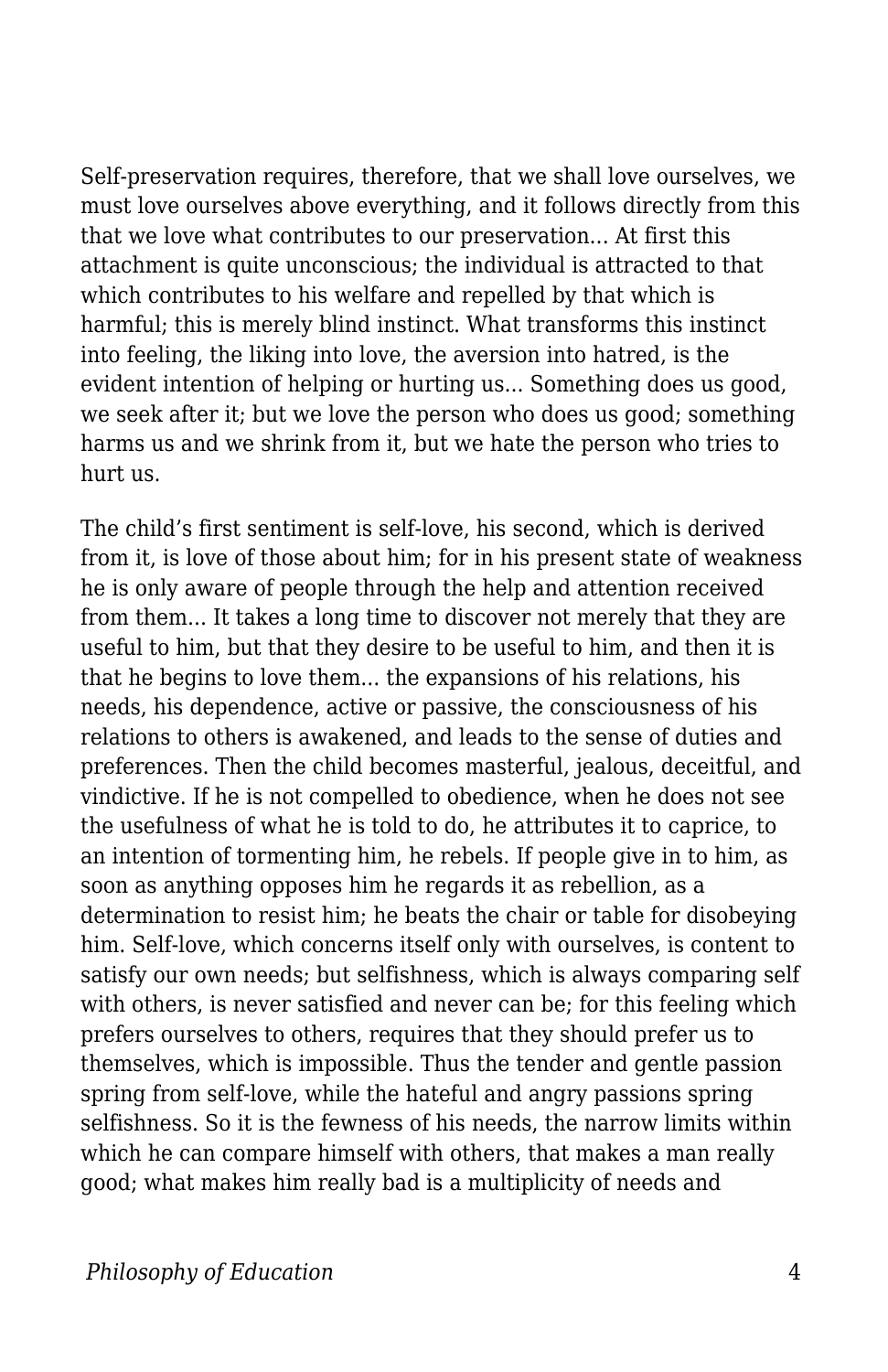dependence on the opinions of others. It is easy to see how we can apply this principle and guide every passion of children and men towards good or evil... For this reason, above all, the dangers of social life demand that the necessary skill and care shall be devoted to guarding the human heart against the depravity, which springs from fresh needs.

Man's proper study is that of his relation to his environment. So long as he only knows that environment through his physical nature, he should study himself in relation to things; this is the business of his childhood; when he begins to be aware of his moral nature, he should study himself in relation to his fellow-men; this is the business of his whole life, and we have now reached the time when that study should be begun.

As soon as a man needs a companion he is no longer an isolated creature, his heart is no longer alone. All his relations with his species, all the affections of his heart, come into being along with this. His first passion soon arouses the rest... Choice, preferences, individual likings, are the work of reason, prejudice, and habit; time and knowledge are required to make us capable of love; we do not love without comparison. These judgments are none the less real, although they are formed unconsciously. True love, whatever you may say, will always be held in honor by mankind; for although its impulses lead us astray, although it does not bar the door of the heart to certain detestable qualities, although it even gives rise to these, yet it always presupposes certain worthy characteristics, without which we should be incapable of love...

We wish to inspire the preference we feel; love must be mutual. To be loved we must be worthy of love; to be preferred we must be more worthy than the rest, at least in the eyes of our beloved. Hence we begin to look around among our fellows; we begin to compare ourselves with them, there is emulation, rivalry, and jealousy. A heart full to overflowing loves to make itself known; from the need of a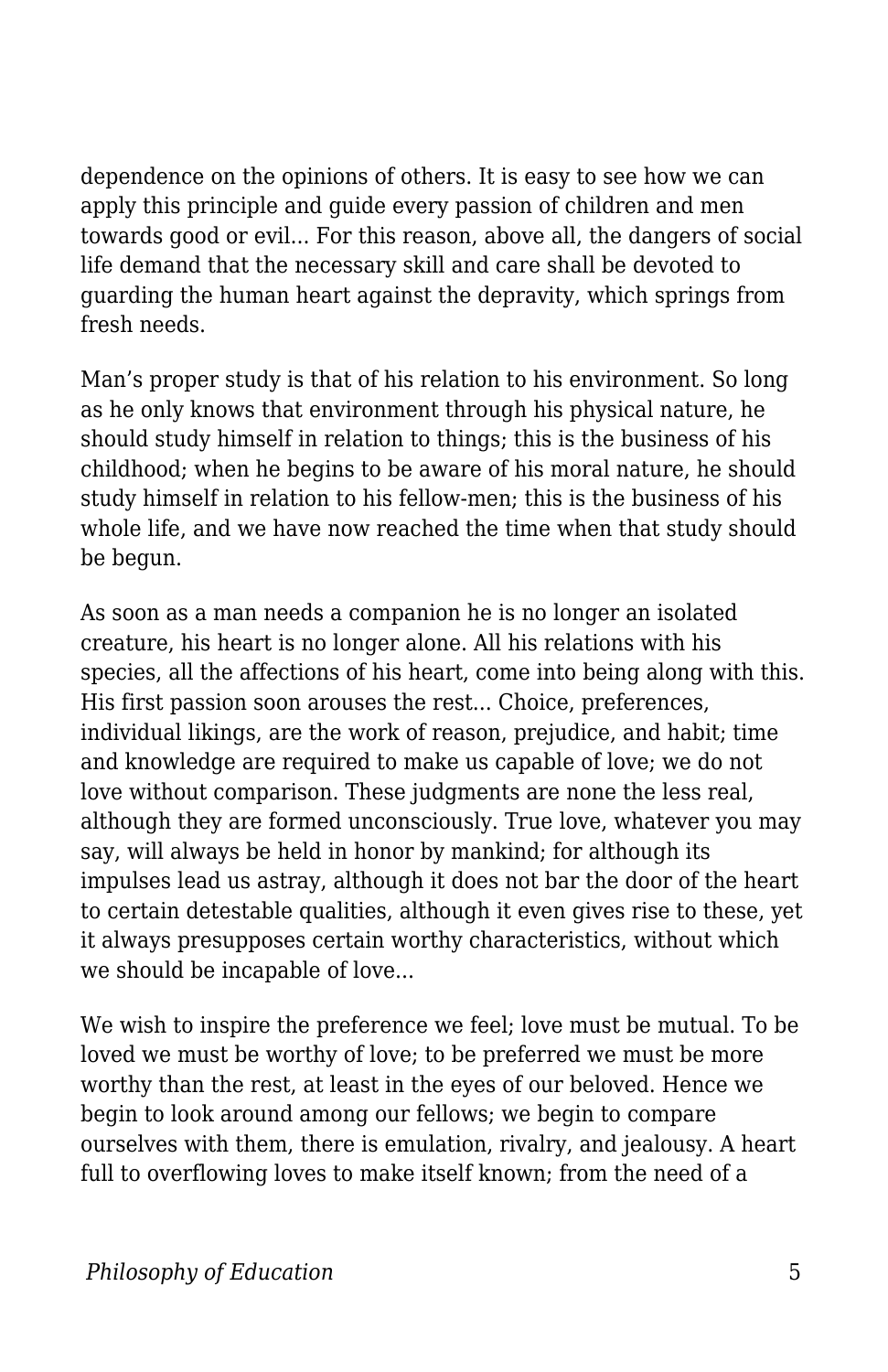mistress there soon springs the need of a friend. He who feels how sweet it is to be loved, desires to be loved by everybody; and there could be no preferences if there were not so many that fail to find satisfaction. With love and friendship there begin dissensions, enmity, and hatred. I behold deference to other people's opinions enthroned among all these divers passions, and foolish mortals, enslaved by her power, base their very existence merely on what other people think.

Expand these ideas and you will see where we get that form of selfishness which we call natural selfishness, and how selfishness ceases to be a simple feeling and becomes pride in great minds, vanity in little ones, and in both feeds continually at our neighbor's cost. Passions of this kind, not having any germ in the child's heart, cannot spring up in it of themselves; it is we who sow the seeds, and they never take root unless by our fault. Not so with the young man; they will find an entrance in spite of us. It is therefore time to change our methods...

The change from childhood to puberty is not so clearly determined by nature but that it varies according to individual temperament and racial conditions... The teaching of nature comes slowly; man's lessons are mostly premature. In the former case, the senses kindle the imagination, in the latter the imagination kindles the senses... The prim speech imposed upon them, the lessons in good behavior the veil of mystery you profess to hang before their eyes, serve but to stimulate their curiosity. It is plain, from the way you set about it, that they are meant to learn what you profess to conceal; and of all you teach them this is most quickly assimilated...

If the age at which a man becomes conscious of his sex is deferred as much by the effects of education as by the action of nature, it follows that this age may be hastened or retarded according to the way in which the child is brought up... From these considerations I arrive at the solution of the question so often discussed-- Should we enlighten children at an early period as to the objects of their curiosity, or is it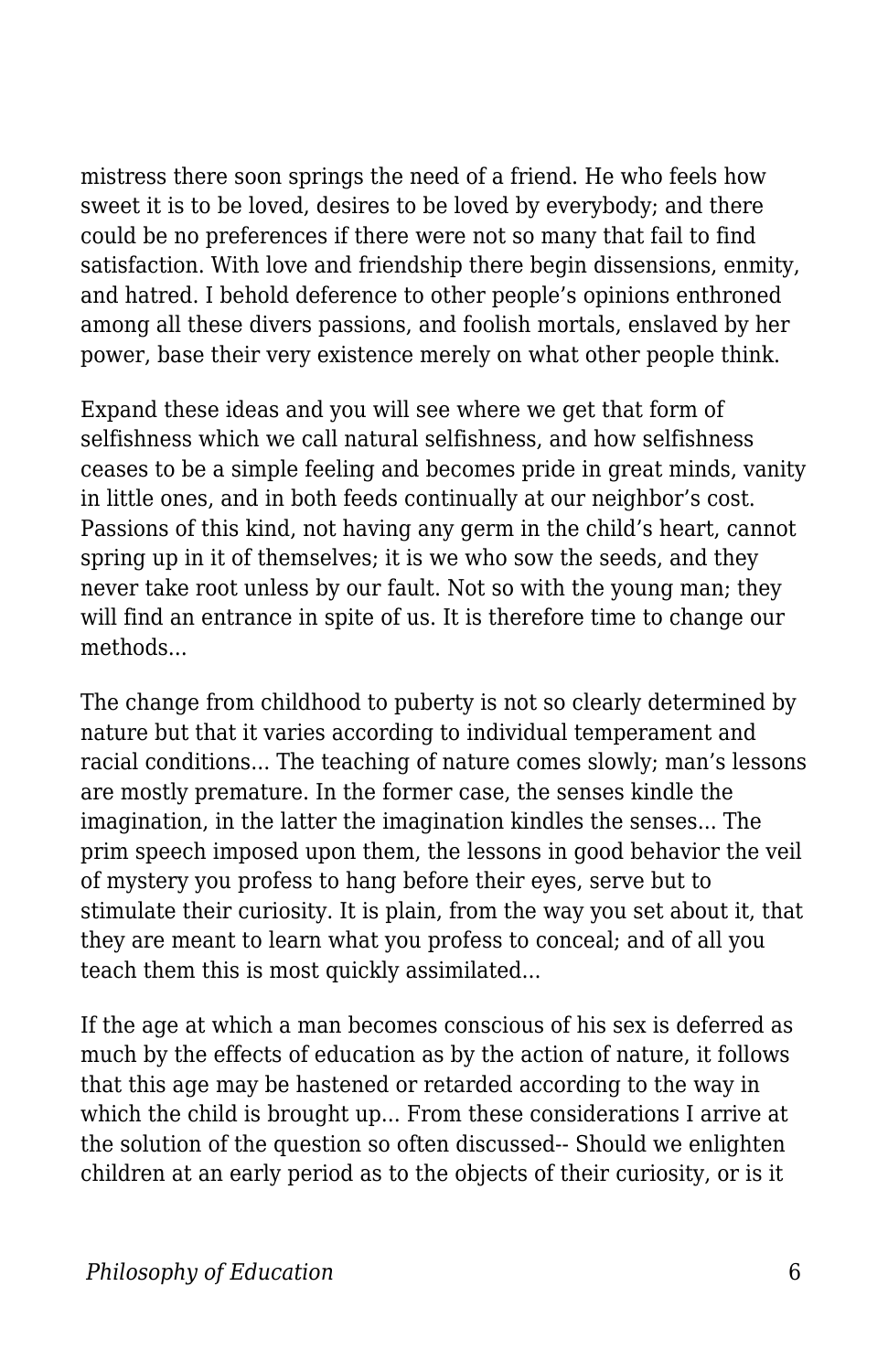better to put them off with decent shams? I think we need do neither. In the first place, this curiosity will not arise unless we give it a chance. We must therefore take care not to give it an opportunity. In the next place, questions one is not obliged to answer do not compel us to deceive those who ask them; it is better to bid the child hold his tongue than to tell him a lie. He will not be greatly surprised at this treatment if you have already accustomed him to it in matters of no importance. Lastly, if you decide to answer his questions, let it be with the greatest plainness, without mystery or confusion, without a smile. It is much less dangerous to satisfy a child's curiosity than to stimulate it.

Let your answers be always grave, brief, decided, and without trace of hesitation. I need not add that they should be true. We cannot teach children the danger of telling lies to men without realizing, on the man's part, the danger of telling lies to children...

Complete ignorance with regard to certain matters is perhaps the best thing for children; but let them learn very early what it is impossible to conceal from them permanently. Either their curiosity must never be aroused, or it must be satisfied before the age when it becomes a source of danger... Nothing must be left to chance; and if you are not sure of keeping him in ignorance of the difference between the sexes till he is sixteen, take care you teach him before he is ten...

Although modesty is natural to man, it is not natural to children. Modesty only begins with the knowledge of evil; and how should children without this knowledge of evil have the feeling which results from it? To give them lessons in modesty and good conduct is to teach them that there are things shameful and wicked, and to give them a secret wish to know what these things are... Blushes are the sign of guilt; true innocence is ashamed of nothing...

I can only find one satisfactory way of preserving the child's innocence, to surround him by those who respect and love him.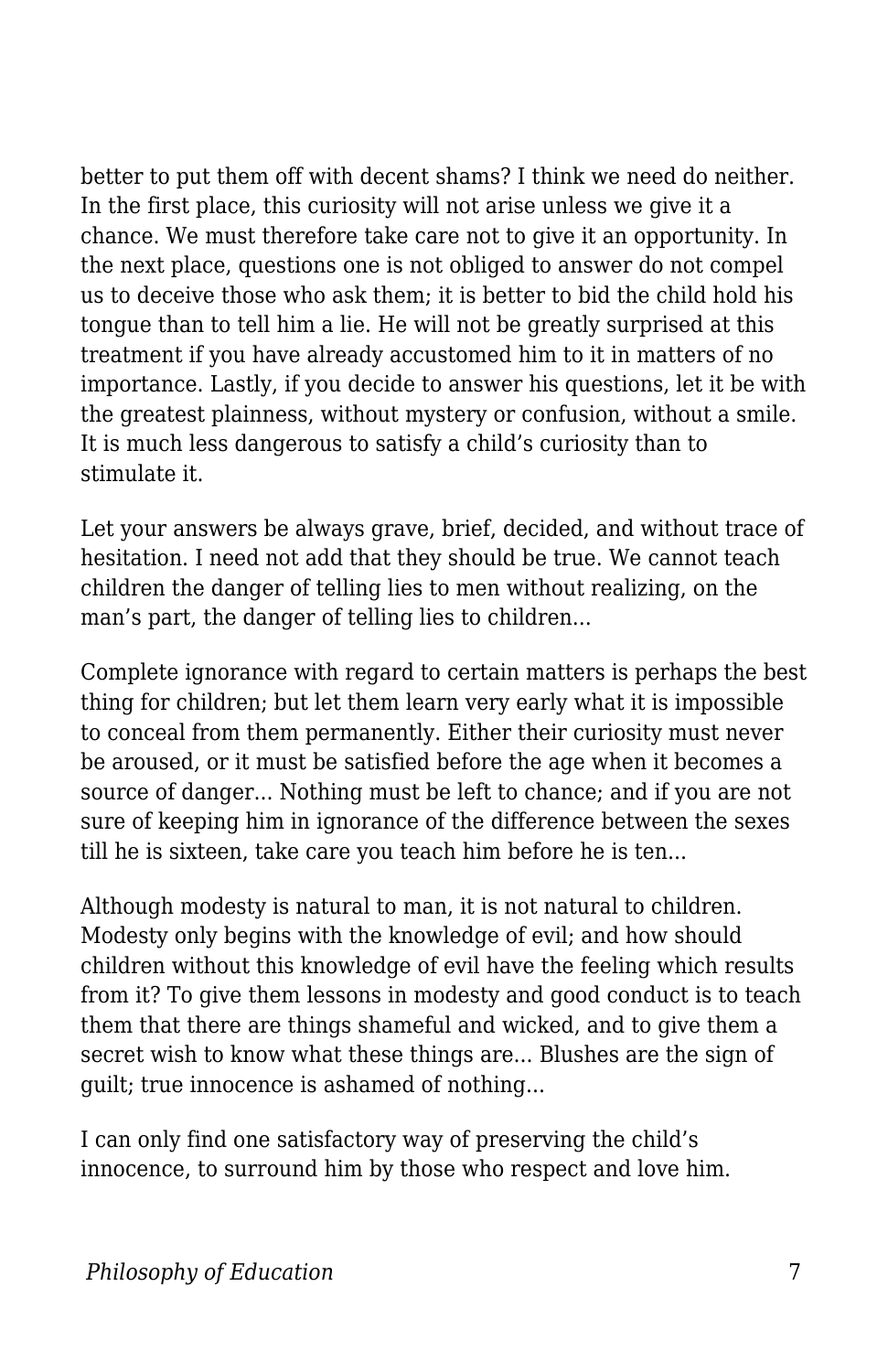Without this all our efforts to keep him in ignorance fail sooner or later; a smile, a wink, a careless gesture tells him all we sought to hide; it is enough to teach him to perceive that there is something we want to hide from him... There is a certain directness of speech which is suitable and pleasing to innocence; this is the right tone to adopt in order to turn the child from dangerous curiosity...

"Where do little children come from?" This is an embarrassing question, which occurs very naturally to children, one which foolishly or wisely answered may decide their health or their morals for life. The quickest way for a mother to escape from it without deceiving her son is to tell him to hold his tongue. That will serve its turn if he has always been accustomed to it in matters of no importance, and if he does not suspect some mystery from this new way of speaking. But the mother rarely stops there. "It is the married people's secret," she will say, "little boys should not be so curious." That is all very well so far as the mother is concerned, but she may be sure that the little boy, piqued by her scornful manner, will not rest till he has found out the married people's secret, which will very soon be the case.

Let me tell you a very different answer which I heard given to the same question, one which made all the more impression on me, coming as it did, from a woman, modest in speech and behavior, but one who was able on occasion, for the welfare of her child and for the cause of virtue, to cast aside the false fear of blame and the silly jests of the foolish. Not long before the child had passed a small stone which had torn the passage, but the trouble was over and forgotten. "Mamma," said the eager child, "where do little children come from?" "My child," replied his mother without hesitation, "women pass them with pains that sometimes cost their life." Let fools laugh and silly people be shocked; but let the wise inquire if it is possible to find a wiser answer and one which would better serve its purpose...

Your children read; in the course of their reading they meet with things they would never have known without reading... Do they move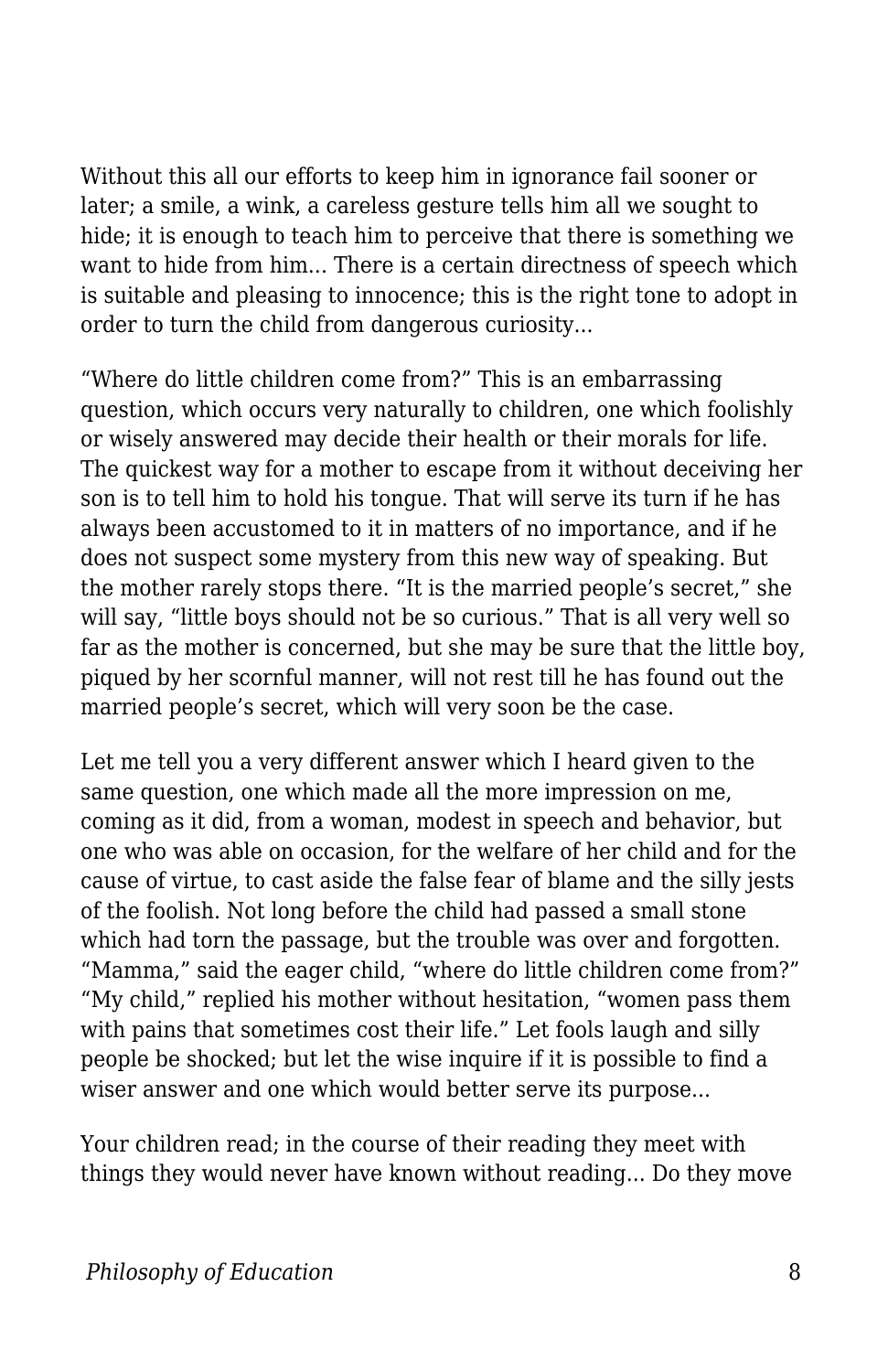in the world of society, they hear a strange jargon, they see conduct which makes a great impression on them; they have been told so continually that they are men that in everything men do in their presence they at once try to find how that will suit themselves; the conduct of others must indeed serve as their pattern when the opinions of others are their law. Servants, dependent on them, and therefore anxious to please them, flatter them at the expense of their morals; giggling governesses say things to the four-year-old child which the most shameless woman would not dare to say to them at fifteen..

The child brought up in accordance with his age is alone. He knows no attachment but that of habit, he loves his sister like his watch, and his friend like his dog. He is unconscious of his sex and his species; men and women are alike unknown... Do you wish to establish law and order among the rising passions, prolong the period of their development, so that they may have time to find their proper place as they arise. Then they are controlled by nature herself, not by man; your task is merely to leave it in her hands. If your pupil were alone, you would have nothing to do; but everything about him enflames his imagination... Imagination must be curbed by feeling and reason must silence the voice of conventionality...

This is the sum of human wisdom with regard to the use of the passions. First, to be conscious of the true relations of man both in the species and the individual; second, to control all the affections in accordance with these relations...

A child sophisticated, polished, and civilized, who is only awaiting the power to put into practice the precocious instruction he has received, is never mistaken with regard to the time when this power is acquired. Far from awaiting it, he accelerates it; he stirs his blood to a premature ferment; he knows what should be the object of his desires long before those desires are experienced. It is not nature which stimulates him; it is he who forces the hand of nature; she has nothing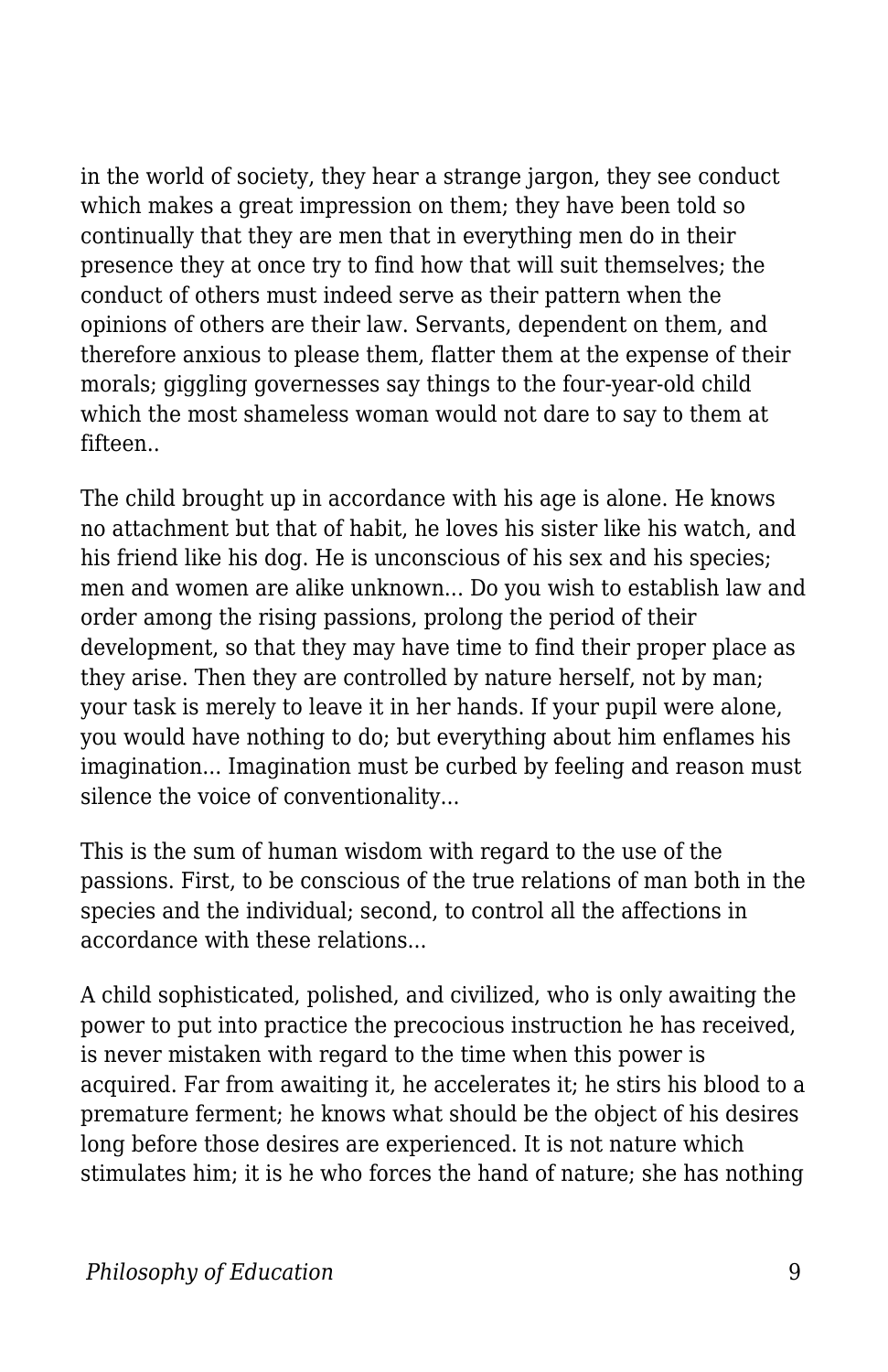to teach him when he becomes a man; he was a man in thought long before he was a man in reality.

The true course of nature is slower and more gradual. Little by little the blood grows warmer, the faculties expand, the character is formed... The first sentiment of which the well-trained youth is capable is not love but friendship. The first work of his rising imagination is to make known to him his fellows; the species affects him before the sex. Here is another advantage to be gained from prolonged innocence; you may take advantage of his dawning sensibility to sow the first seeds of humanity in the heart of the young adolescent. This advantage is all the greater because this is the only time in his life when such efforts may be really successful.

I have always observed that young men, corrupted in early youth and addicted to women and debauchery, are inhuman and cruel; their passionate temperament makes them impatient, vindictive, and angry... Adolescence is not the age of hatred or vengeance; it is the age of pity, mercy, and generosity... You never heard such a thing; I can well believe that philosophers such as you, brought up among the corruption of the public schools, are unaware of it.

Man's weakness makes him sociable. Our common sufferings draw our hearts to our fellow-creatures; we should have no duties to mankind if we were not men... To our thinking he would be wretched and alone. I do not understand how one who has need of nothing could love anything nor do I understand how he who loves nothing can be happy.

Hence it follows that we are drawn towards our fellow-creatures less by our feeling for their joys than for their sorrows; for in them we discern more plainly a nature like our own, and a pledge of their affection for us. If our common needs create a bond of interest our common sufferings create a bond of affection. The sight of a happy man arouses in others envy rather than love, we are ready to accuse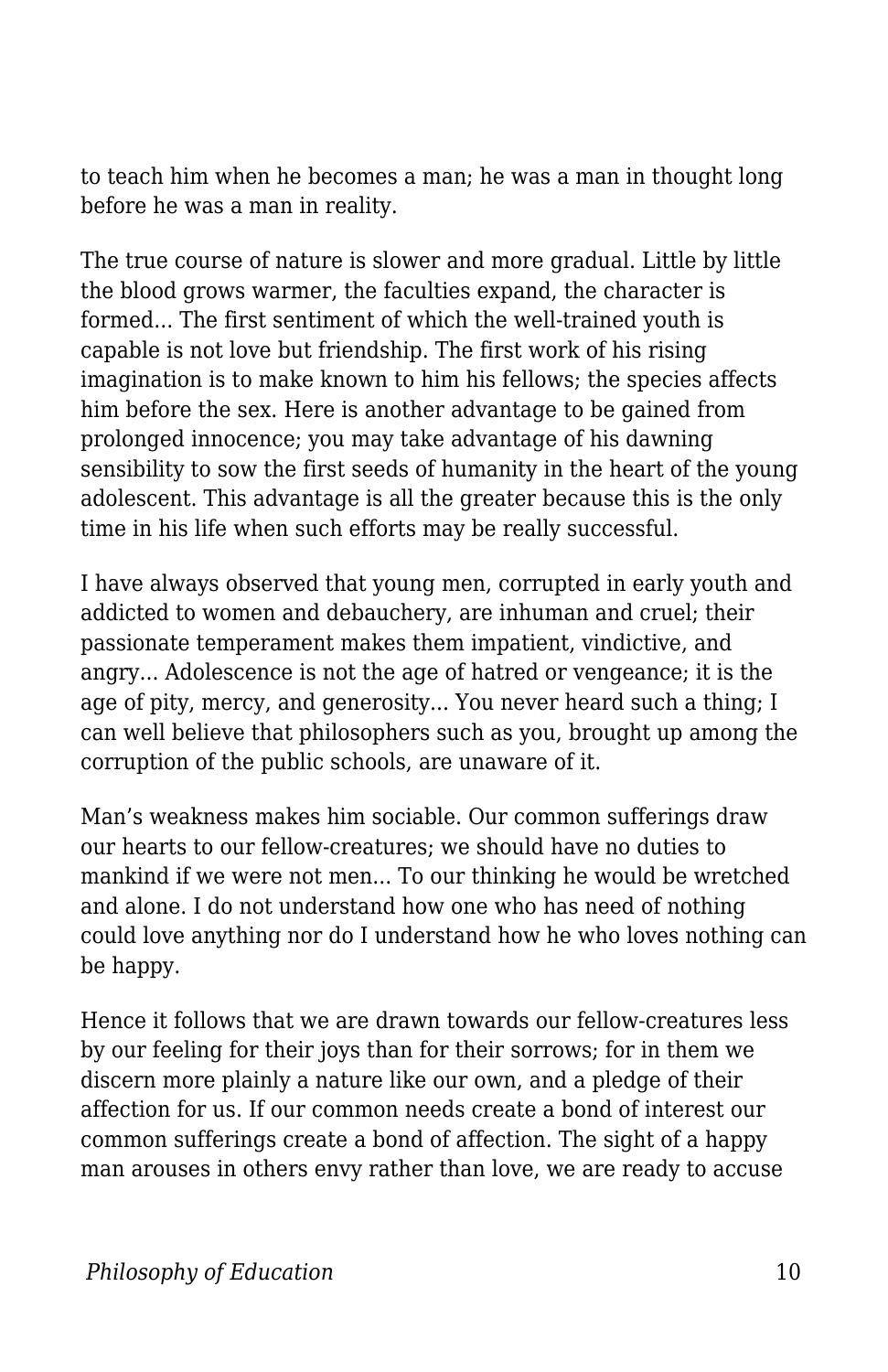him of usurping a right which is not his, of seeking happiness for himself alone, and our selfishness suffers an additional pang in the thought that this man has no need of us. But who does not pity the wretch when he beholds his sufferings? who would not deliver him from his woes if a wish could do it? Imagination puts us more readily in the place of the miserable man than of the happy man; we feel that the one condition touches us more nearly than the other. Pity is sweet, because, when we put ourselves in the place of one who suffers, we are aware, nevertheless, of the pleasure of not suffering like him. Envy is bitter, because the sight of a happy man, far from putting the envious in his place, inspires him with regret that he is not there. The one seems to exempt us from the pains he suffers, the other seems to deprive us of the good things he enjoys.

Do you desire to stimulate and nourish the first stirrings of the awakening sensibility in the heart of a young man, do you desire to incline his disposition towards kindly deed and thought, do not cause the seeds of pride, vanity, and envy to spring up in him through the misleading picture of the happiness of mankind; do not show him to begin with the pomp of courts, the pride of palaces, the delights of pageants; do not take him into society and into brilliant assemblies; do not show him the outside of society till you have made him capable of estimating it at its true worth. To show him the world before he is acquainted with men, is not to train him, but to corrupt him; not to teach, but to mislead.

By nature men are neither kings, nobles, courtiers, nor millionaires. All men are born poor and naked, all are liable to the sorrows of life, its disappointments, its ills, its needs, its suffering of every kind; and all are condemned at length to die. This is what it really means to be a man, this is what no mortal can escape. Begin then with the study of the essentials of humanity, that which really constitutes mankind.

At sixteen the adolescent knows what it is to suffer, for he himself has suffered; but he scarcely realizes that others suffer too; to see without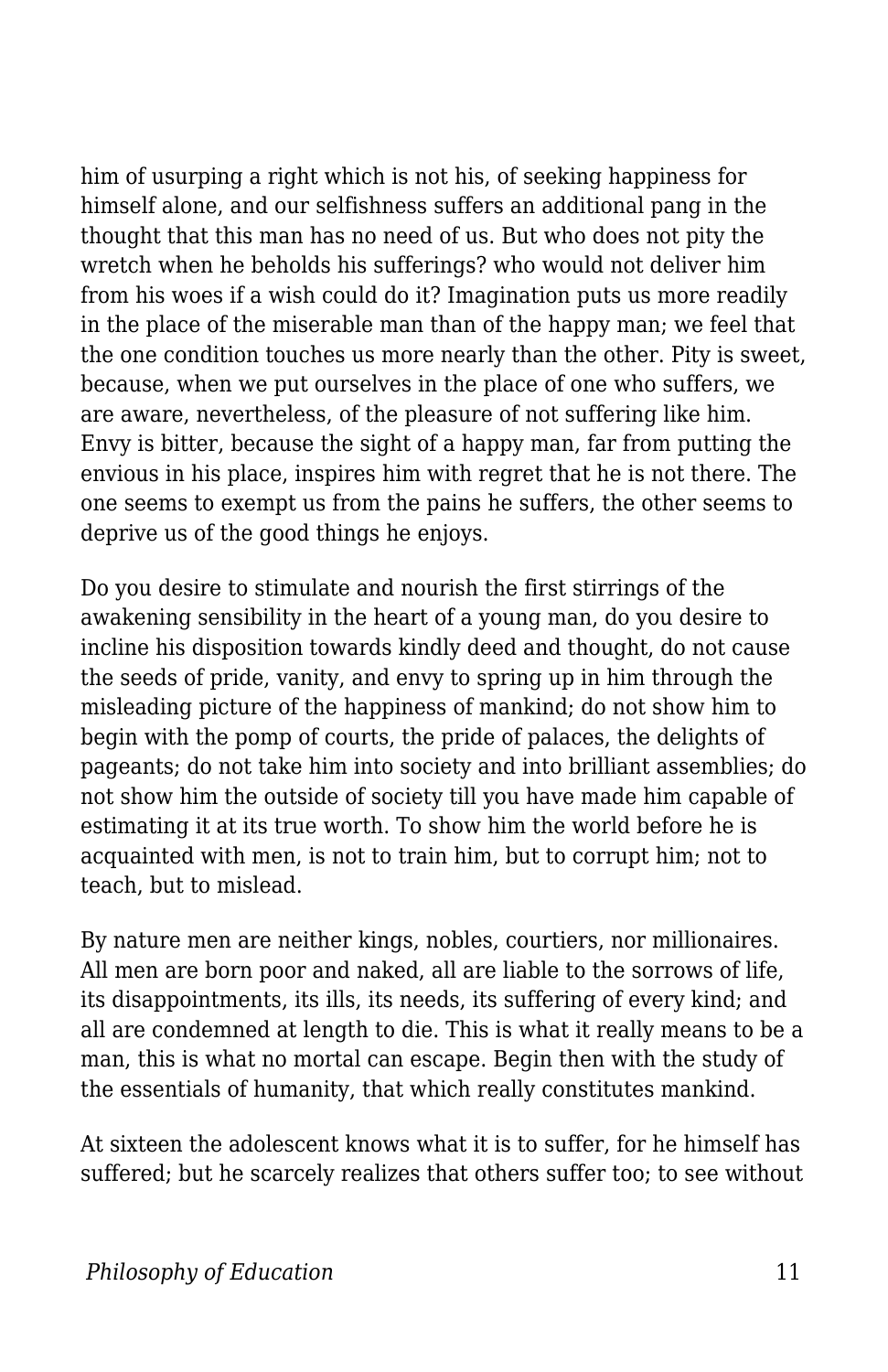feeling is not knowledge, and as I have said again and again the child who does not picture the feelings of others knows no ills but his own; but when his imagination is kindled by the first beginnings of growing sensibility, he begins to perceive himself in his fellow-creatures, to be touched by their cries, to suffer in their sufferings. It is as this time that the sorrowful picture of suffering humanity should stir his heart with the first touch of pity he has ever known...

So pity is born, the first relative sentiment which touches the human heart according to the order of nature. To become sensitive and pitiful the child must know that he has fellow-creatures who suffer as he has suffered, who feel the pains he has felt, and others which he can form some idea of, being capable of feeling them himself. Indeed, how can we let ourselves be stirred by pity unless we go beyond ourselves, and identify ourselves with the suffering animal, by leaving, so to speak, our own nature and taking his. We only suffer so far as we suppose he suffers; the suffering is not ours but his. So no one becomes sensitive till his imagination is aroused and begins to carry him outside himself...

First Maxim-- It is not in human nature to put ourselves in the place of those who are happier than ourselves, but only in the place of those who can claim our pity...

From this we see that to incline a young man to humanity you must not make him admire the brilliant lot of others; you must show him life in its sorrowful aspects and arouse his fears. Thus it becomes clear that he must force his own way to happiness, without interfering with the happiness of others.

Second Maxim-- We never pity another's woes unless we know we may suffer in like manner ourselves. Non ignara mali, miseris succurrere disco.--Virgil. I know nothing so fine, so full of meaning, so touching, so true as these words.

Why have kings no pity on their people? Because they never expect to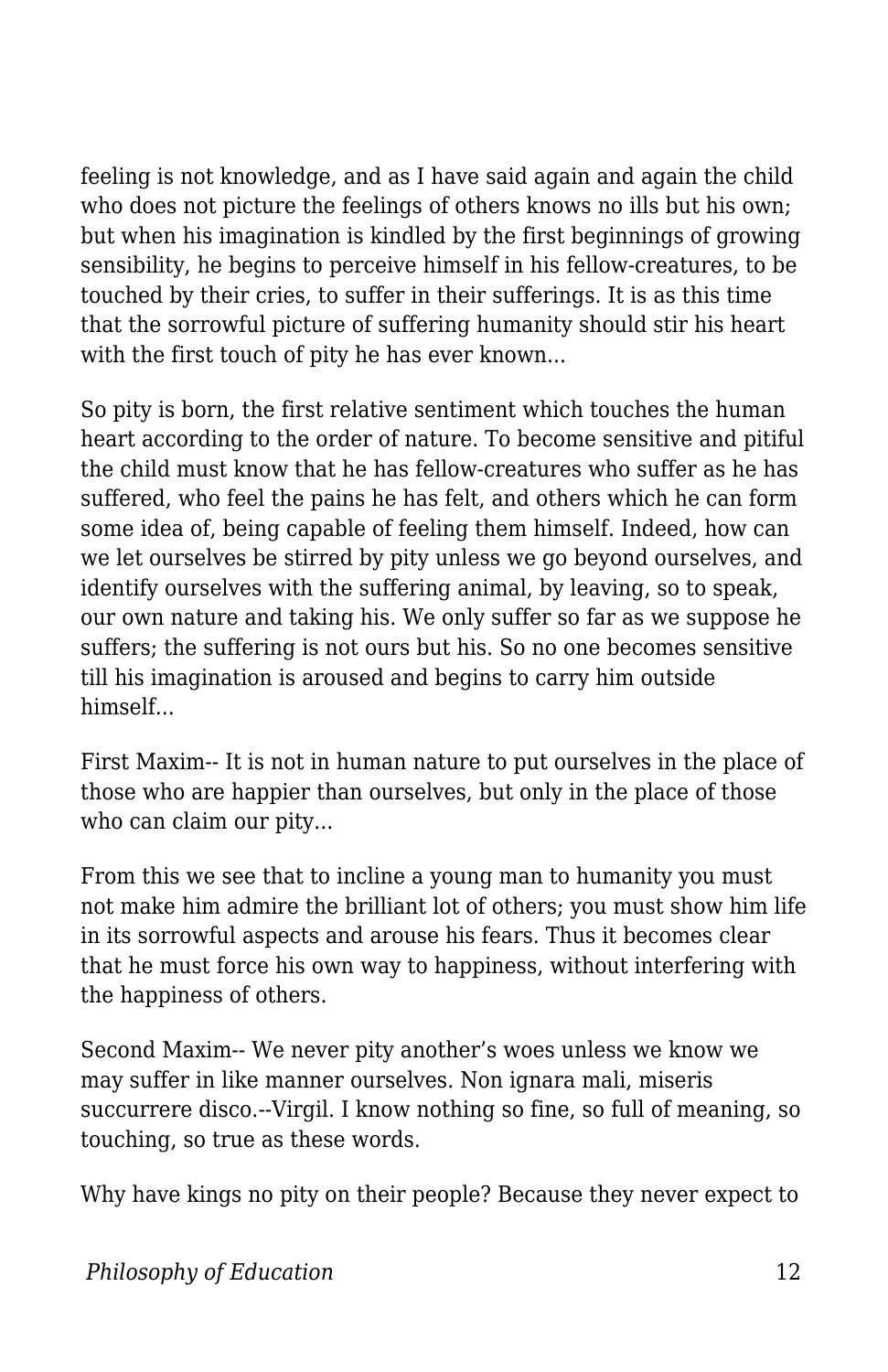be ordinary men. Why are the rich so hard on the poor? Because they have no fear of becoming poor. Why do the nobles look down upon the people? Because a nobleman will never be one of the lower classes...

So do not train your pupil to look down from the height of his glory upon the sufferings of the unfortunate, the labors of the wretched, and do not hope to teach him to pity them while he considers them as far removed from himself. Make him thoroughly aware of the fact that the fate of these unhappy persons may one day be his own, that his feet are standing on the edge of the abyss, into which he may be plunged at any moment by a thousand unexpected irresistible misfortunes. Teach him to put no trust in birth, health, or riches; show him all the changes of fortune; find him examples--there are only too many of them-- in which men of higher rank than himself have sunk below the condition of these wretched ones. Above all do not teach him this, like his catechism, in cold blood; let him see and feel the calamities which overtake men; surprise and startle his imagination with the perils which lurk continually about a man's path...

Third Maxim-- The pity we feel for others is proportionate, not to the amount of evil, but to the feelings we attribute to the sufferers.

We only pity the wretched so far as we think they feel the need of pity. The bodily effect of our sufferings is less than one would suppose; it is memory that prolongs the pain, imagination which projects it into the future, and makes us really to be pitied... We scarcely pity the carthorse in his shed, for we do not suppose that while he is eating his hay he is thinking of the blows he has received and the labors in store for him. Neither do we pity the sheep grazing in the field, though we know it is about to be slaughtered, for we believe it knows nothing of the fate in store for it. In this way we also become callous to the fate of our fellow-men, and the rich console themselves for the harm done by them to the poor, by the assumption that the poor are too stupid to feel...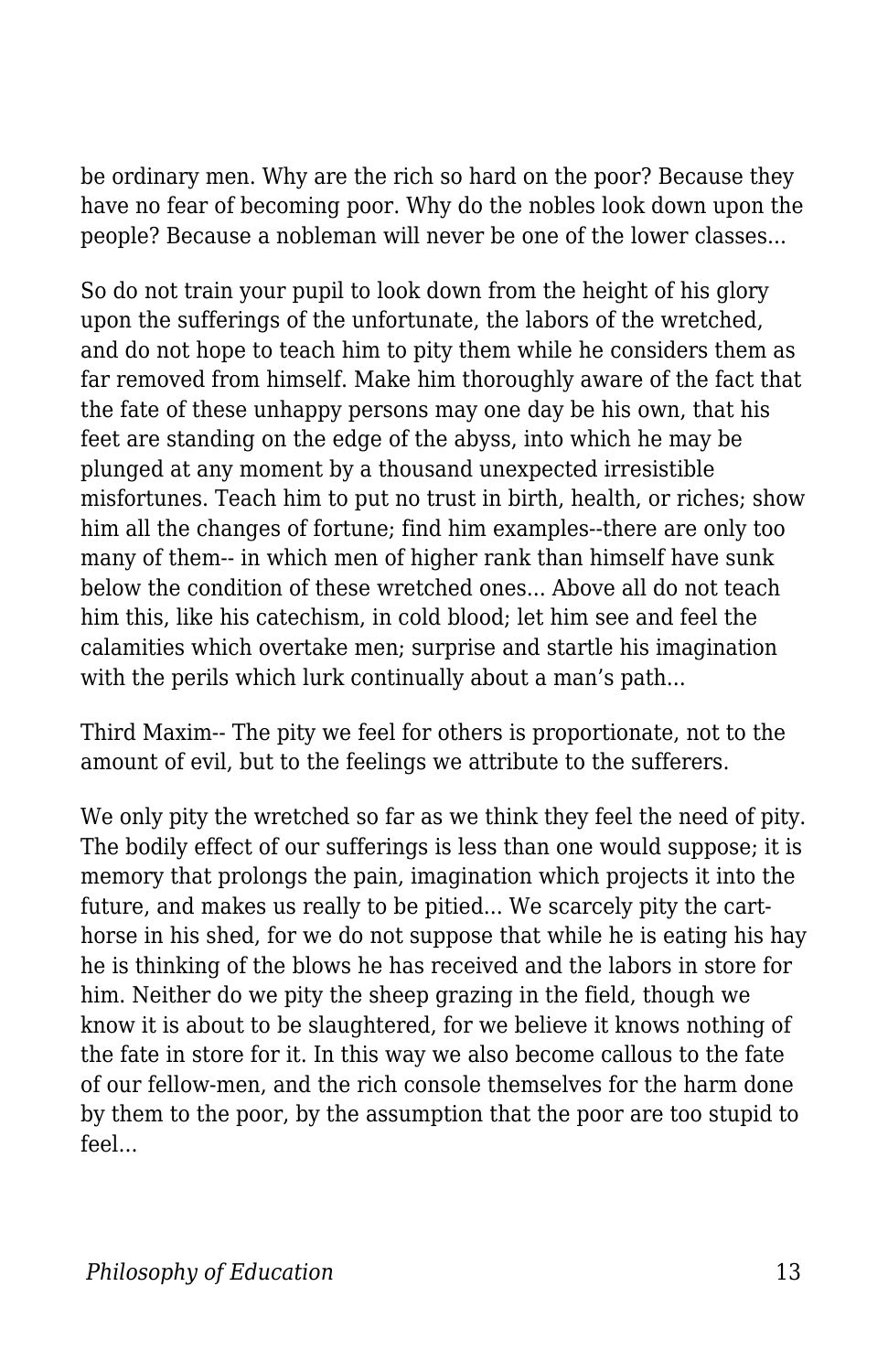All distinctions of rank fade away before the eyes of a thoughtful person; he sees the same passions, the same feelings in the noble and the guttersnipe; there is merely a slight difference in speech, and more or less artificiality of tone; and if there is indeed any essential difference between them, the disadvantage is all on the side of those who are more sophisticated. The people show themselves as they are, and they are not attractive; but the fashionable world is compelled to adopt a disguise; we should be horrified if we saw it as it really is...

Have respect then for your species; remember that it consists essentially of the people, that if all the kings and all the philosophers were removed they would scarcely be missed, and things would go on none the worse. In a word, teach your pupil to love all men, even those who fail to appreciate him; act in such a way that he is not a member of any class, but takes his place in all alike: speak in his hearing of the human race with tenderness, and even with pity, but never with scorn. You are a man; do not dishonor mankind...

Above all, no vanity, no emulation, no boasting, none of those sentiments which force us to compare ourselves with others; for such comparisons are never made without arousing some measure of hatred against those who dispute our claim to the first place, were it only in our own estimation. Then we must be either blind or angry, a bad man or a fool; let us try to avoid this dilemma...

It is at this age that the clever teacher begins his real business, as a student and a philosopher who knows how to probe the heart and strives to guide it aright. While the young man has not learnt to pretend, while he does not even know the meaning of pretence, you see by his look, his manner, his gestures, the impression he has received from any object presented to him; you read in his countenance every impulse of his heart; by watching his expression you learn to protect his impulses and actually to control them...

Let us take two young men at the close of their early education, and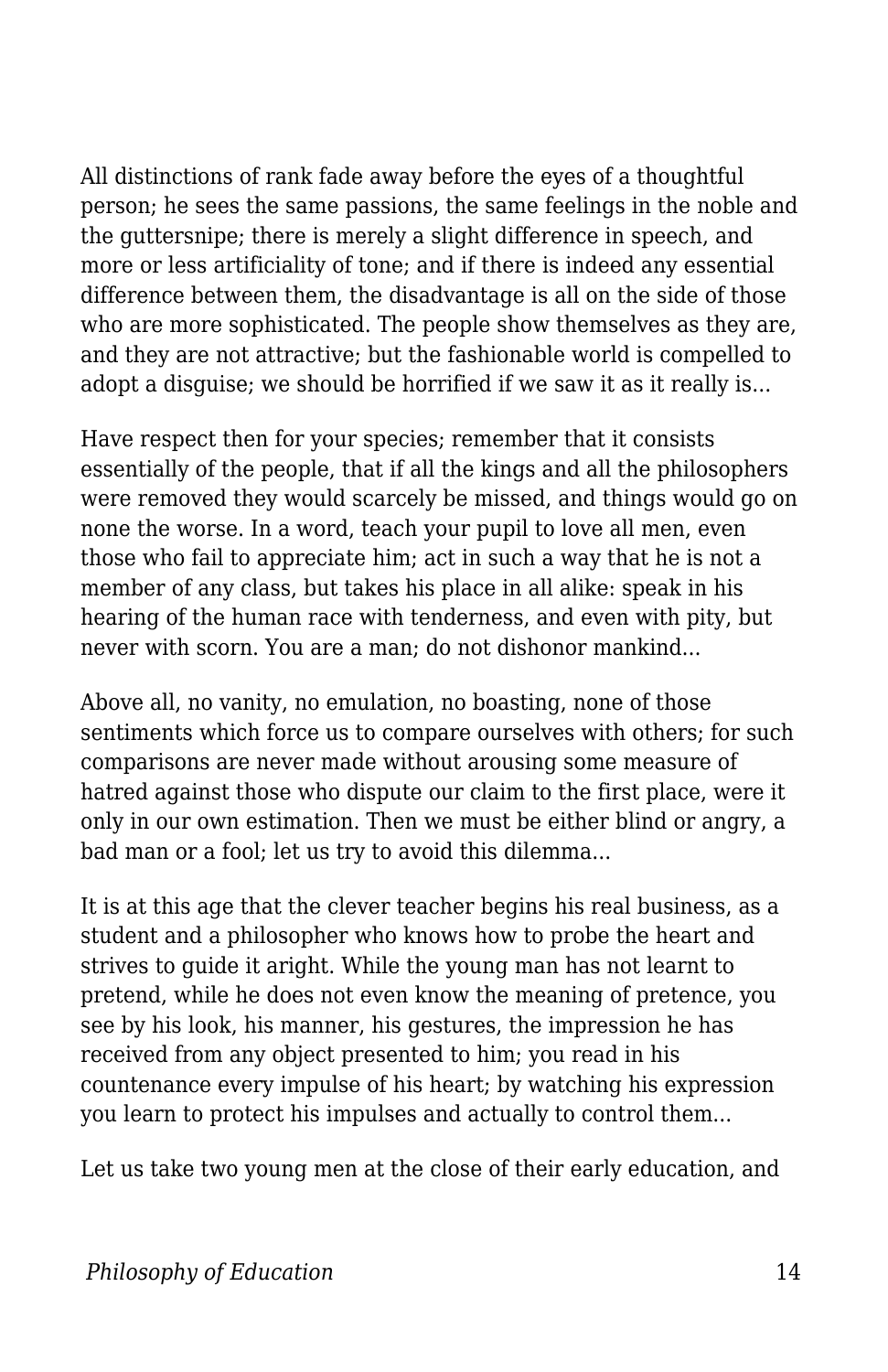let them enter the world by the opposite doors. The one mounts at once to Olympus, and moves in the smartest society; he is taken to court, he is presented in the houses of the great, of the rich, of the pretty women. I assume that he is everywhere made much of, and I do not regard too closely the effect of this reception on his reason; I assume it can stand it. Pleasures fly before him, every day provides him with fresh amusements; he flings himself into everything with an eagerness which carries you away. You find him busy, eager, and curious; his first wonder makes a great impression on you; you think him happy; but behold the state of his heart; you think he is rejoicing, I think he suffers... If he meets a young man better dressed than himself, I find him secretly complaining of his parents' meanness. If he is better dressed than another, he suffers because the latter is his superior in birth or in intellect, and all his gold lace is put to shame by a plain cloth coat...

Let us grant him everything, let us not grudge him charm and worth; let him be well-made, witty, and attractive; the women will run after him; but by pursuing him before he is in love with them, they will inspire rage rather than love... He is tempted by everything that flatters him; what others have, he must have too; he covets everything, he envies every one, he would always be master. He is devoured by vanity, his young heart is enflamed by unbridled passions, jealousy and hatred among the rest; all these violent passions burst out at once; their sting rankles in him in the busy world, they return with him at night, he comes back dissatisfied with himself, with others; he falls asleep among a thousand foolish schemes disturbed by a thousand fancies, and his pride shows him even in his dreams those fancied pleasures; he is tormented by a desire which will never be satisfied. So much for your pupil; let us turn to mine.

When we have suffered, when we are in fear of suffering, we pity those who suffer; but when we suffer ourselves, we pity none but ourselves... The men who are jovial, friendly, and content at their club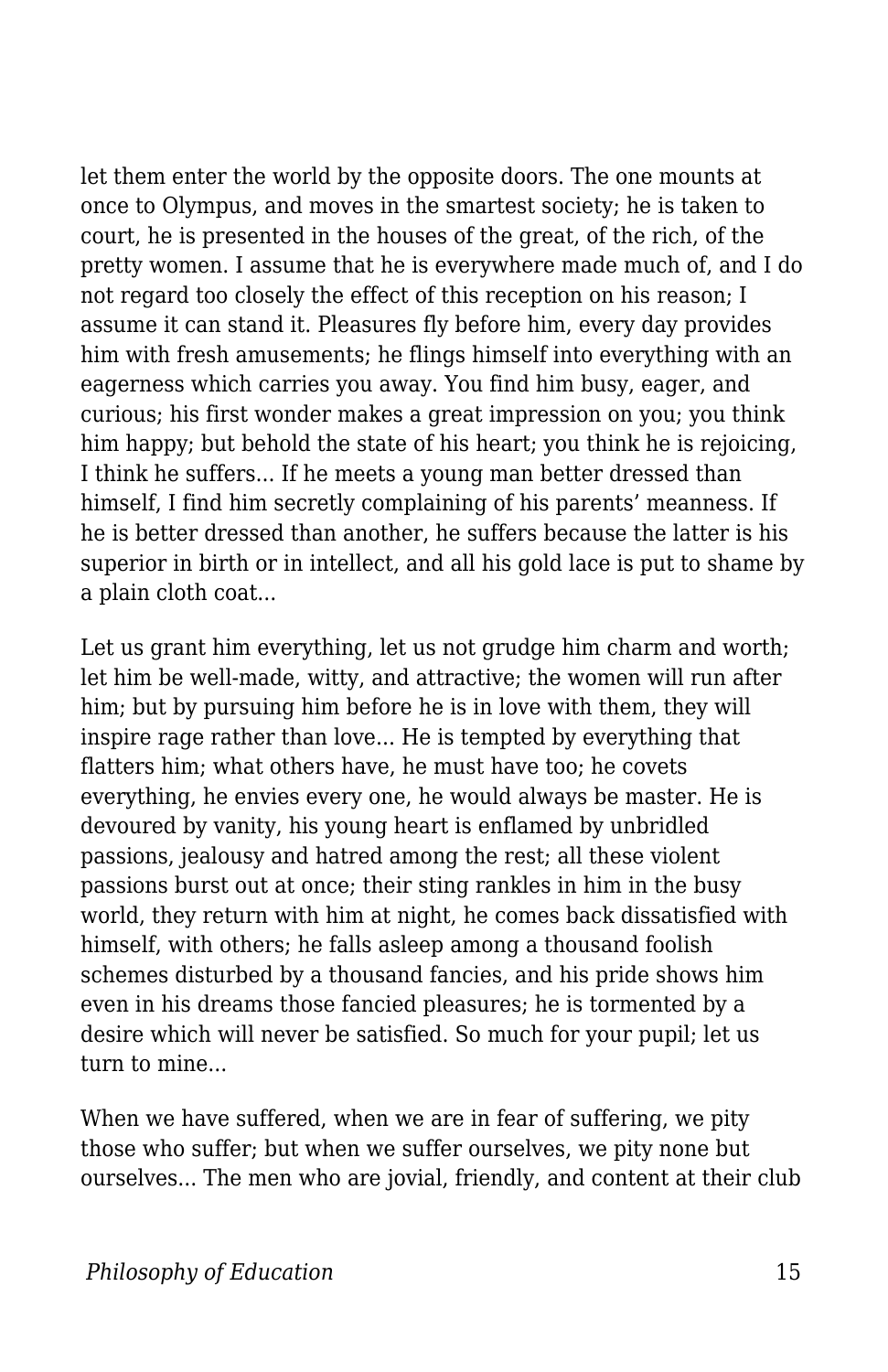are almost always gloomy grumblers at home, and their servants have to pay for the amusement they give among their friends. True contentment is neither merry nor noisy; we are jealous of so sweet a sentiment, when we enjoy it we think about it, we delight in it for fear it should escape us. A really happy man says little and laughs little; he hugs his happiness, so to speak, to his heart. Noisy games, violent delight, conceal the disappointment of satiety. But melancholy is the friend of pleasure; tears and pity attend our sweetest enjoyment, and great joys call for tears rather than laughter...

The man of the world almost always wears a mask. He is scarcely ever himself and is almost a stranger to himself; he is ill at ease when he is forced into his own company. Not what he is, but what he seems, is all he cares for... In the countenance of my own pupil a simple and interesting expression which indicates the real contentment and the calm of his mind; an expression which inspires respect and confidence, and seems only to await the establishment of friendly relations to bestow his own confidence in return...

I do not know whether my young man will be any the less amiable for not having learnt to copy conventional manners and to feign sentiments which are not his own; that does not concern me at present, I only know he will be more affectionate...

I return to my system, and I say, when the critical age approaches, present to young people spectacles which restrain rather than excite them; put off their dawning imagination with objects which, far from inflaming their senses, put a check to their activity. Remove them from great cities, where the flaunting attire and the boldness of the women hasten and anticipate the teaching of nature, where everything presents to their view pleasures of which they should know nothing till they are of an age to choose for themselves. Bring them back to their early home, where rural simplicity allows the passions of their age to develop more slowly; or if their taste for the arts keeps them in town, guard them by means of this very taste from a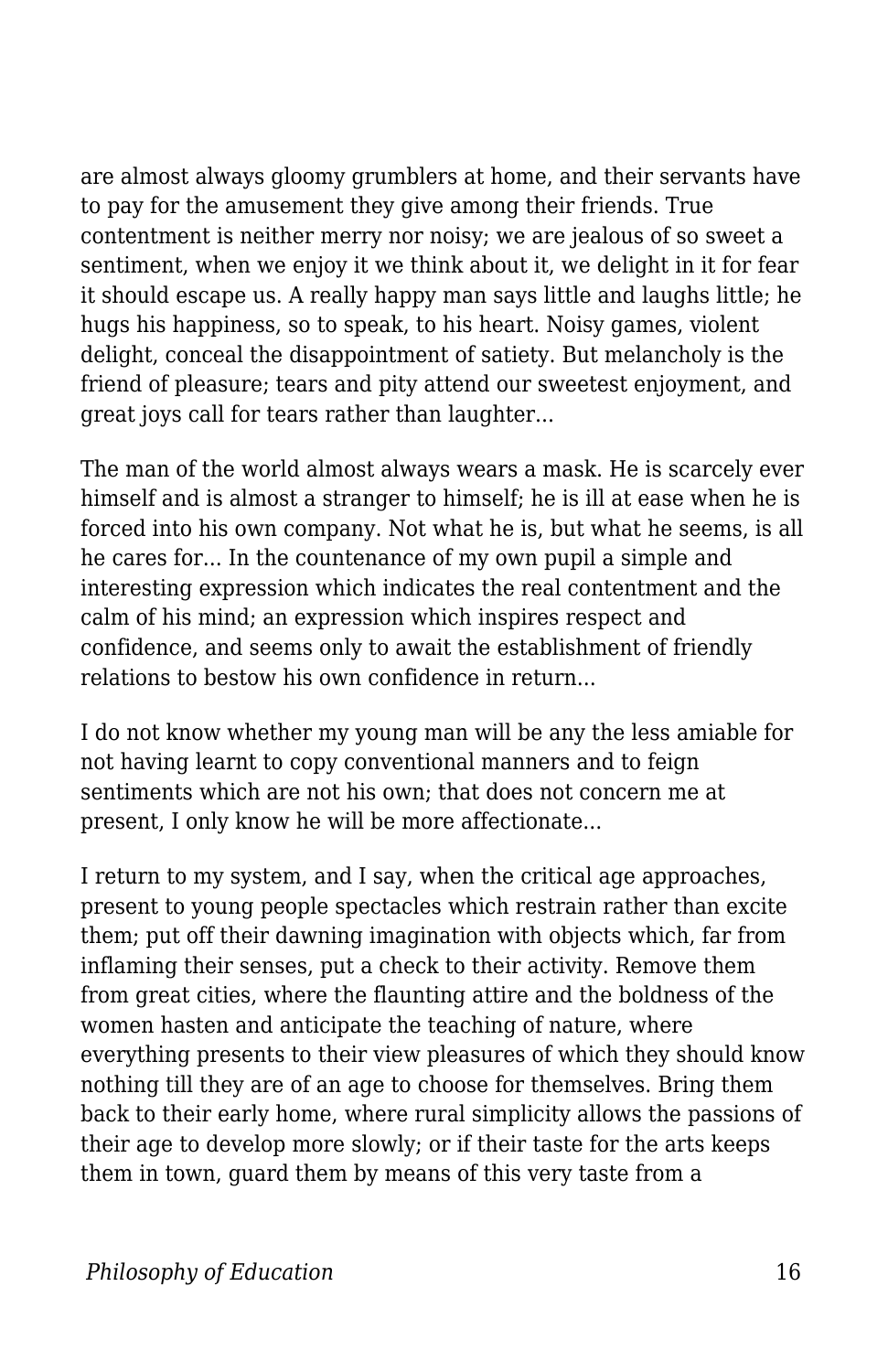dangerous idleness. Choose carefully their company, their occupations, and their pleasures... you need not distress him by the perpetual sight of pain and suffering; you need not take him from one hospital to another, from the gallows to the prison. He must be softened, not hardened, by the sight of human misery... Let your pupil therefore know something of the lot of man and the woes of his fellowcreatures, but let him not see them too often. A single thing, carefully selected and shown at the right time, will fill him with pity and set him thinking for a month...

Far from being a hindrance to education, this enthusiasm of adolescence is its crown and coping-stone; this it is that gives you a hold on the youth's heart when he is no longer weaker than you. His first affections are the reins by which you control his movements; he was free, and now I behold him in your power. So long as he loved nothing, he was independent of everything but himself and his own necessities; as soon as he loves, he is dependent on his affections. Thus the first ties which unite him to his species are already formed. When you direct his increasing sensibility in this direction, do not expect that it will at once include all men, and that the word "mankind" will have any meaning for him. Not so; this sensibility will at first confine itself to those like himself, and these will not be strangers to him, but those he knows, those whom habit has made dear to him or necessary to him, those who are evidently thinking and feeling as he does, those whom he perceives to be exposed to the pains he has endured, those who enjoy the pleasures he has enjoyed; in a word, those who are so like himself that he is the more disposed to self-love. It is only after long training, after much consideration as to his own feelings and the feelings he observes in others, that he will be able to generalize his individual notions under the attack idea of humanity, and add to his individual affections those which may identify him with the race.

When he becomes capable of affection, he becomes aware of the affection of others, and he is on the lookout for the signs of that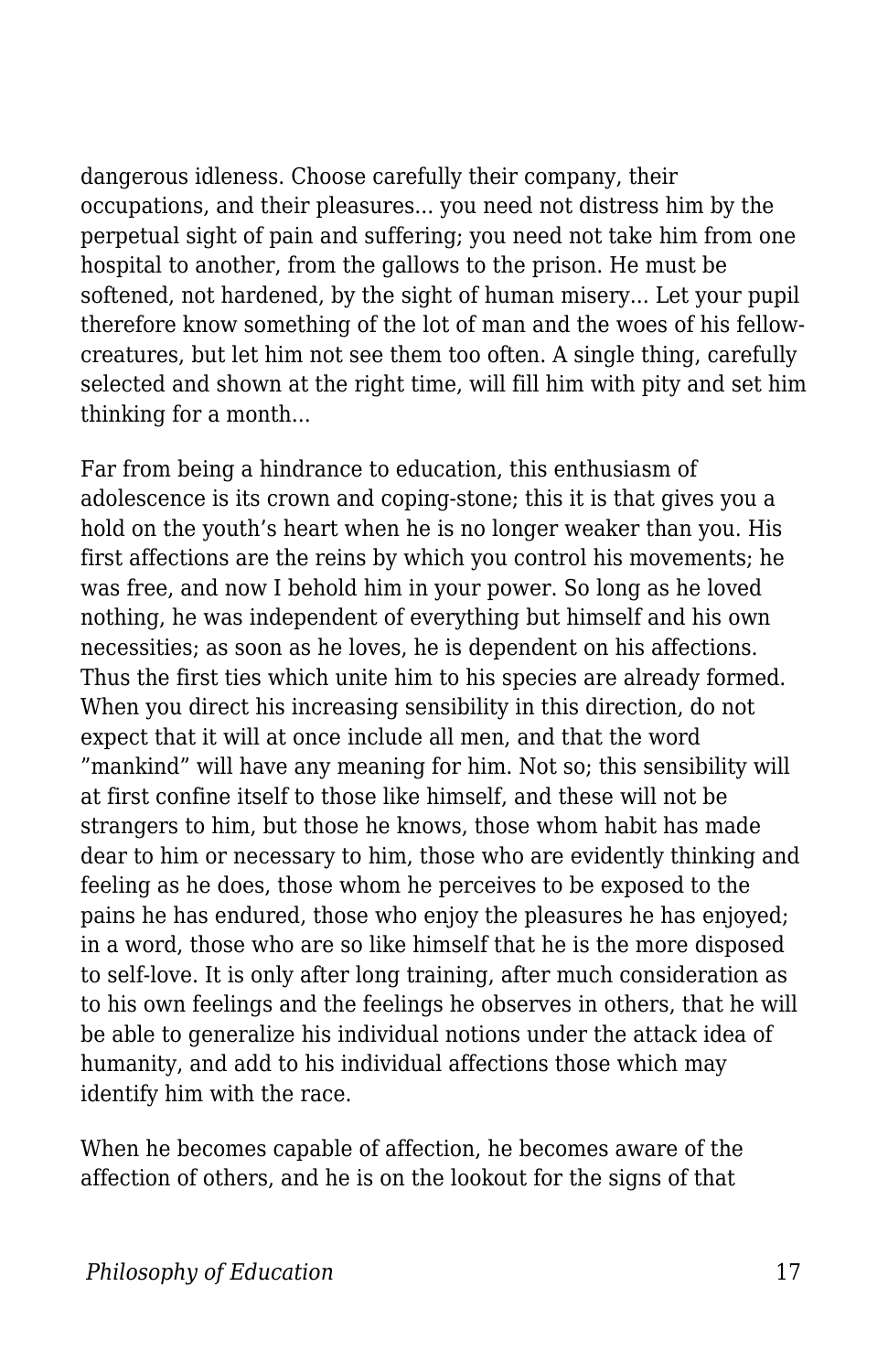affection. Do you not see how you will acquire a fresh hold on him? What bands have you bound about his heart while he was yet unaware of them! What will he feel, when he beholds himself and sees what you have done for him; when he beholds himself and sees what you have done for him; when he can compare himself with other youths, and other tutors with you! I say, "When he sees it," but beware lest you tell him of it; if you tell him he will not perceive it. If you claim his obedience in return for the care bestowed upon him, he will think you have over-reached him; he will see that while you profess to have cared for him without, you meant to saddle him with a debt and to bind him with a debt and to bind him to a bargain which he never made. In vain you will add that what you demand is for his own good; you demand it, and you demand it in virtue of what you have done without his consent.

Those who are ungrateful for benefits received are fewer than those who do a kindness for their own ends. If you sell me your gifts, I will haggle over the price; but if you pretend to give, in order to sell later on at your own price; you are guilty of fraud; it is the free gift which is beyond price. The heart is a law to itself; if you try to bind it, you lose it; give it its liberty, and you make it your own...

If therefore gratitude is a natural feeling, and you do not destroy its effects by your blunders, be sure your pupil, as he begins to understand the value of your care for him, will be grateful for it, provided you have not put a price upon it; and this will give you an authority over his heart which nothing can overthrow. But beware of losing this advantage before it is really yours, beware of insisting on your own importance. Boast of your services and they become intolerable; forget them and they will not be forgotten. Until the time comes to treat him as a man let there be no question of his duty to you, but his duty to himself. Let him have his freedom if you would make him docile; hide yourself so that he may seek you; raise his heart to the noble sentiment of gratitude by only speaking of his own interest. Until he was able to understand I would not have him told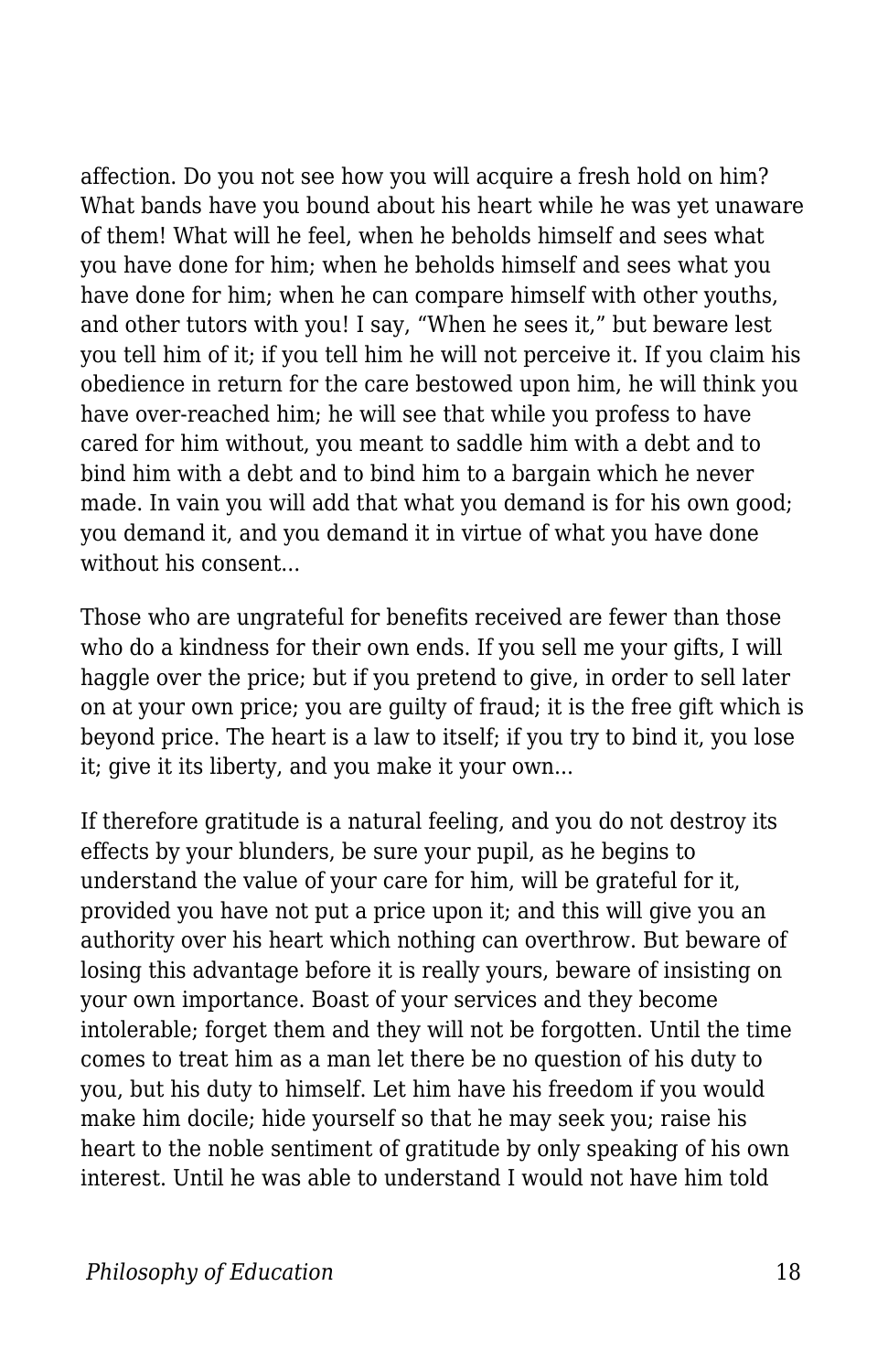that what was done was for his good; he would only have understood such words to mean that you were dependent on him and he would merely have made you his servant. But now that he is beginning to feel what love is, he also knows what a tender affection may bind a man to what he loves; and in the zeal which keeps you busy on his account, he now sees not the bonds of a slave, but the affection of a friend. Now there is nothing which carries so much weight with the human heart as the voice of friendship recognized as such, for we know that it never speaks but for our good. We may think our friend is mistaken, but we never believe he is deceiving us. We may reject his advice now and then, but we never scorn it.

We have reached the moral order at last; we have just taken the second step towards manhood. If this were the place for it, I would try to show how the first impulses of the heart give rise to the first stirrings of conscience, and how from the feelings of love and hatred spring the first notions of good and evil. I would show that justice and kindness are no mere abstract terms, no mere moral conceptions framed by the understanding, but true affections of the heart enlightened by reason...

Hitherto my Emile has thought only of himself, so his first glance at his equals leads him to compare himself with them; and the first feeling excited by this comparison is the desire to be first. It is here that self-love is transformed into selfishness, and this is the starting point of all the passions which spring from selfishness. But to determine whether the passions by which his life will be governed shall be humane and gentle or harsh and cruel, whether they shall be the passions to benevolence and pity or those of envy and covetousness, we must know what he believes his place among men to be, and what sort of obstacles he expects to have to overcome in order to attain to the position he seeks...

This is the time for estimating inequality natural and civil, and for the scheme of the whole social order. Society must be studied in the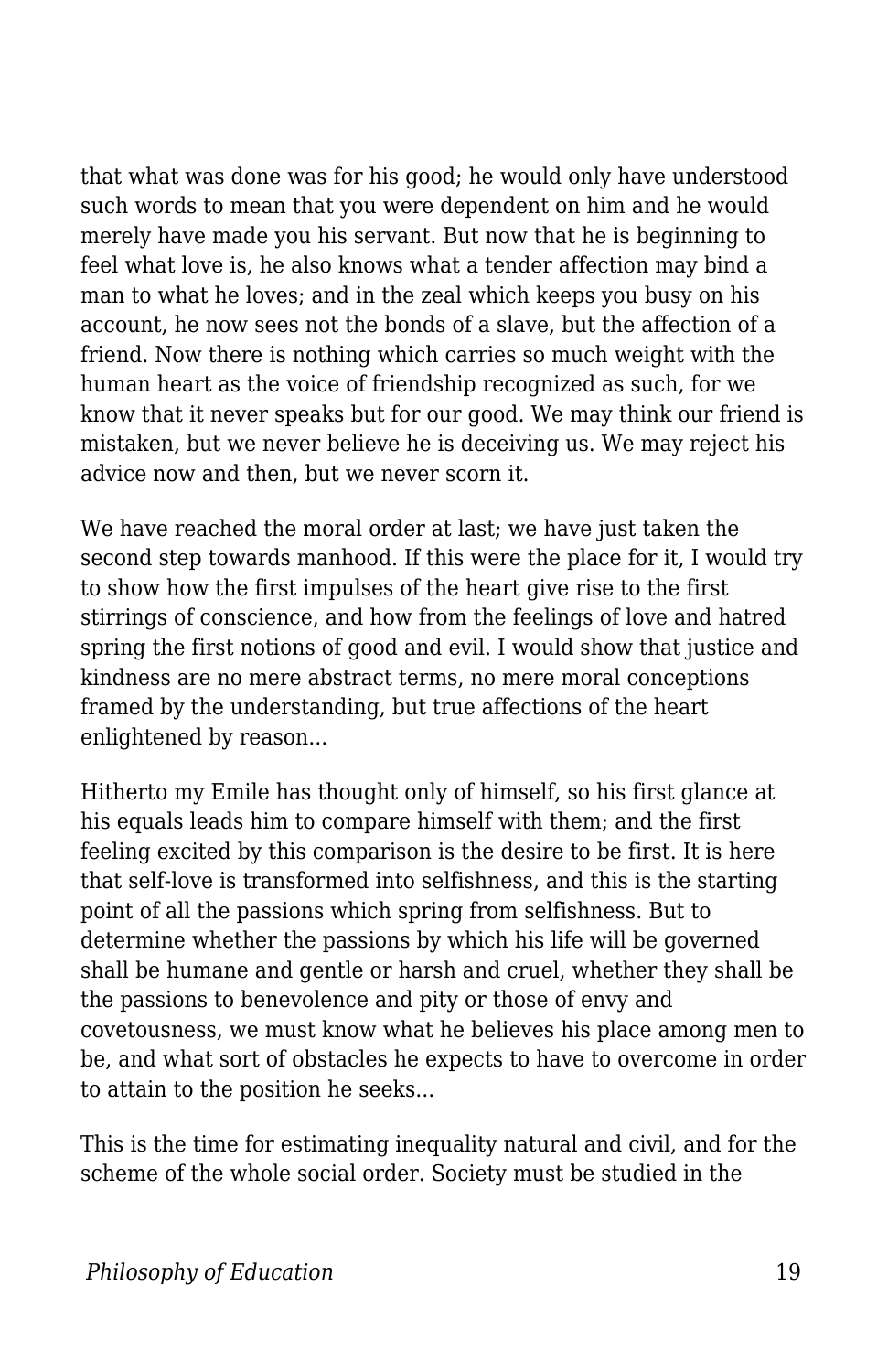individual and the individual in society; those who desire to treat politics and morals apart from one another will never understand either... It is not so much strength of arm as moderation of spirit which makes men free and independent. The man whose wants are few is dependent on but few people, but those who constantly confound our vain desires with our bodily needs, those who have made these needs the basis of human society, are continually mistaking effects for causes, and they have only confused themselves by their own reasoning...

In the civil state there is a vain and chimerical equality of right; the means intended for its maintenance, themselves serve to destroy it; ... From the first contradiction spring all the other contradictions between the real and the apparent, which are to be found in the civil order. The many will always be sacrificed to the few, the common weal to private interest; those specious words-- justice and subordination-- will always serve as the tools of violence and the weapons of injustice; hence it follows that the higher classes which claim to be useful to the rest are really only seeking their own welfare at the expense of others; from this we may judge how much consideration is due to them according to right and justice... This is the study with which we are now concerned; but to do it thoroughly we must begin with a knowledge of the human heart...

When you paint men for your scholar, paint them as they are, not that he may hate them, but that he may pity them and have no wish to be like them. In my opinion that is the most reasonable view a man can hold with regard to his fellow-men. With this object in view we must take the opposite way from that hitherto followed, and instruct the youth rather through the experience of others than through his own. If men deceive him he will hate them; but if, while they treat him with respect, he sees them deceiving each other, he will pity them...

Let him know that man is by nature good, let him feel it, let him judge his neighbor by himself; but let him see how men are depraved and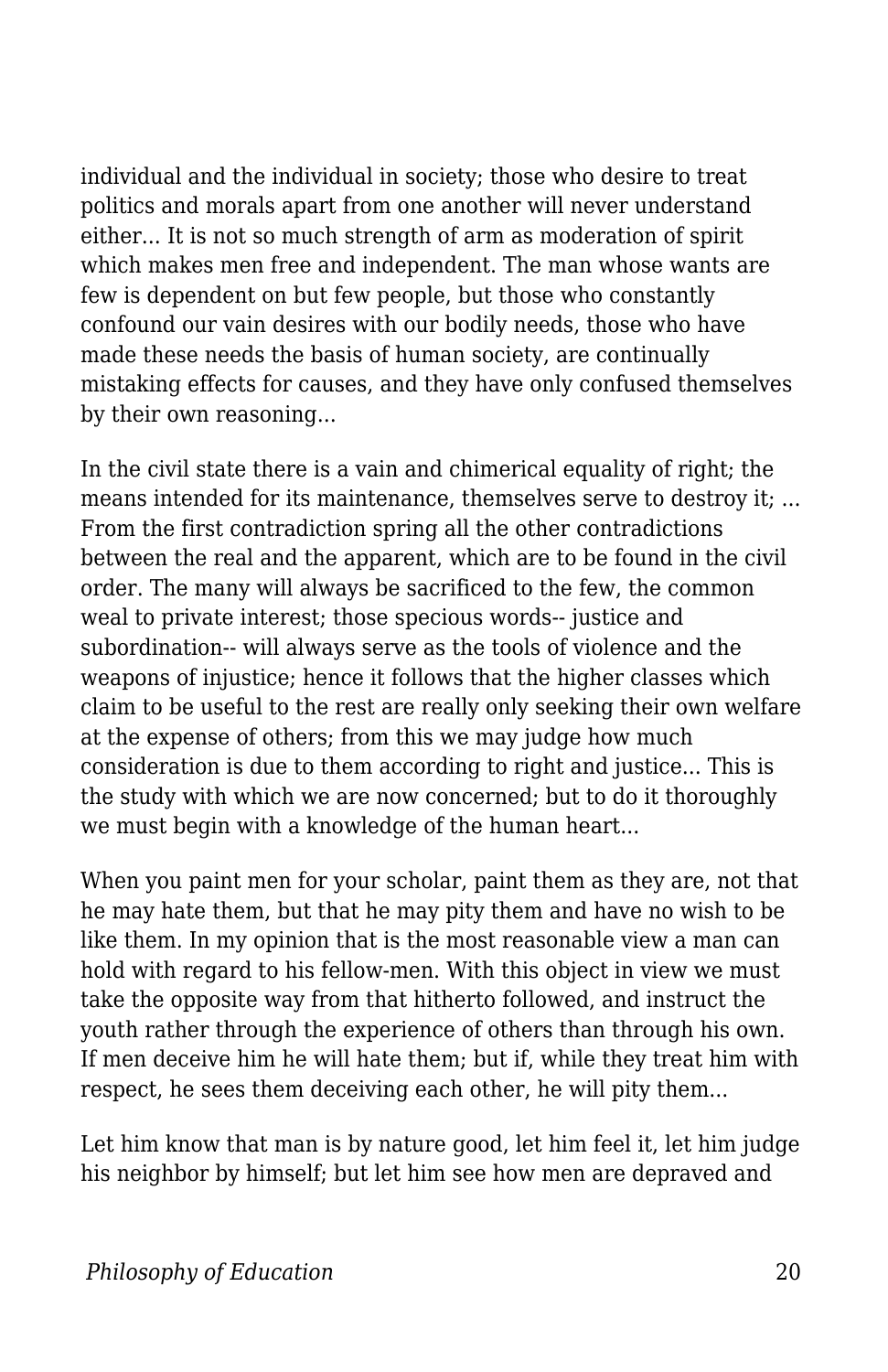perverted by society; let him find in their prejudices the source of all their vices; let him be disposed to respect the individual, but to despise the multitude; let him see that all men wear almost the same mask that conceals them.

It must be admitted that this method has its drawbacks, and it is not easy to carry it out; for if he becomes too soon engrossed in watching other people, if you train him to mark too closely the actions of others, you will make him spiteful and satirical, quick and decided in his judgments of others; he will find a hateful pleasure in seeking bad motives, and will fail to see the good even in that which is really good. He will, at least, get used to the sight of vice, he will behold the wicked without horror, just as we get used to seeing the wretched without pity. Soon the perversity of mankind will be not so much a warning as an excuse; he will say, "Man is made so," and he will have no wish to be different from the rest...

To bring the human heart within his reach without risk of spoiling his own, I would show him men from afar, in other times or in other places, so that he may behold the scene but cannot take part in it. This is the time for history; with its help he will read the hearts of men without any lessons in philosophy; with its help he will view them as a mere spectator, dispassionate and without prejudice; he will view them as their judge, not as their accomplice or their accuser.

To know men you must behold their actions. In society we hear them talk; they show their words and hide their deeds. Their sayings even help us to understand them; for comparing what they say and what they do, we see not only what they are but what they would appear; the more they disguise themselves the more thoroughly they stand revealed.

Unluckily this study has its dangers, its drawbacks of several kinds. It is difficult to adopt a point of view which will enable one to judge one's fellow-creatures fairly. It is one of the chief defects of history to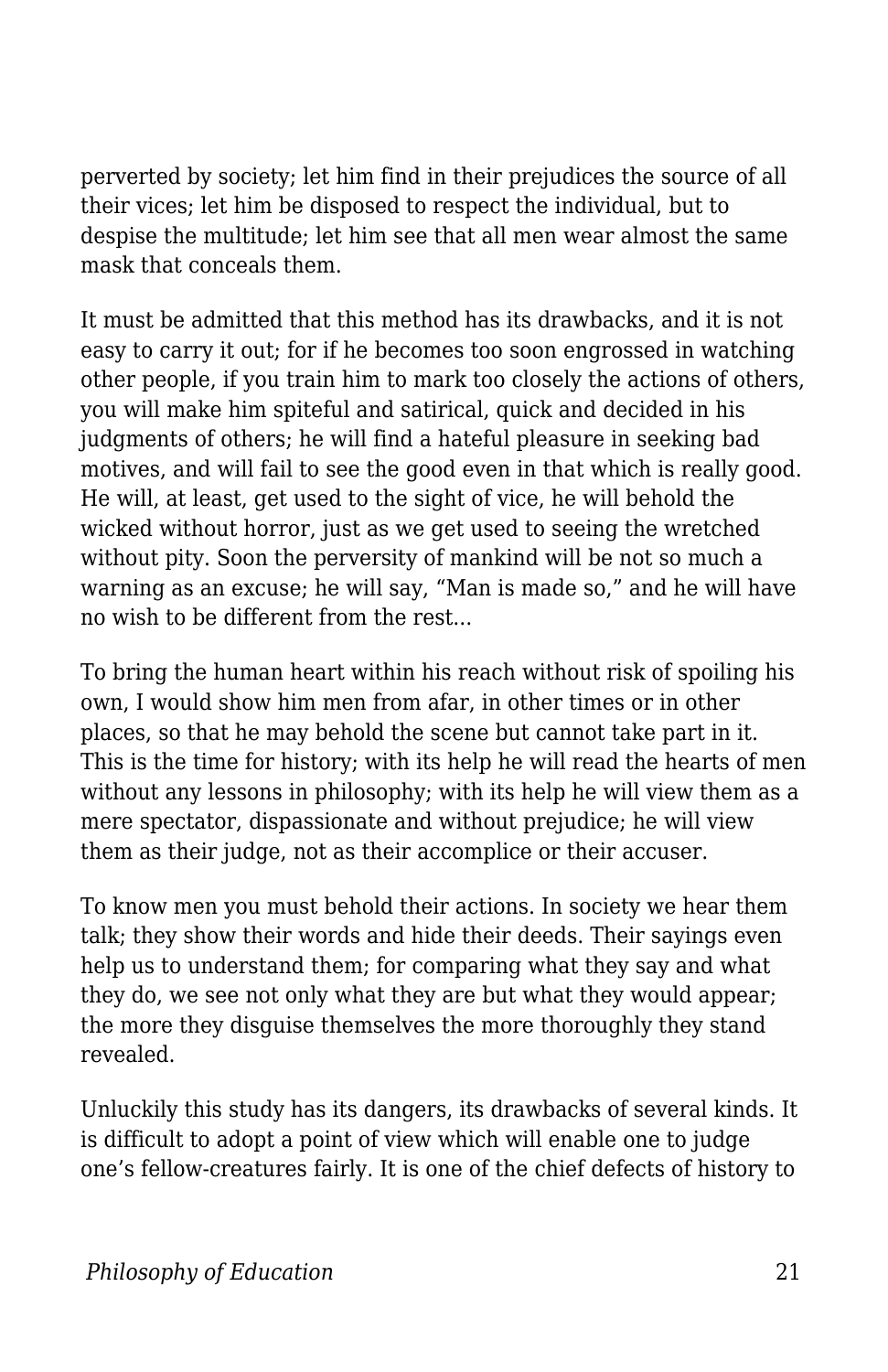paint men's evil deeds rather than their good ones;... We have very accurate accounts of declining nations; what we lack is the history of those nations which are multiplying; they are so happy and so good that history has nothing to tell us of them; and we see indeed in our own times that the most successful governments are least talked of. We only hear what is bad; the good is scarcely mentioned. Only the wicked become famous, the good are forgotten or laughed to scorn, and thus history, like philosophy, is for ever slandering mankind...

Ignorance or partiality disguises everything... The historian indeed gives me a reason, but he invents it; and criticism itself, of which we hear so much, is only the art of guessing, the art of choosing from among several lies, the lie that is most like truth... but if the model is to be found for the most part in the historian's imagination, are you not falling into the very error you intended to avoid, and surrendering to the authority of the historian what you would not yield to the authority of the teacher? If my pupil is merely to see fancy pictures, I would rather draw them myself; they will, at least, be better suited to him.

The worst historians for a youth are those who give their opinions. Facts! Facts! and let him decide for himself; this is how he will learn to know mankind. If he is always directed by the opinion of the author, he is only seeing through the eyes of another person, and when those eyes are no longer at his disposal he can see nothing... Philosophy in the form of maxims is only fit for the experienced. Youth should never deal with the general, all its teaching should deal with individual instances... The rage for systems has got possession of all alike, no one seeks to see things as they are, but only as they agree with his system.

Add to all these considerations the fact that history shows us actions rather than men, because she only seizes men at certain chosen times in full dress; she only portrays the statesman when he is prepared to be seen; she does not follow him to his home, to his study, among his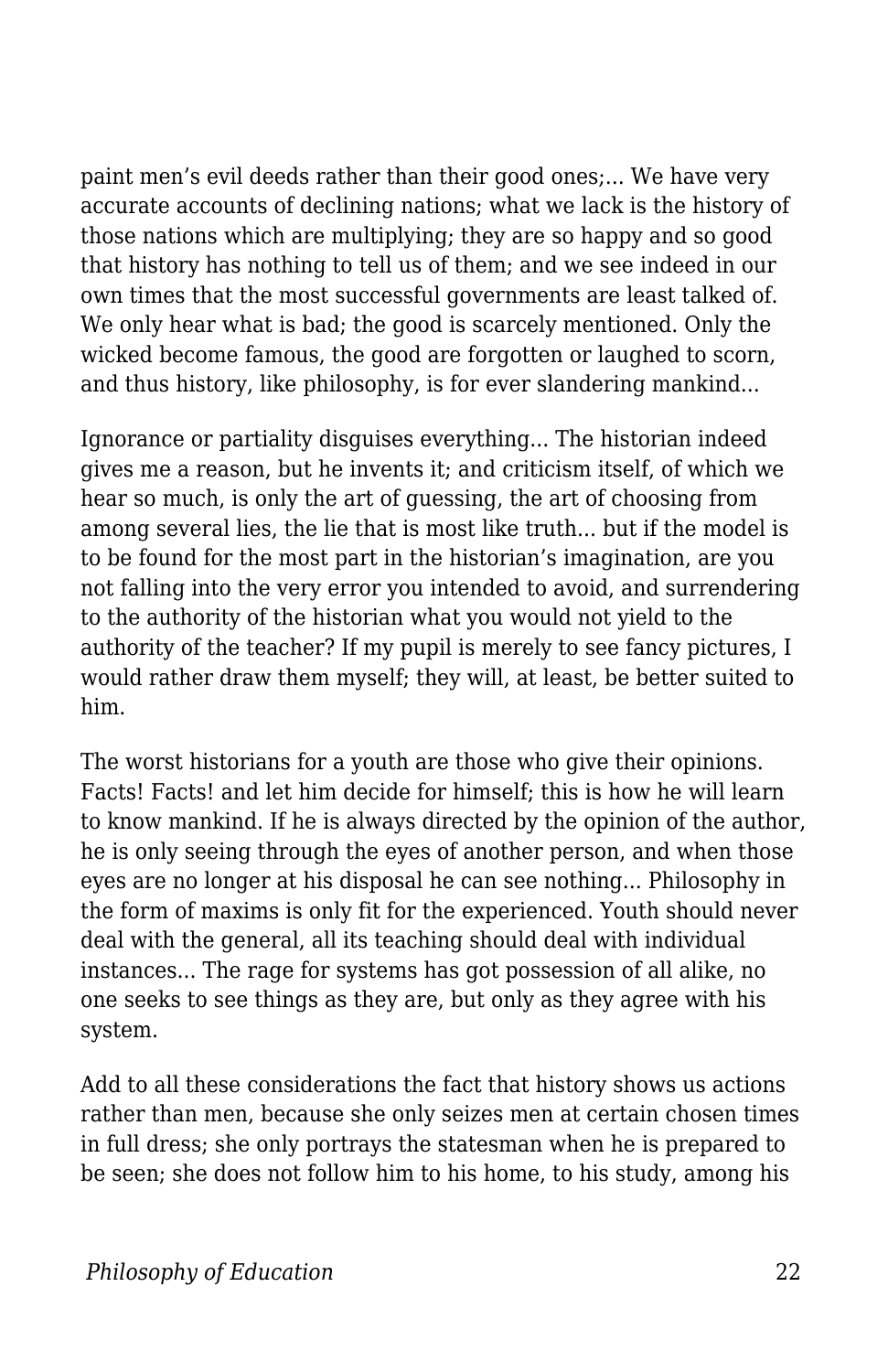family and his friends; she only shows him in state; it is his clothes rather than himself that she describes... Our disposition does not show itself in our features, nor our character in our great deeds; it is trifles that show what we really are. What is done in public is either too commonplace or too artificial, and our modern authors are almost too grand to tell us anything else...

But imagine my Emile, who has been carefully guarded for eighteen years with the sole object of preserving a right judgment and a healthy heart, imagine him when the curtain goes up casting his eyes for the first time upon the world's stage; or rather picture him behind the scenes watching the actors don their costumes, and counting the cords and pulleys which deceive with their feigned shows the eyes of the spectators. His first surprise will soon give place to feelings of shame and scorn of his fellow-man; he will be indignant at the sight of the whole human race deceiving itself and stooping to this childish folly; he will grieve to see his brothers tearing each other limb from limb for a mere dream, and transforming themselves into wild beasts because they could not be content to be men...

All conquerors have not been killed; all usurpers have not failed in their plans; to minds imbued with vulgar prejudices many of them will seem happy, but he who looks below the surface and reckons men's happiness by the condition of their hearts will perceive their wretchedness even in the midst of their successes... the youth never observes others without coming back to himself and comparing himself with them. From the way young men are taught to study history I see that they are transformed, so to speak, into the people they behold...but, so far as Emile is concerned, should it happen at any time when he is making these comparisons that he wishes to be any one but himself-- were it Socrates or Cato-- I have failed entirely; he who begins to regard himself as a stranger will soon forget himself altogether.

It is not philosophers who know most about men; they only view them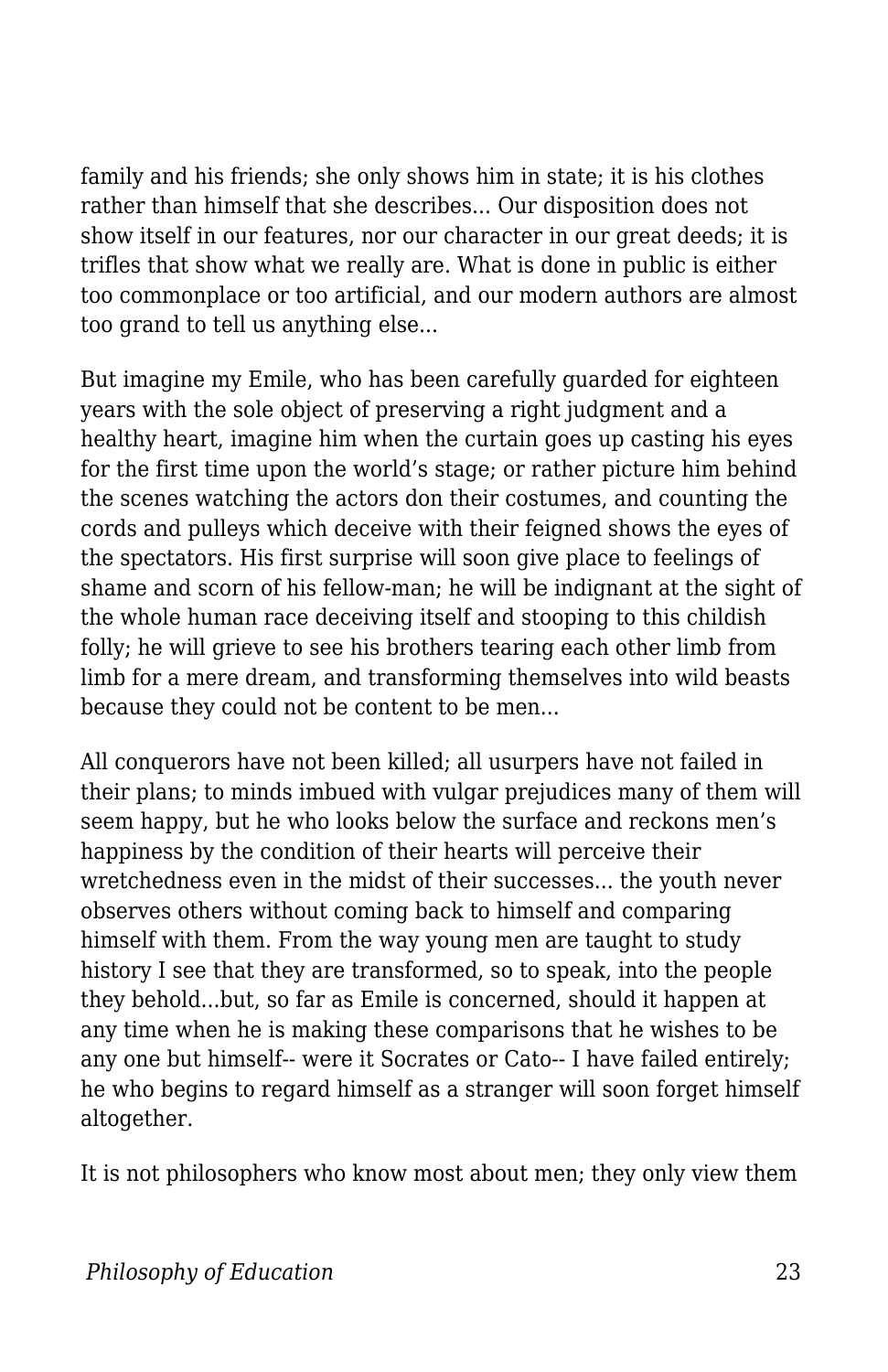through the preconceived ideas of philosophy, and I know no one so prejudiced as philosophers. A savage would judge us more sanely...

It is our own passions that excite us against the passions of others; it is our self-interest which makes us hate the wicked; if they did us no harm we should pity rather than hate them. We should readily forgive their vices if we could perceive how their own heart punishes those vices... in vain he displays his good fortune and hides his heart; in spite of himself his conduct betrays him; but to discern this, our own heart must be utterly unlike his...

What then is required for the proper study of men? A great wish to know men, great impartiality of judgment, a heart sufficiently sensitive to understand every human passion, and calm enough to be free from passion. If there is any time in our life when this study is likely to be appreciated, it is this that I have chosen for Emile; before this time men would have been strangers to him; later on he would have been like them... He is a man; he takes an interest in his brethren; he is a just man and he judges his peers. Now it is certain that if he judges them rightly he will not want to change places with any one of them, for the goal of all their anxious efforts is the result of prejudices which he does not share, and that goal seems to him a mere dream. For his own part, he has all he wants within his reach. How should he be dependent on any one when he is self-sufficing and free from prejudice? Strong arms, good health, moderation, few needs, together with the means to satisfy those needs, are his. He has been brought up in complete liberty and servitude is the greatest ill he understands. He pities these miserable kings, slaves of all who obey them; he pities these false prophets fettered by their empty fame; he pities these rich fools, martyrs to their own pomp; he pities these ostentatious voluptuaries, who spend their life in deadly dullness that they may seem to enjoy its pleasures. He would pity the very foe who harmed him, for he would discern his wretchedness beneath his cloak of spite. He would say to himself, "This man has yielded to his desire to hurt me, and this need of his places him at my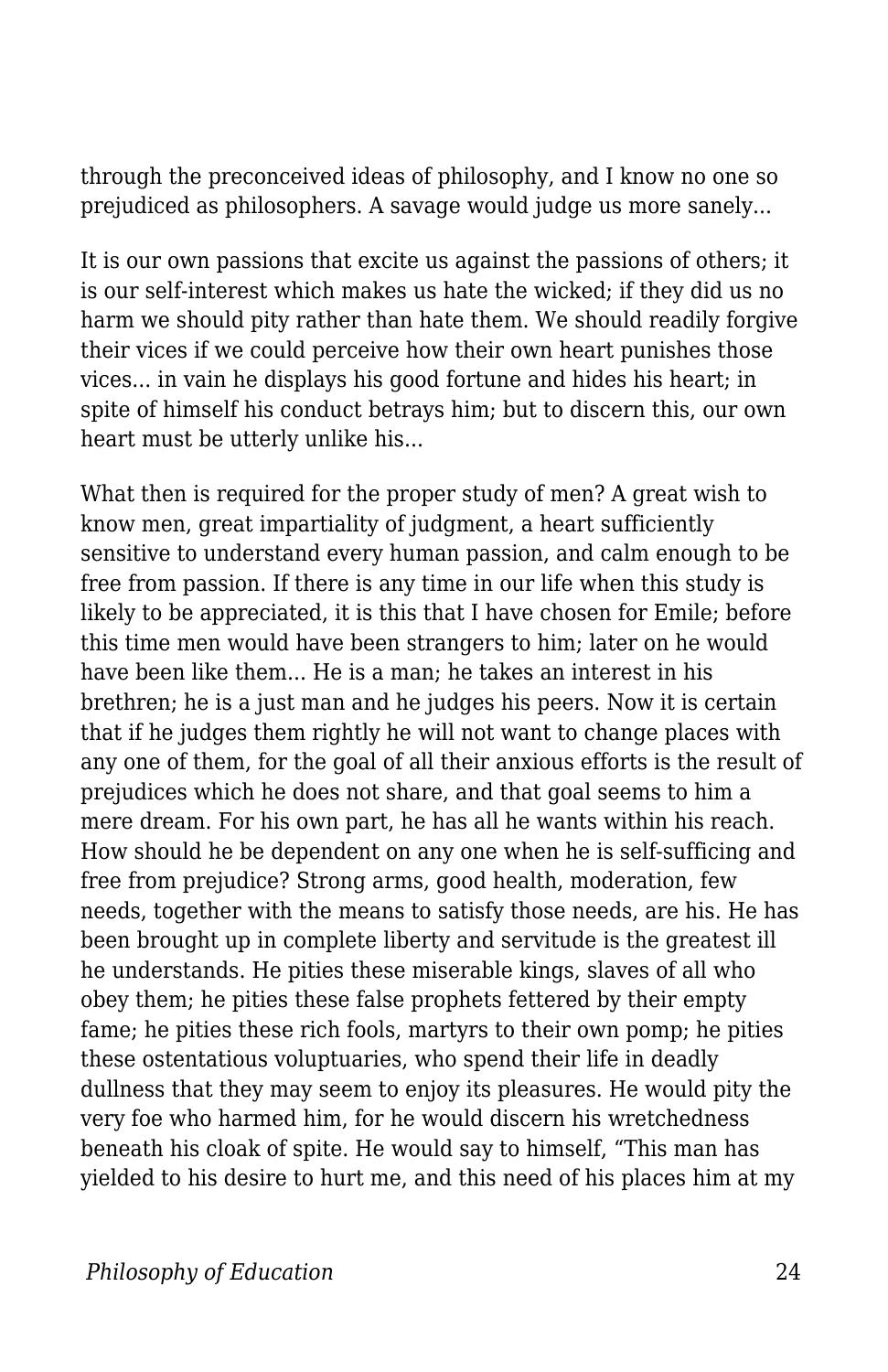mercy."

One step more and our goal is attain. Selfishness is a dangerous tool tough a useful one; it often wounds the hand that uses it, and it rarely does good unmixed with evil. When Emile considers his place among men, when he finds himself so fortunately situated, he will be tempted to give credit to his own reason for the work of yours, and to attribute to his own deserts what is really the result of his good fortune. He will say to himself, "I am wise and other men are fools." He will pity and despise them and will congratulate himself all the more heartily; and as he knows he is happier than they, he will think his deserts are greater. This is the fault we have most to fear, for it is the most difficult to eradicate. If he remained in this state of mind, he would have profited little by all our care; and if I had to choose, I hardly know whether I would not rather choose the illusions of prejudice than those of pride...

If, therefore, as a result of my care, Emile prefers his way of living, seeing, and feeling to that of others, he is right; but if he thinks because of this that he is nobler and better born than they, he is wrong; he is deceiving himself; he must be undeceived, or rather let us prevent the mistake, lest it be too late to correct it... This is another instance of an exception to my own rules; I must voluntarily expose my pupil to every accident which may convince him that he is no wiser than we. The adventure with the conjurer will be repeated again and again in different ways; I shall let flatterers take advantage of him; if rash comrades draw him into some perilous adventure, I will let him run the risk; if he falls into the hands of sharpers at the cardtable, I will abandon him to them as their dupe. I will let them flatter him, pluck him, and rob him; and when having sucked him dry they turn and mock him, I will even thank them to his face for the lessons they have been good enough to give him. The only snares from which I will guard him with my utmost care are the wiles of wanton women. The only precaution I shall take will be to share all the dangers I let him run, and all the insults I let him receive. I will bear everything in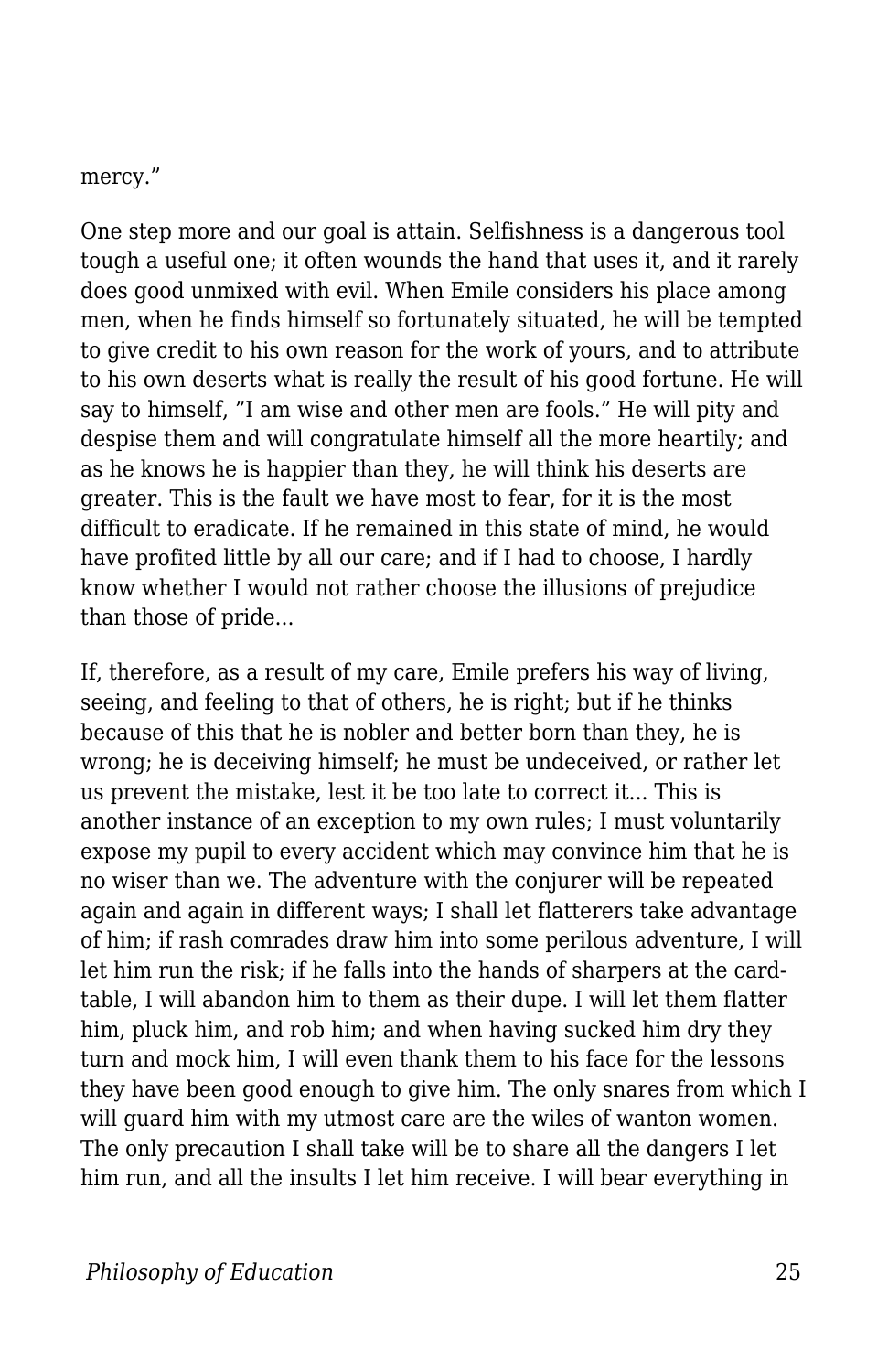silence, without a murmur or reproach, without a word to him, and be sure that if this wise conduct is faithfully adhered to, what he sees me endure on his account will make more impression on his heart than what he himself suffers.

I cannot refrain at this point from drawing attention to the sham dignity of tutors, who foolishly pretend to be wise, who discourage their pupils by always professing to treat them as children, and by emphasizing the difference between themselves and their scholars in everything they do. Far from damping their youthful spirits in this fashion, spare no effort to stimulate their courage; that they may become your equals, treat them as such already, and if they cannot rise to your level, do not scruple to come down to theirs without being ashamed of it. Remember that your honor is no longer in your own keeping but in your pupil's. Share his faults that you may correct them, bear his disgrace that you may wipe it out; follow the example of that brave Roman who, unable to rally his fleeing soldiers, placed himself at their head, exclaiming, "They do not flee, they follow their captain!"...

Long experience has convinced him that his tutor loves him, that he is a wise and good man who desires his happiness and knows how to procure it. He ought to know that it is to his own advantage to listen to his advice... be frank and straightforward like himself; warn him of the dangers to which he is exposed, point them out plainly and sensibly, without exaggeration, without temper, without pedantic display, and above all without giving your opinions in the form of orders... Now under these circumstances the great art of the master consist in controlling events and directing his exhortations so that he may know beforehand when the youth will give in, and when he will refuse to do so, so that all around him he may encompass him with the lessons of experience, and yet never let him run too great a risk.

Warn him of his faults before he commits them; do not blame him when once they are committed; you would only stir his self-love to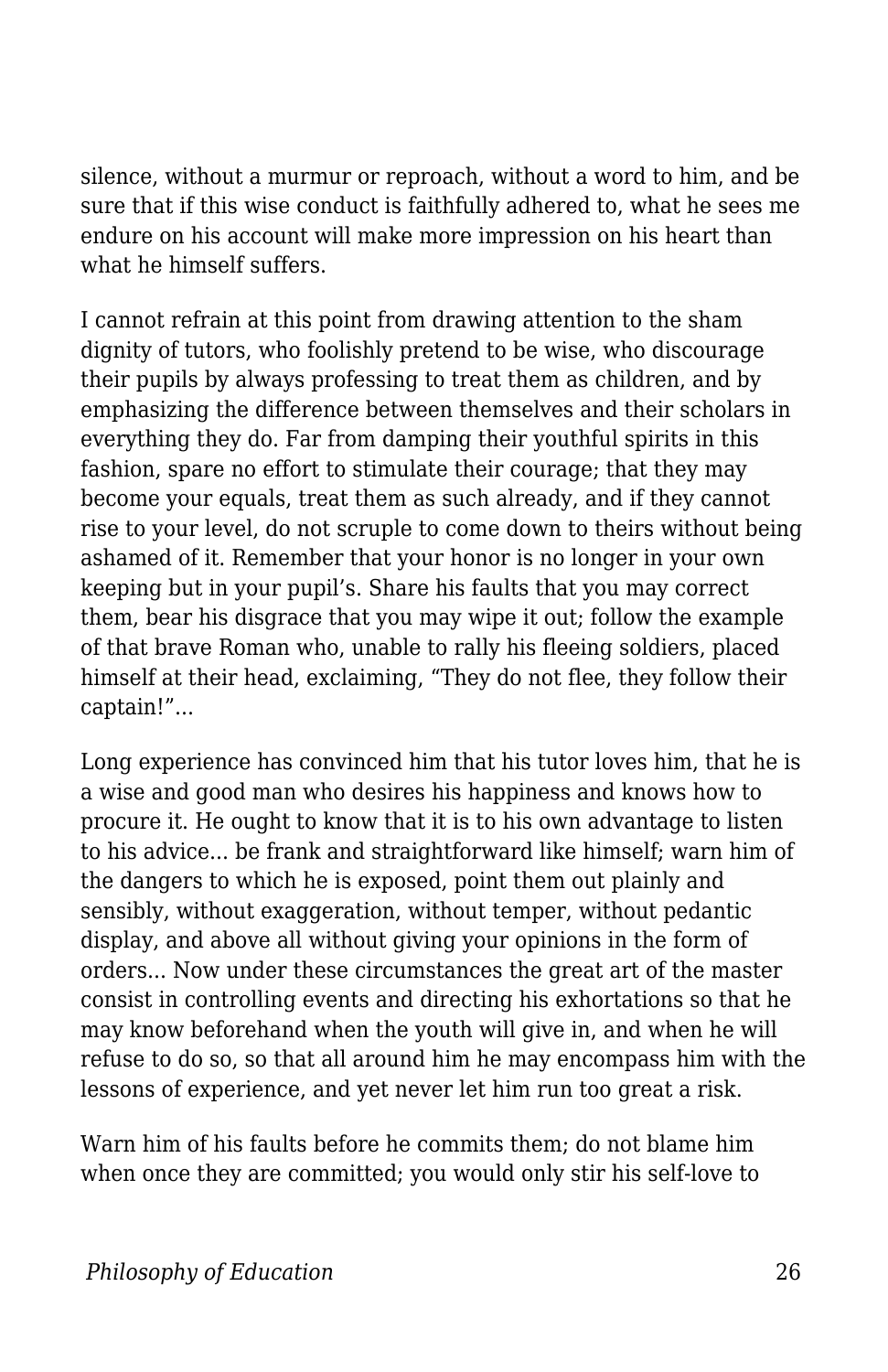mutiny. We learn nothing from a lesson we detest. I know nothing more foolish than the phrase, "I told you so." The best way to make him remember what you told him is to seem to have forgotten it. Go further than this, and when you find him ashamed of having refused to believe you, gently smooth away the shame with kindly words. He will indeed hold you dear when he sees how you forget yourself on his account, and how you console him instead of reproaching him. But if you increase his annoyance by your reproaches he will hate you, and will make it a rule never to heed you, as if to show you that he does not agree with you as to the value of your opinion...

When one thinks oneself better than other people it is a very mortifying excuse to console oneself by their example; it means that we must realize that the most we can say is that they are no better than we. The time of faults is the time for fables. When we blame the guilty under the cover of a story we instruct without offending him; and he then understands that the story is not untrue by means of the truth he finds in its application to himself... There is no knowledge of morals which cannot be acquired through our own experience or that of others. When there is danger, instead of letting him try the experiment himself, we have recourse to history...

Nothing is so foolish and unwise as the moral at the end of most of the fables; as if the moral was not or ought not to be so clear in the fable itself that the reader cannot fail to perceive it. Why then add the moral at the end, and so deprive him of the pleasure of discovering it for himself. The art of teaching consists in making the pupil wish to learn. But if the pupil is to wish to learn, his mind must not remain in such a passive state with regard to what you tell him that there is really nothing for him to do but listen to you. The master's vanity must always give way to the scholars; he must be able to say, I understand, I see it, I am getting at it, I am learning something... Before I put the fables of this inimitable author into the hands of a youth, I should like to cut out all the conclusions with which he strives to explain what he has just said so clearly and pleasantly. If your pupil does not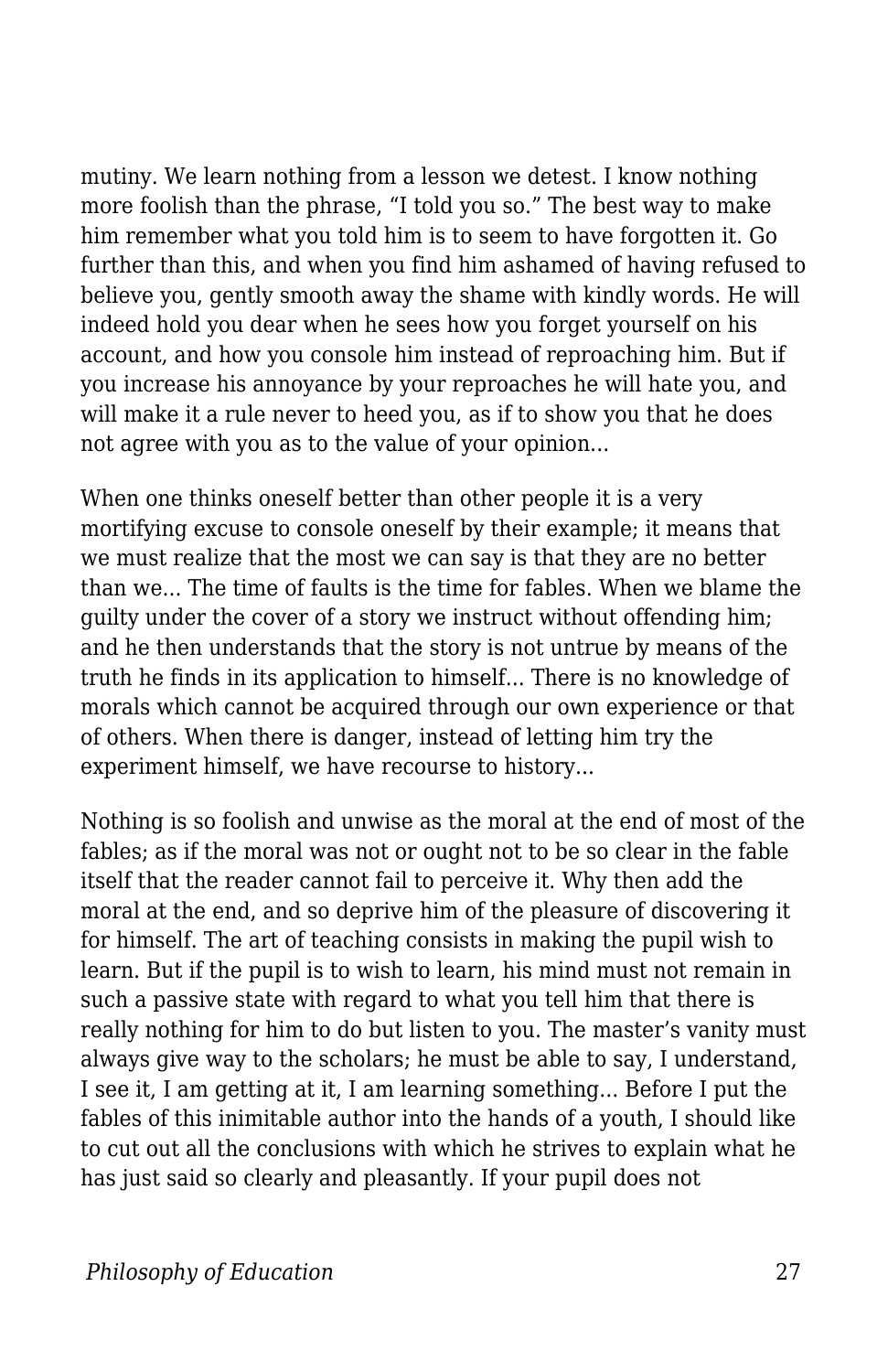understand the fable without the explanation, he will not understand it with it...

When I see the studies of young men at the period of their greatest activity confined to purely speculative matters, while later on they are suddenly plunged, without any sort of experience, into the world of men and affairs, it strikes me as contrary alike to reason and to nature, and I cease to be surprised that so few men know what to do. How strange a choice to teach us so many useless things, while the art of doing is never touched upon! They profess to fit us for society, and we are taught as if each of us were to live a life of contemplation in a solitary cell, or to discuss theories with persons whom they did not concern. You think you are teaching your scholars how to live, and you teach them certain bodily contortions and certain forms of words without meaning. I, too, have taught Emile how to live; for I have taught him to enjoy his own society and, more than that, to earn his own bread. But this is not enough. To live in the world he must know how to get on with other people...

By doing good we become good; and I know no surer way to this end. Keep your pupil busy with the good deeds that are within his power, let the cause of the poor be his own, let him help them not merely with his money, but with his service; let him work for them, protect them, let his person and his time be at their disposal; let him be their agent; he will never all his life long have a more honorable office. How many of the oppressed, who have never got a hearing, will obtain justice when he demands it for them with that courage and firmness which the practice of virtue inspires; when he makes his way into the presence of the rich and great, when he goes, if need be, to the footstool of the king himself, to plead the cause of the wretched, the cause of those who find all doors closed to them by their poverty, those who are so afraid of being punished for their misfortunes that they do not dare to complain?...

He knows that his first duty is to himself; that young men should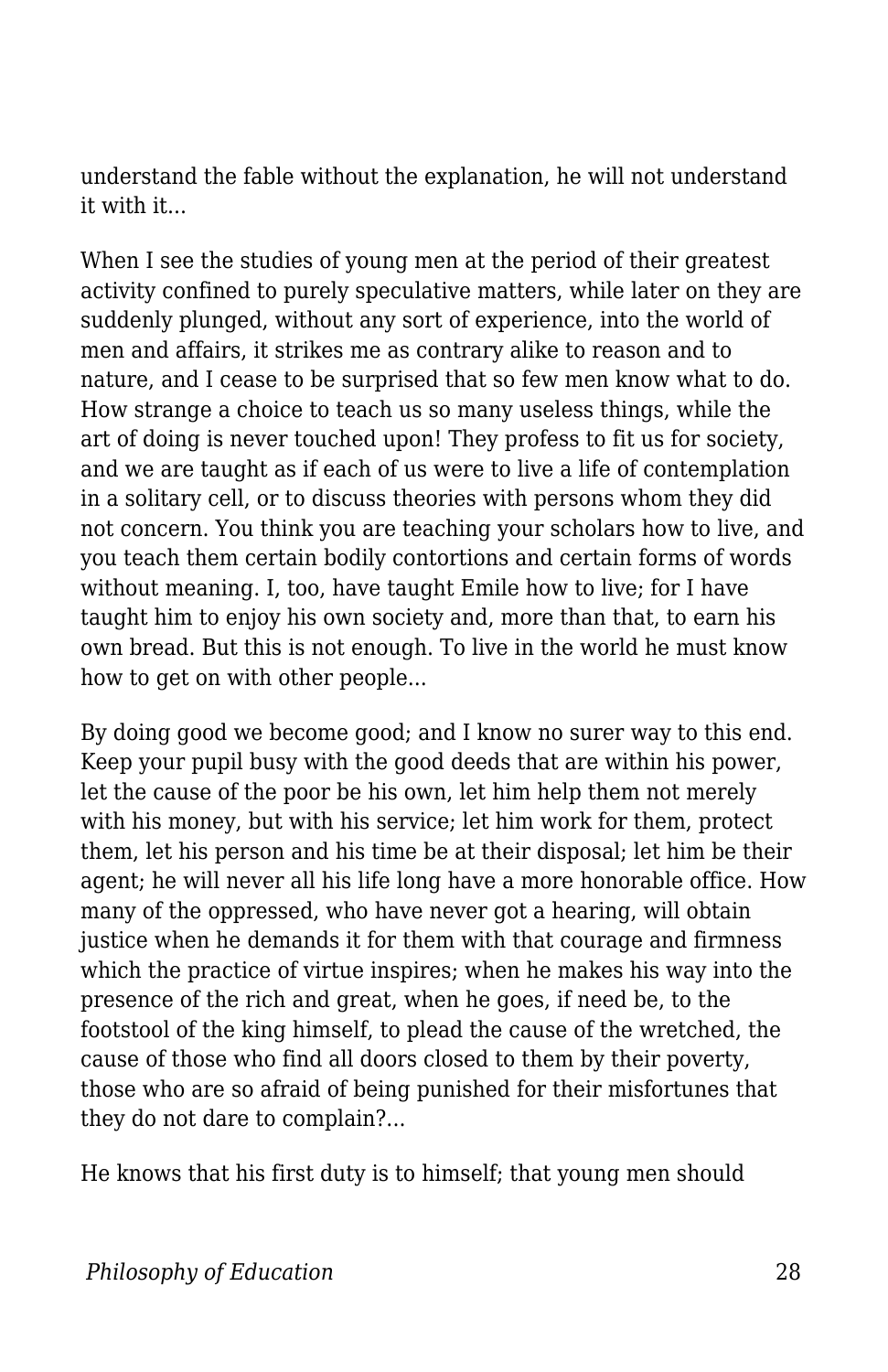distrust themselves; that they should act circumspectly; that they should show respect to those older than themselves, reticence and discretion in talking without cause, modesty in things indifferent, but courage in well doing, and boldness to speak the truth...

Emile is not fond of noise or quarrelling, not only among men, but among animals... The sight of suffering make him suffer too; this is a natural feeling. It is one of the after effects of vanity that hardens a young man and makes him take a delight in seeing the torments of a living and feeling creature; it makes him consider himself beyond the reach of similar sufferings through his superior wisdom or virtue. He who is beyond the reach of vanity cannot fall into the vice which results from vanity. So Emile loves peace. He is delighted at the sight of happiness, and if he can help to bring it about, this is an additional reason for sharing it... His kindness is active and teaches him much he would have learnt far more slowly, or he would never have learnt at all, if his heart had been harder. If he finds his comrades at strife, he tries to reconcile them; if he sees the afflicted, he inquires as to the cause of their sufferings; if he meets two men who hate each other, he wants to know the reason to their enmity; if he finds one who is downtrodden, groaning under the oppression of the rich and powerful, he tries to discover by what means he can counteract this oppression...

I am never weary of repeating: let all the lessons of young people take the form of doing rather than talking; let them learn nothing from books which they can learn from experience. How absurd to attempt to give them practice in speaking when they have nothing to say, to expect to make them feel, at their school desks, the vigor of the language of passion and all the force of the arts of persuasion when they have nothing and nobody to persuade!... But Emile is not in a condition so favorable to the art of oratory...

The lofty feeling with which he is inspired gives him strength and nobility; imbued with tender love for mankind his words betray the thoughts of his heart; I know not how it is, but there is more charm in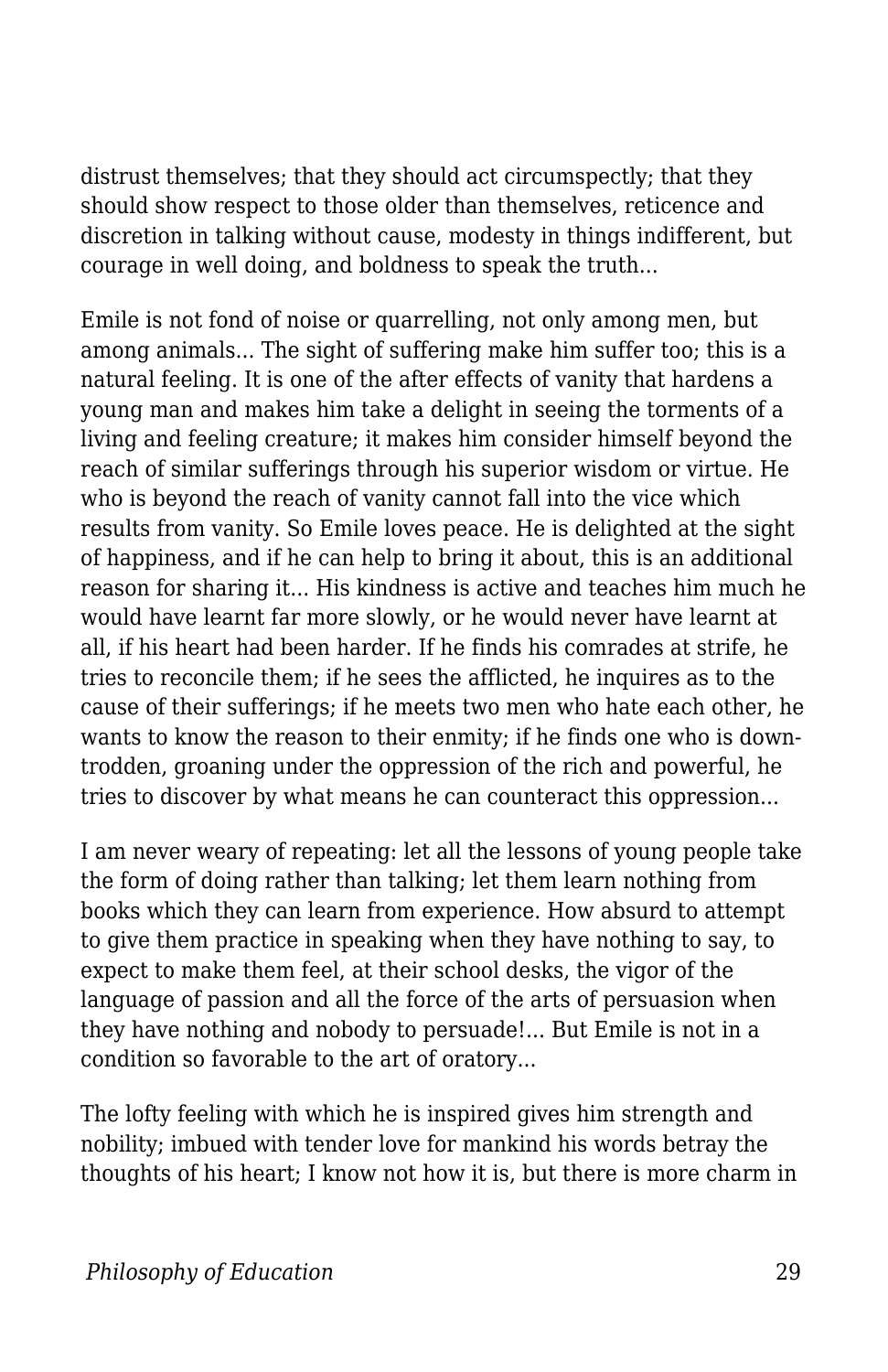his open-hearted generosity than in the artificial eloquence of others; or rather this eloquence of his is the only true eloquence, for he has only to show what he feels to make others share his feelings...

Extend self-love to others and it is transformed into virtue, a virtue which has its root in the heart of every one of us. The less the object of our care is directly dependent on ourselves, the less we have to fear from the illusion of self-interest; the more general this interest becomes, the juster it is; and the love of the human race is nothing but the love of justice within us... Reason and self-love compel us to love mankind even more than our neighbor, and to pity the wicked is to be very cruel to other men...

Now if in accordance with this method you follow from infancy the course of a youth who has not been shaped to any special mould, one who depends as little as possible on authority and the opinions of others, which will he most resemble, my pupil or yours? It seems to me that this is the question you must answer if you would know if I am mistaken.

It is not easy for a man to begin to think; but when once he has begun he will never leave off. Once a thinker, always a thinker, and the understanding once practiced in reflection will never rest. You may therefore think that I do too much or too little... But remember, in the first place, that when I want to train a natural man, I do not want him a savage and to send him back to the woods, but that living in the whirl of social life it is enough that he should not let himself be carried away by the passions and prejudices of men; let him see with his eyes and feel with his heart, let him own no sway but that of reason...

The Incomprehensible embraces all, he gives its motion to the earth, and shapes the system of all creatures, but our eyes cannot see him nor can our hands search him out, he evades the efforts of our senses; we behold the work, but the workman is hidden from our eyes. It is no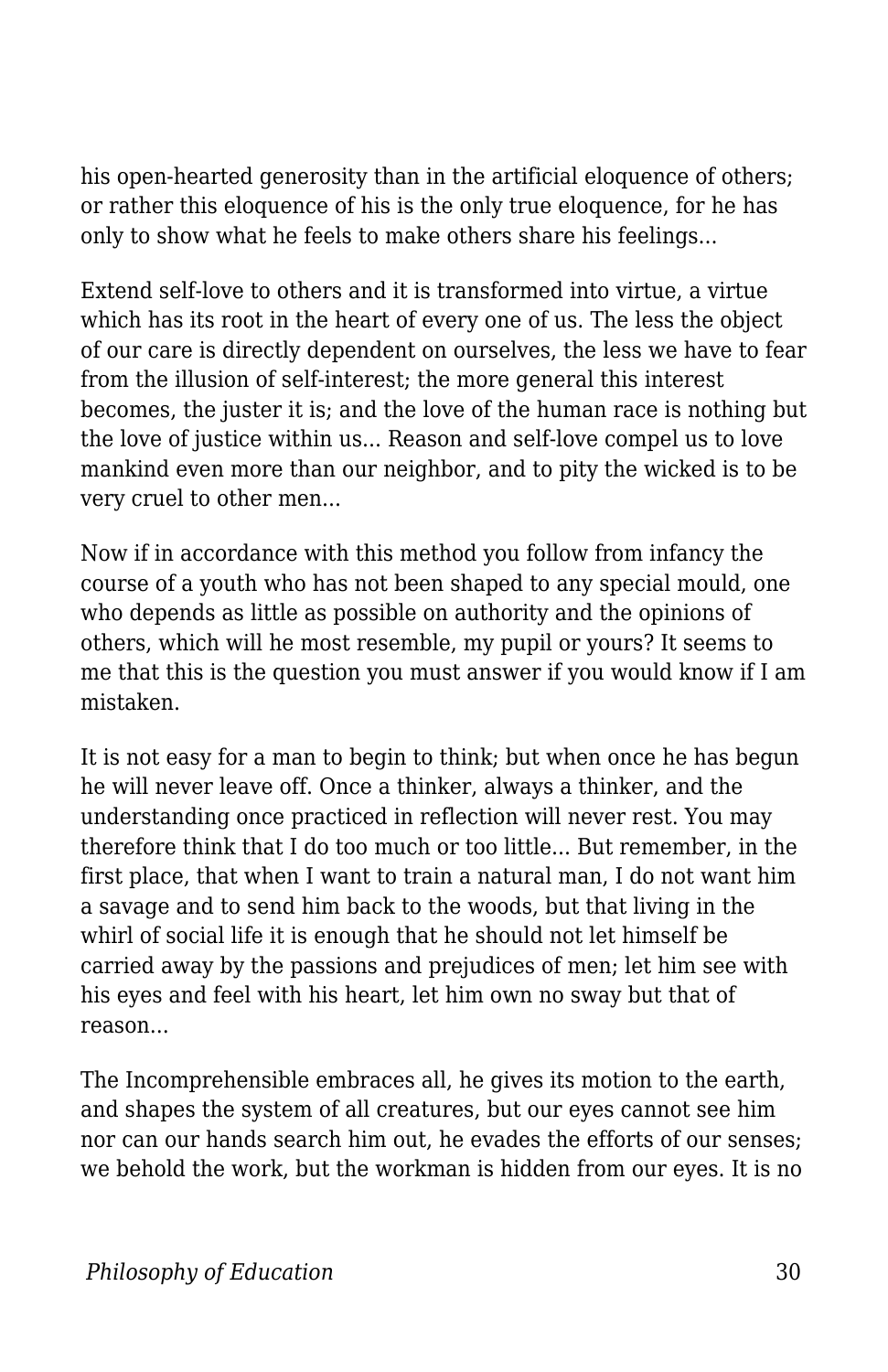small matter to know that he exists, and when we have got so far, and when we ask, What is he? Where is he? our mind is overwhelmed, we lose ourselves, we know not what to think.

Locke would have us begin with the study of spirits and go on to that of bodies. This is the method of superstition, prejudice, and error; it is not the method of nature, nor even that of well-ordered reason; it is to learn to see by shutting our eyes. We must have studied bodies long enough before we can form any true idea of spirits, or even suspect that there are such beings. The contrary practice merely puts materialism on a firmer footing.

Since our senses are the first instruments to our learning, corporeal and sensible bodies are the only bodies we directly apprehend. The word "spirit" has no meaning for any one who has not philosophized. To the unlearned and to the child a spirit is merely a body... I admit that we are taught that God is everywhere; but we also believe that there is air everywhere, at least in our atmosphere; and the word Spirit meant originally nothing more than breath and wind. Once you teach people to say what they do not understand, it is easy enough to get them to say anything you like... So every child who believes in God is of necessity an idolater or at least he regards the Deity as a man, and when once the imagination has perceived God, it is very seldom that the understanding conceives him. Locke's order leads us into this same mistake...

I am aware that many of my readers will be surprised to find me tracing the course of my scholar through his early years without speaking to him of religion. At fifteen he will not even know that he has a soul, at eighteen even he may not be ready to learn about it. For if he learns about it too soon, there is the risk of his never really knowing anything about it.

If I had to depict the most heart-breaking stupidity, I would paint a pedant teaching children the catechism; if I wanted to drive a child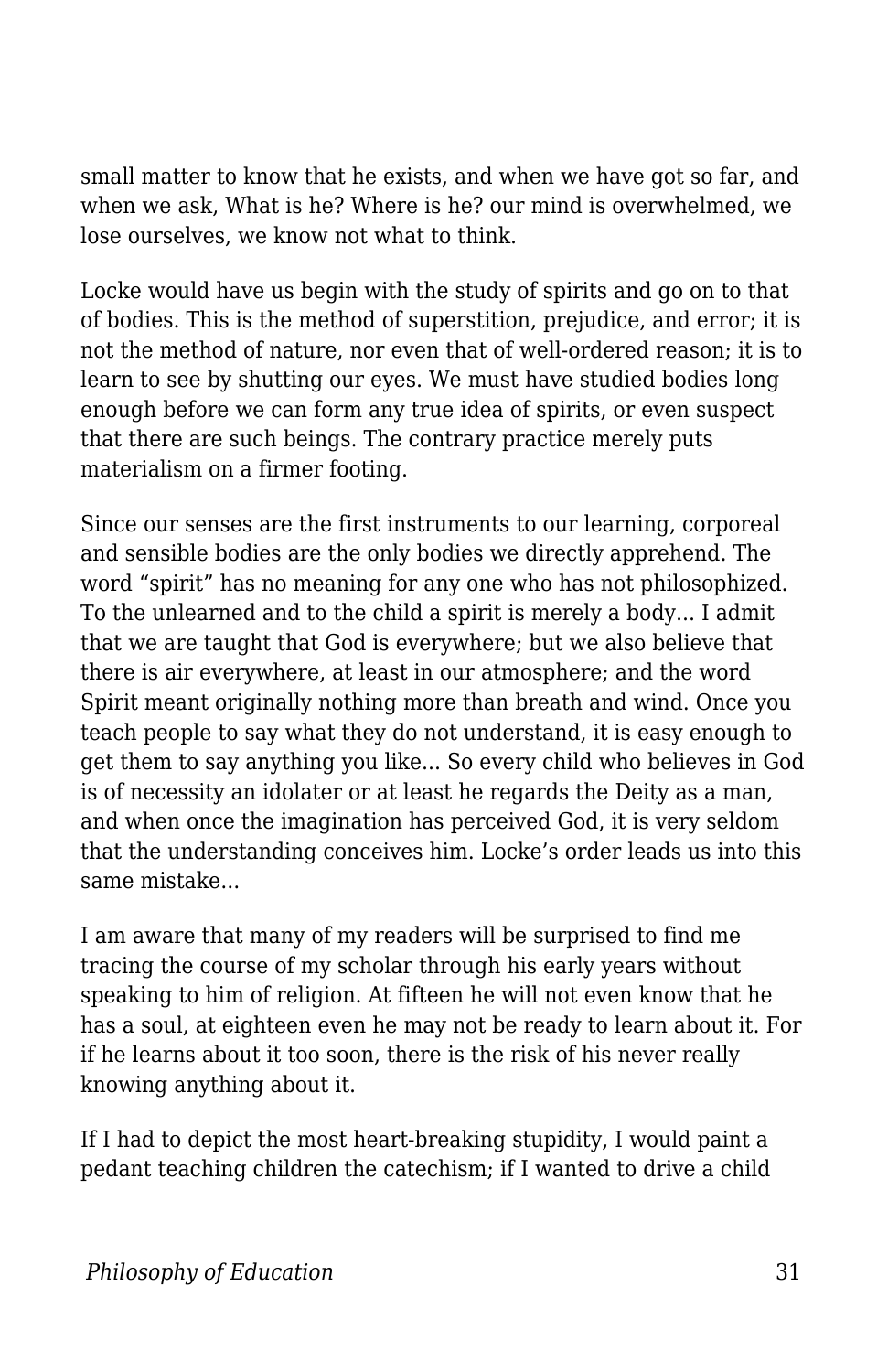crazy I would set him to explain what he learned in his catechism. You will reply that as most of the Christian doctrines are mysteries, you must wait, not merely till the child is a man, but till the man is dead, before the human mind will understand those doctrines. To that I reply, that there are mysteries which the heart of man can neither conceive nor believe, and I see no use in teaching them to children, unless you want to make liars of them. Moreover, I assert that to admit that there are mysteries, you must at least realize that they are incomprehensible, and children are not even capable of this conception! At an age when everything is mysterious, there are no mysteries properly so-called.

"We must believe in God if we would be saved." This doctrine wrongly understood is the root of bloodthirsty intolerance and the cause of all the futile teaching which strikes a deadly blow at human reason by training it to cheat itself with mere words. No doubt there is not a moment to be lost if we would deserve eternal salvation; but if the repetition of certain words suffices to obtain it, I do not see why we should not people heaven with starlings and magpies as well as with children.

The obligation of faith assumes the possibility of belief. The philosopher who does not believe is wrong, for he misuses the reason he has cultivated, and he is able to understand the truths he rejects. But the child who professes the Christian faith-- what does he believe? Just what he is made to repeat that if you tell him to say just the opposite he will be quite ready to do it... We hold that no child who dies before the age of reason will be deprived of everlasting happiness: the Catholics believe the same of all children who have been baptized, even though they have never heard of God...

From the same principle it is plain that any man having reached old age without faith in God will not, therefore, be deprived of God's presence in another life if his blindness was not willful; and I maintain that it is not always willful... Reason tells that man should only be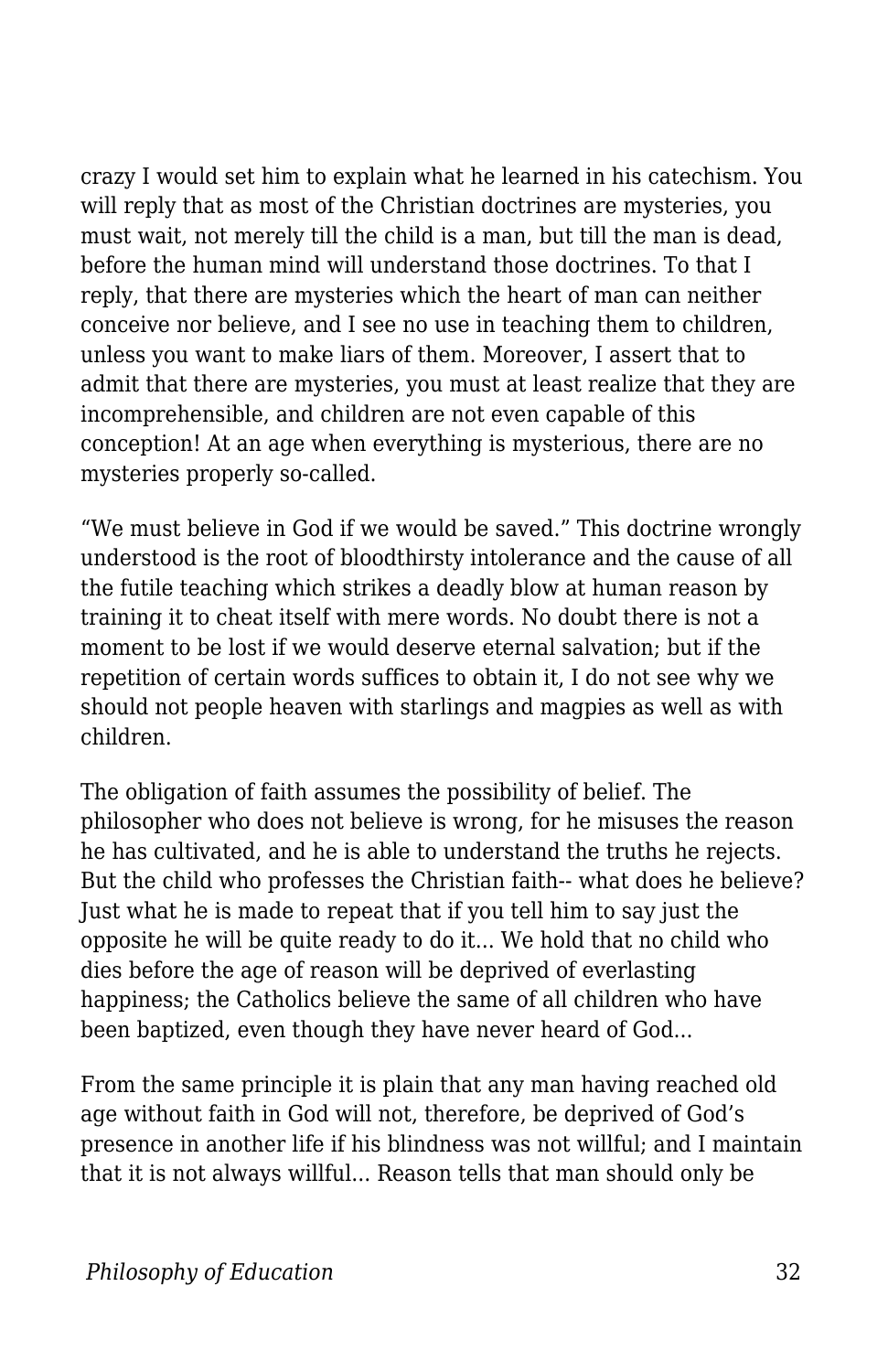punished for his willful faults, and that invincible ignorance can never be imputed to him as a crime. Hence it follows that in the sight of the Eternal Justice every man who would believe if he had the necessary knowledge is counted a believer, and that there will be no unbelievers to be punished except those who have closed their hearts against the truth.

Let us beware of proclaiming the truth to those who cannot as yet comprehend it, for to do so is to try to inculcate error. It would be better to have no idea at all of the Divinity than to have mean, grotesque, harmful, and unworthy ideas; to fail to perceive the Divine is a lesser evil than to insult it... The chief harm which results from the monstrous ideas of God which are instilled into the minds of children is that they last all their life long, and as men they understand no more of God than they did as children...

It is in matters of religion more than in anything else that prejudice is triumphant... We will not attach him to any sect, but we will give him the means to choose for himself according to the right use of his own reason...

## **The Creed of a Savoyard Priest**

My child, do not look to me for learned speeches or profound arguments. I am no great philosopher, nor do I desire to be one. I have, however, a certain amount of common-sense and a constant devotion to truth;. I have no wish to argue with you nor even to convince you; it is enough for me to show you, in all simplicity of heart, what I really think. Consult your own heart while I speak that is all I ask....

I was in that state of doubt and uncertainty which Descartes considers essential to the search for truth. It is a state which cannot continue, it is disquieting and painful; only vicious tendencies and an idle heart can keep us in that state. My heart was not so corrupt as to delight in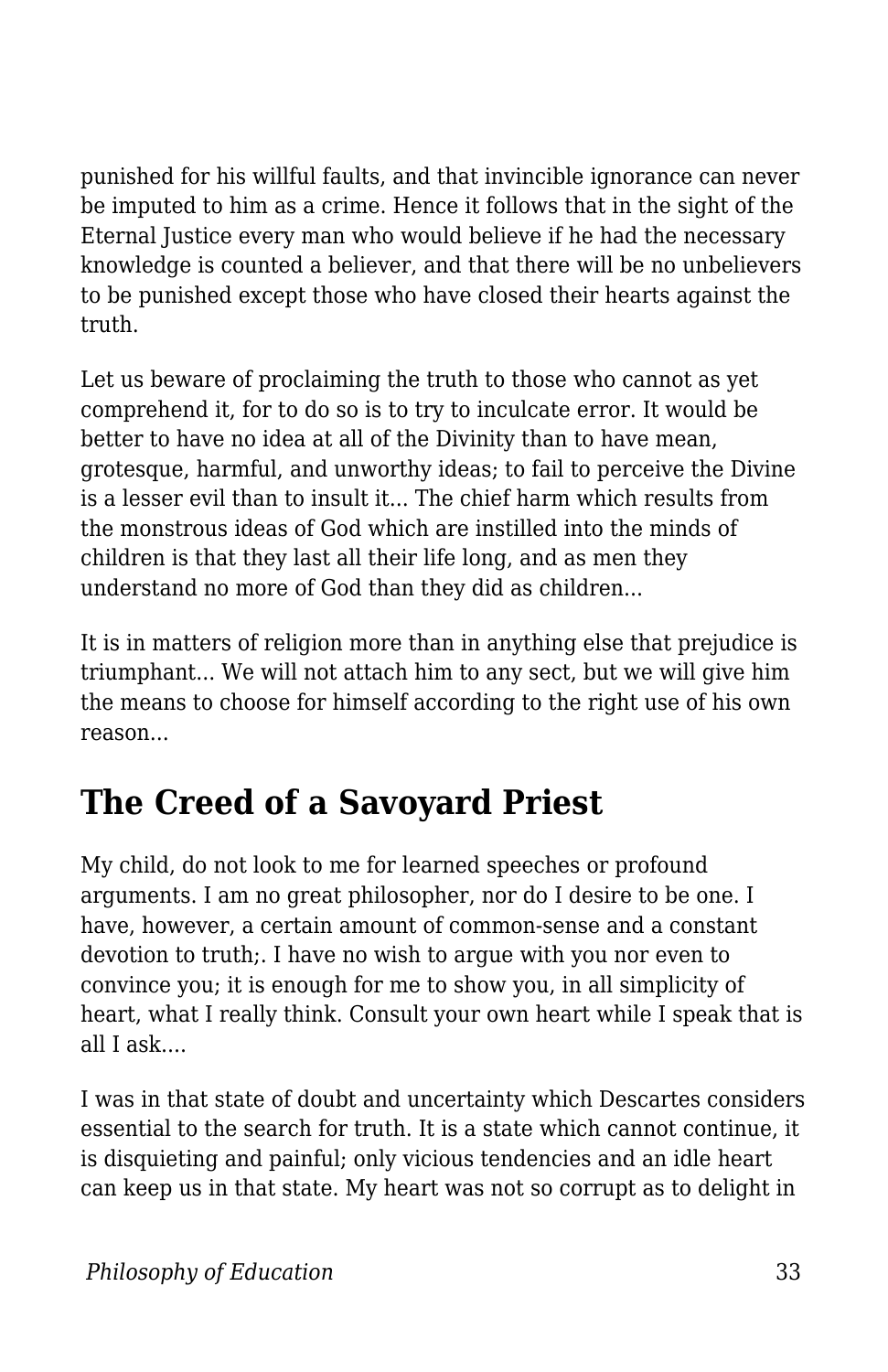it... I pondered, therefore, on the sad fate of mortals, adrift upon this sea of human opinions, without compass or rudder, and abandoned to their stormy passions with no guide but an inexperienced pilot who does not know whence he comes or whither he is going...I cannot understand how any one can be a skeptic sincerely and on principle. Either such philosophers do not exist or they are the most miserable of men... in spite of itself the mind decides one way or another, and it prefers to be deceived rather than to believe nothing...

I consulted the philosophers, I searched their books and examined their various theories; I found them all alike proud, assertive, dogmatic, professing, even in their so-called skepticism, to know everything, proving nothing, scoffing at each other.... If the philosophers were in a position to declare the truth, which of them would care to do so? Every one of them knows that his own system rests on no surer foundations than the rest, but he maintains it because it is his own. There is not one of them who, if he chanced to discover the difference between truth and falsehood, would not prefer his own lie to the truth which another had discovered. Where is the philosopher who would not deceive the whole world for his own glory?...

I also realized that the philosophers, far from ridding me of my vain doubts, only multiplied the doubts that tormented me and failed to removed any one of them. So I chose another guide and said, "Let me follow the Inner Light; it will not lead me so far astray as others have done, or if it does it will be my own fault, and I shall not go so far wrong if I follow my own illusions as if I trusted to their deceits."...I was resolved to admit as self-evident all that I could not honestly refuse to believe, and to admit as true all that seemed to follow directly from this; all the rest I determined to leave undecided, neither accepting nor rejecting it, nor yet troubling myself to clear up difficulties which did not lead to any practical ends...

The more I observe the action and reaction of the forces of nature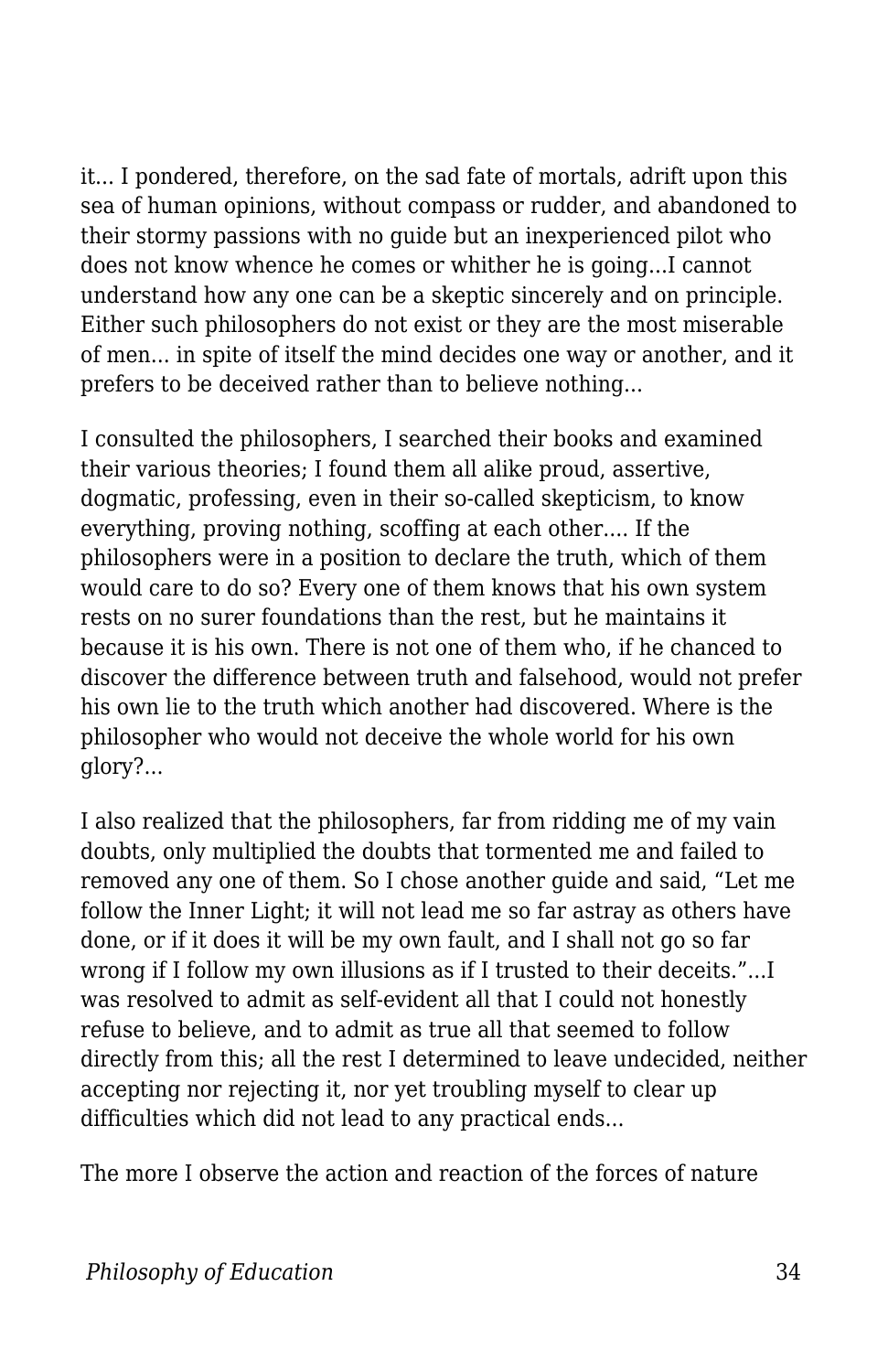playing on one another, the more I see that we must always go back from one effect to another, till we arrive at a first cause in some will;...This is my first principle. I believe, therefore, that there is a will which sets the universe in motion and gives life to nature. This is my first dogma, or the first article of my creed....If matter in motion points me to a will, matter in motion according to fixed laws points me to an intelligence; that is the second article of my creed. To act, to compare, to choose, are the operations of an active, thinking being; so this being exists...I am like a man who sees the works of a watch for the first time; he is never weary of admiring the mechanism, though he does not know the use of the instrument and has never seen its face...

Let us compare the special ends, the means, the ordered relations of every kind, then let us listen to the inner voice of feeling; what healthy mind can reject its evidence? Unless the eyes are blinded by prejudices, can they fail to see that the visible order of the universe proclaims a supreme intelligence?...For my own part the only possible assumption is that the chances are infinity to one that the product is not the work of chance. In addition to this, chance combinations yield nothing but products of the same nature as the elements combined, so that life and organization will not be produced by a flow of atoms...It is not in my power to believe that passive and dead matter can have brought forth living and feeling beings, that blind chance has brought forth intelligent beings, that that which does not think has brought forth thinking beings...

Recollect that I am not preaching my own opinion but explaining it. This being who wills and can perform his will, this being active through his own power, this being, whoever he may be, who moves the universe and orders all things, is what I call God...He hides himself alike from my senses and my understanding; the more I think of him, the more perplexed I am; I know full well that he exists, and that he exists of himself alone; I know that my existence depends on his, and that everything I know depends upon him also. I see God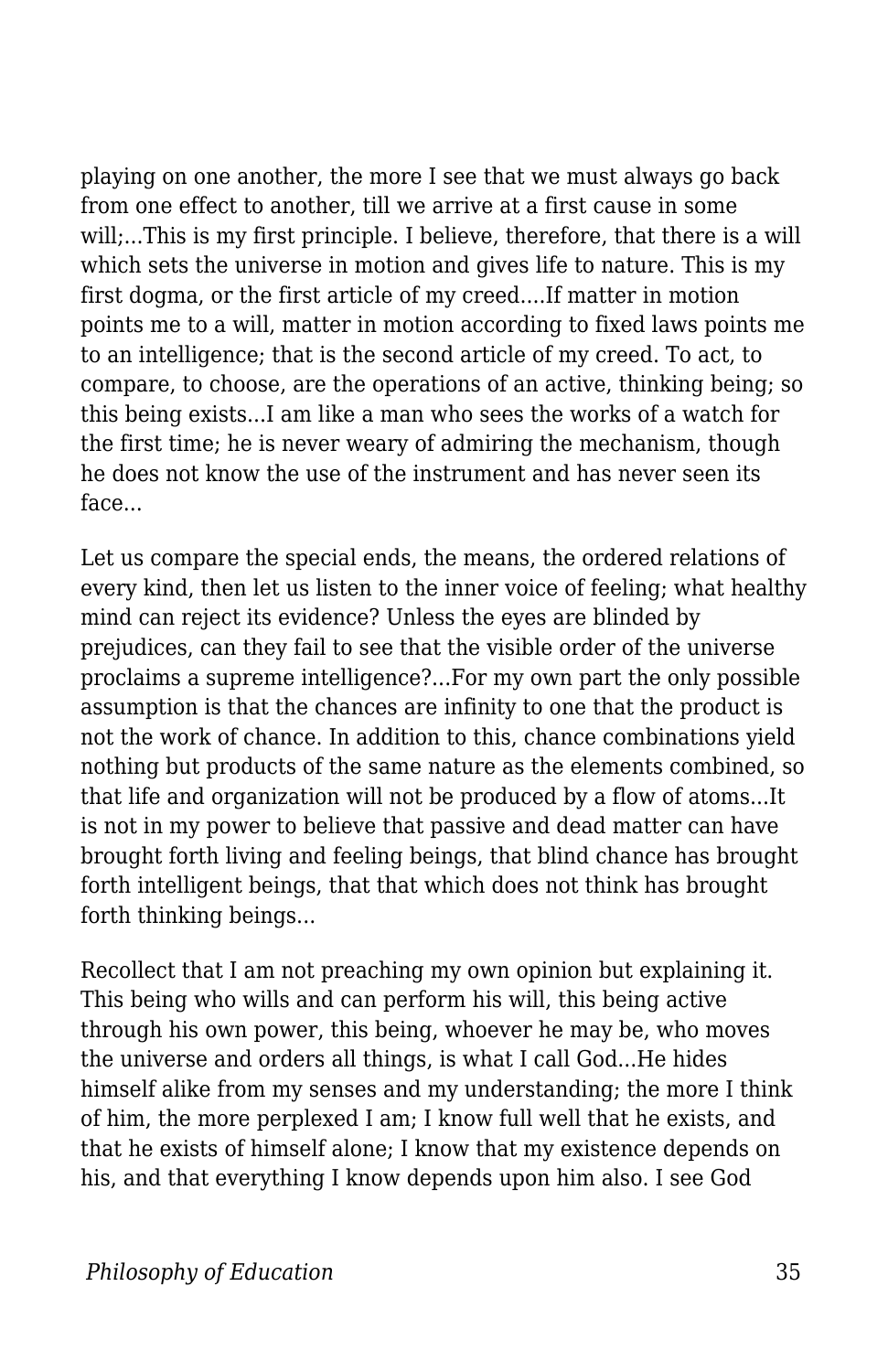everywhere in his works; I feel him within myself; I behold him, all around me; but if I try to ponder him himself, if I try to find out where he is, what he is, what is his substance, he escapes me and my troubled spirit finds nothing...

No doubt I am not free not to desire my own welfare, I am not free to desire my own hurt; but my freedom consists in this very thing, that I can will what is for my own good, or what I esteem as such, without any external compulsion. Does it follow that I am not my own master because I cannot be other than myself?.. Providence does not will the evil that man does when he misuses the freedom given to him; neither does Providence prevent him doing it, either because the wrong done by so feeble a creature is as nothing in its eyes, or because it could not prevent it without doing a greater wrong and degrading his nature. Providence has made him free that he may choose the good and refuse the evil...

It is the abuse of our powers that makes us unhappy and wicked. Our cares, our sorrows, our sufferings are of our own making... O Man! seek no further for the author of evil; thou art he. There is no evil but the evil you do or the evil you suffer, and both come from yourself...Oh! let us first be good and then we shall be happy. Let us not claim the prize before we have won it, nor demand our wages before we have finished our work...What need to seek a hell in the future life? It is here in the breast of the wicked...

The more I strive to envisage his infinite essence the less do I comprehend it; but it is, and that is enough for me; the less I understand, the more I adore. I abase myself, saying, "Being of beings, I am because thou art; to fix my thoughts on thee is to ascend to the source of my being. The best use I can make of my reason is to resign it before thee; my mind delights, my weakness rejoices, to feel myself overwhelmed by thy greatness."...

I must now seek such principles of conduct as can draw from them,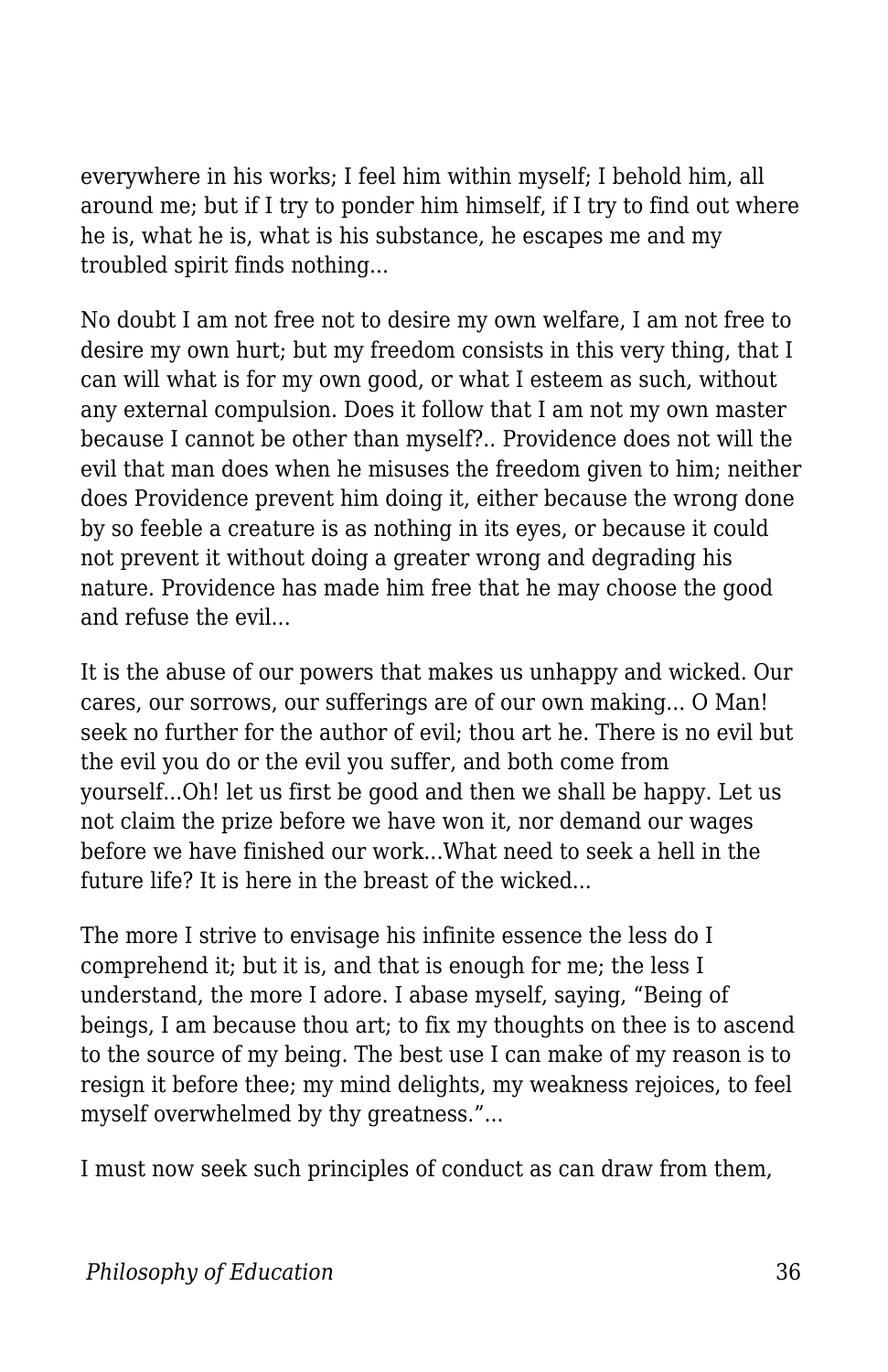and such rules as I must lay down for my guidance in the fulfillment of my destiny in this world, according to the purpose of my Maker. Still following the same method, I do not derive these rules from the principles of the higher philosophy, I find them in the depths of my heart, traced by nature in characters which nothing can efface. I need only consult myself with regard to what I wish to do; what I feel to be right is right, what I feel to be wrong is wrong; conscience is the best casuist; and it is only when we haggle with conscience that we have recourse to the subtleties of argument... Conscience is the voice of the soul, the passions are the voice of the body. Is it strange that these voices often contradict each other? And then to which should we give heed? Too often does reason deceive us; we have only too good a right to doubt here; but conscience never deceives us; she is the true guide of man; it is to the soul what instinct is to the body; he who obeys his conscience is following nature and he need not fear that he will go astray...

The morality of our actions consists entirely in the judgments we ourselves form with regard to them. If good is good, it must be good in the depth of our heart as well as in our actions; and this first reward of justice is the consciousness that we are acting justly...Cast your eyes over every nation of the world; peruse every volume of its history; in the midst of all these strange and cruel forms of worship, among this amazing variety of manners and customs, you will everywhere find the same ideas of right and justice; everywhere the same principles of morality, the same ideas of good and evil...There is therefore at the bottom of our hearts an innate principle of justice and virtue, by which, in spite of our maxims, we judge our own actions or those of others to be good or evil; and it is this principle that I call conscience.

But at this word I hear the murmurs of all the wise men so-called. Childish errors, prejudices of our upbringing, they exclaim in concert! There is nothing in the human mind but what it has gained by experience; and we judge everything solely by means of the ideas we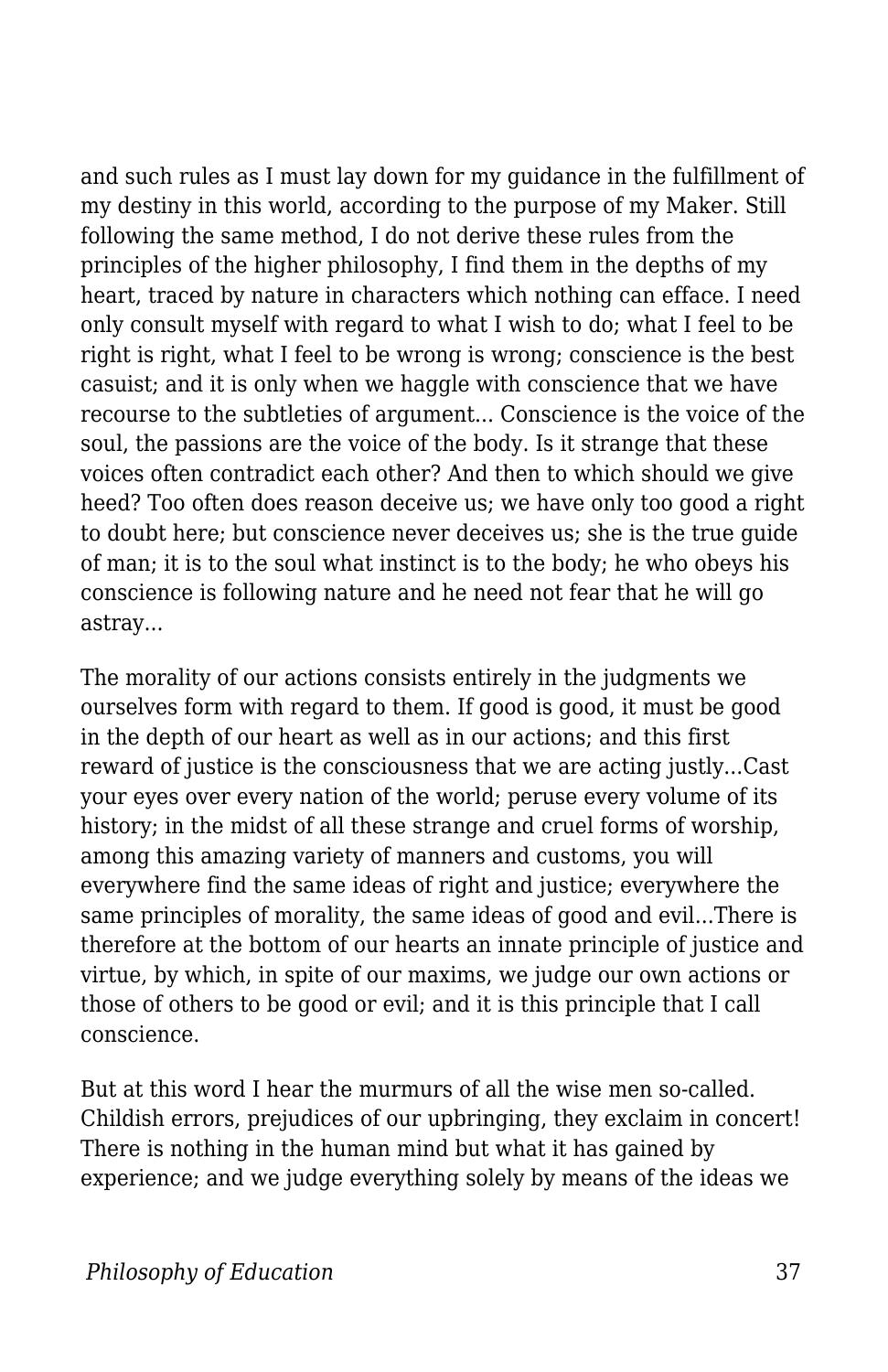have acquired...If all the philosophers in the world should prove that I am wrong, and you feel that I am right, that is all I ask.

For this purpose it is enough to lead you to distinguish between our acquired ideas and our natural feelings; for feeling precedes knowledge; and since we do not learn to seek what is good for us and avoid what is bad for us, but get this desire from nature, in the same way the love of good and the hatred of evil are as natural to us as our self-love... To know good is not to love it; this knowledge is not innate in man; but as soon as his reason leads him to perceive it, his conscience impels him to love it; it is this feeling which is innate... let us be simpler and less pretentious; let us be content with the first feelings we experience in ourselves, since science always brings us back to these, unless it has led us astray.

Conscience! Conscience! Divine instinct, immortal voice from heaven; sure guide for a creature ignorant and finite indeed, yet intelligent and free; infallible judge of good and evil, making man like to God! In thee consists the excellence of man's nature and the morality of his actions; apart from thee, I find nothing in myself to raise me above the beasts-- nothing but the sad privilege of wandering from one error to another, by the help of an unbridled understanding and a reason which knows no principle.

But it is not enough to be aware that there is such a guide; we must know her and follow her. If she speaks to all hearts, how is it that so few give heed to her voice? She speaks to us in the language of nature, and everything leads us to forget that tongue. Conscience is timid, she loves peace and retirement; she is startled by noise and numbers; the prejudices from which she is said to arise are her worst enemies. She flees before them or she is silent; their noisy voices drown her words, so that she cannot get a hearing; fanaticism dares to counterfeit her voice and to inspire crimes in her names. She is discouraged by ill-treatment; she no longer speaks to us, no longer answers to our call; when she has been scorned so long, it is as hard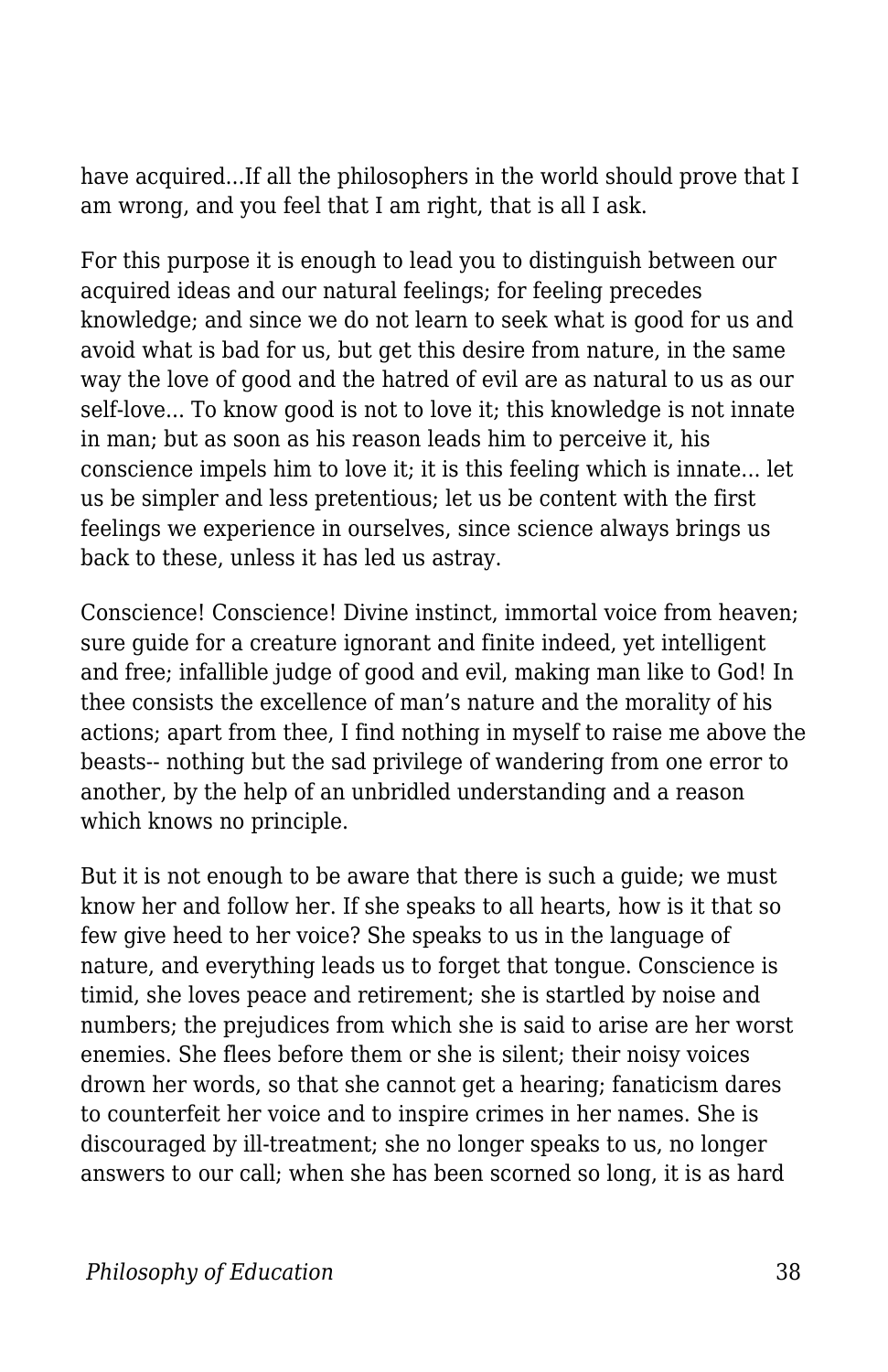to recall her as it was to banish her...

The joy of well-doing is the prize of having done well, and we must deserve the prize before we win it. There is nothing sweeter than virtue; but we do not know this till we have tried it.... Reason alone is not a sufficient foundation for virtue; what solid ground can be found? ...The good man orders his life with regard to all men; the wicked orders it for self alone. The latter centers all things round himself; the other measures his radius and remains on the circumference. Thus his place depends on the common center, which is God...

Every duty of natural law, which man's injustice had almost effaced from my heart, is engraven there, for the second time in the name of that eternal justice which lays those duties upon me and beholds my fulfillment of them. I feel myself merely the instrument of the Omnipotent, who wills what is good, who performs it, who will bring about my own good through the cooperation of my will with his own, and by the right use of my liberty...

I am overwhelmed by his kindness, I bless him and his gifts, but I do not pray to him. What should I ask of him-- to change the order of nature, to work miracles on my behalf? Should I, who am bound to love all things the order which he has established in his wisdom and maintained by his providence, should I desire the disturbance of that order on my own account? No that rash prayer would deserve to be punished rather than to be granted. Neither do I ask of him the power to do right; why should I ask what he has given me already? Has he not given me conscience that I may love the right, reason that I may perceive it, and freedom that I may choose it? If I do evil, I have no excuse; I do it of my own free will; to ask him to change my will is to ask him to do what he asks of me; it is to want him to do the work while I get the wages; to be dissatisfied with my lot is to wish to be no longer a man, to wish to be other than what I am, to wish for disorder and evil. Thou source of justice and truth, merciful and gracious God, in thee do I trust, and the desire of my heart is-- Thy will be done.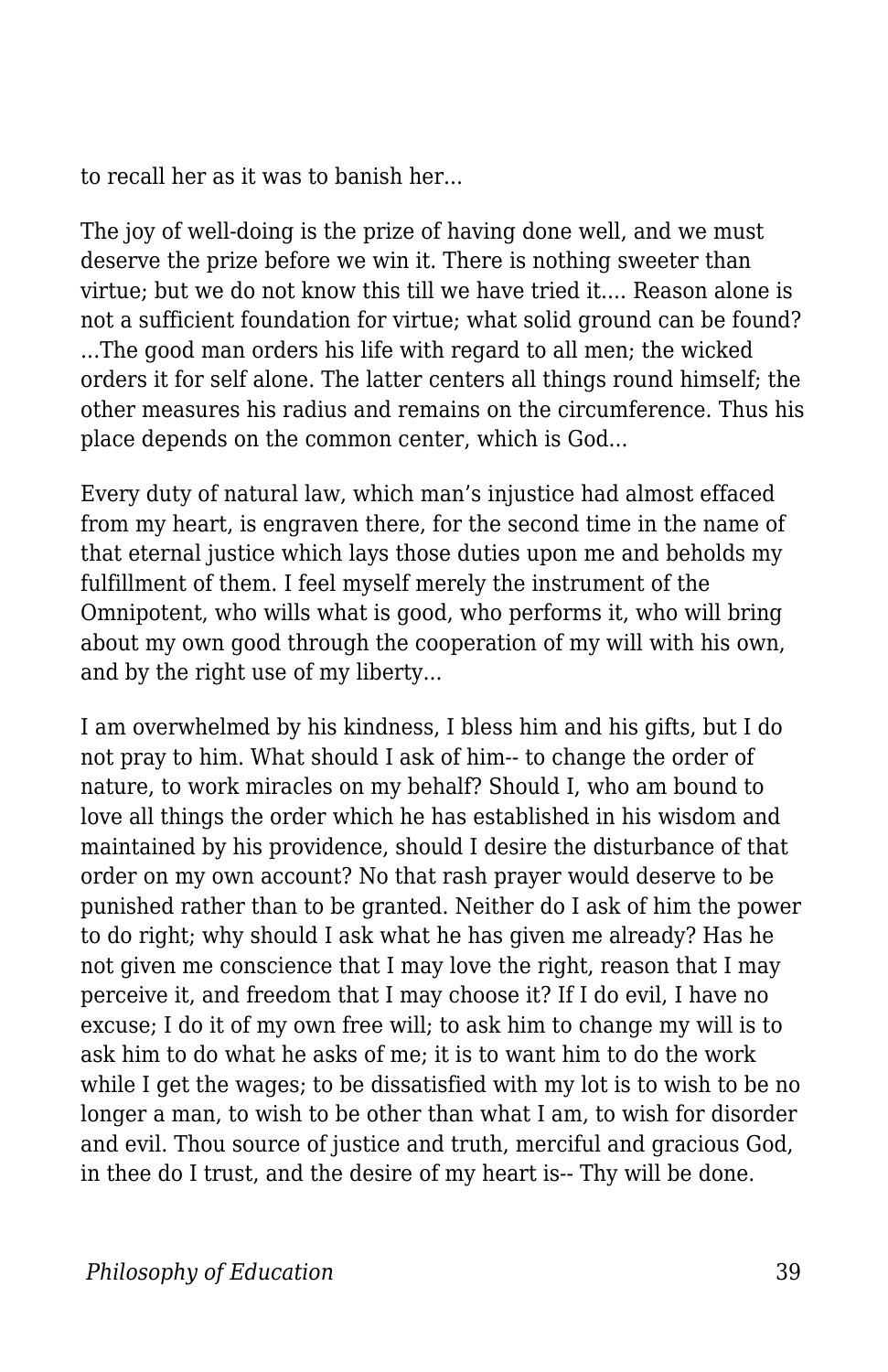When I unite my will with thine I do what thou doest; I have share in thy goodness; I believe that I enjoy beforehand the supreme happiness which is the reward of goodness...

So far I have told you nothing but what I thought would be of service to you, nothing but what I was quite convinced of. The inquiry which remains to be made is very different. It seems to me full of perplexity, mystery, and darkness; I bring to it only doubt and distrust. I make up my mind with trembling, and I tell you my doubts rather than my convictions. If your own opinions were more settled I should hesitate to show you mine; but in your present condition, to think like me would be gain. Moreover, give to my words only the authority of reason... Seek truth for yourself; for my own part I only promise you sincerity...

Show me what you can add to the duties of the natural law, for the glory of God, for the good of mankind, and for my own welfare; and what virtue you will get from the new form of religion which does not result from mine. The grandest ideas of the Divine nature come to us from reason only. Behold the spectacle of nature; listen to the inner voice. Has not God spoken it all to our eyes, to our conscience, to our reason? What more can man tell us? Their revelations do but degrade God, by investing him with passions like our own. Far from throwing light upon the ideas of the Supreme Being, special doctrines seen to me to confuse these ideas; far from ennobling them, they degrade them; to the inconceivable mysteries which surround the Almighty, they add absurd contradictions, they make man proud, intolerant, and cruel; instead of bringing peace upon earth, they bring fire and sword. I ask myself what is the use of it all, and I find no answer. I see nothing but the crimes of men and the misery of mankind.

"They tell me a revelation was required to teach men how God would be served; as a proof of this they point to the many strange rites which men have instituted, and they do not perceive that this very diversity springs from the fanciful nature of the revelations. As soon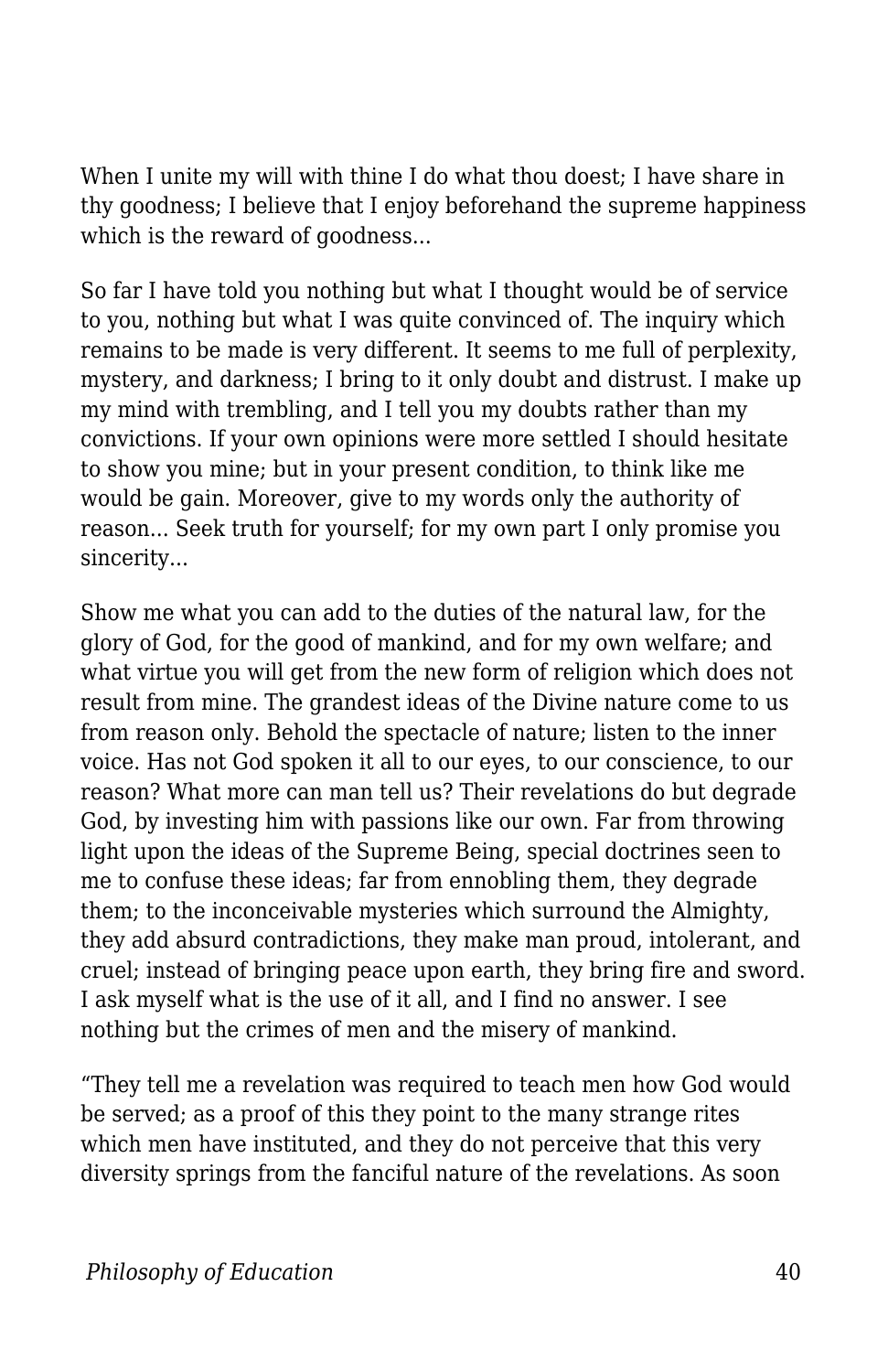as the nations took to making God speak, every one made him speak in his own fashion, and made him say what he himself wanted. Had they listened only to what God says in the heart of man, there would have been but one religion upon earth...

"Do not let us confuse the outward forms of religion with religion itself. The service God requires is of the heart; and when the heart is sincere that is ever the same. It is a strange sort of conceit which fancies that God takes such an interest in the shape of the priest's vestments, the form of words he utters, the gestures he makes before the altar and all his genuflections...

"Either all religions are good and pleasing to God, or if there is one which he prescribes for men, if they will be punished for despising it, he will have distinguished it by plain and certain signs by which it can be known as the only true religion; these signs are alike in every time and place, equally plain to all men, great or small, learned or unlearned, Europeans, Indians, Africans, savages. If there were but one religion upon earth, and if all beyond its pale were condemned to eternal punishment, and if there were in any corner of the world one single honest man who was not convinced by this evidence, the God of that religion would be the most unjust and cruel of tyrants...

"God has spoken, these are indeed words which demand attention. To whom has he spoken? He has spoken to men. Why then have I heard nothing? He has instructed others to make known his words to you. I understand; it is men who come and tell me what God has said. I would rather have heard the words of God himself; it would have been as easy for him and I should have been secure from fraud. He protects you from fraud by showing that his envoys come from him. How does he show this? By miracles. Where are these miracles? In the books. And who wrote the books? Men. And who saw the miracles? The men who bear witness to them. What! Nothing but human testimony! Nothing but men who tell me what others told them! How many men between God and me? Let us see, however, let us examine, compare,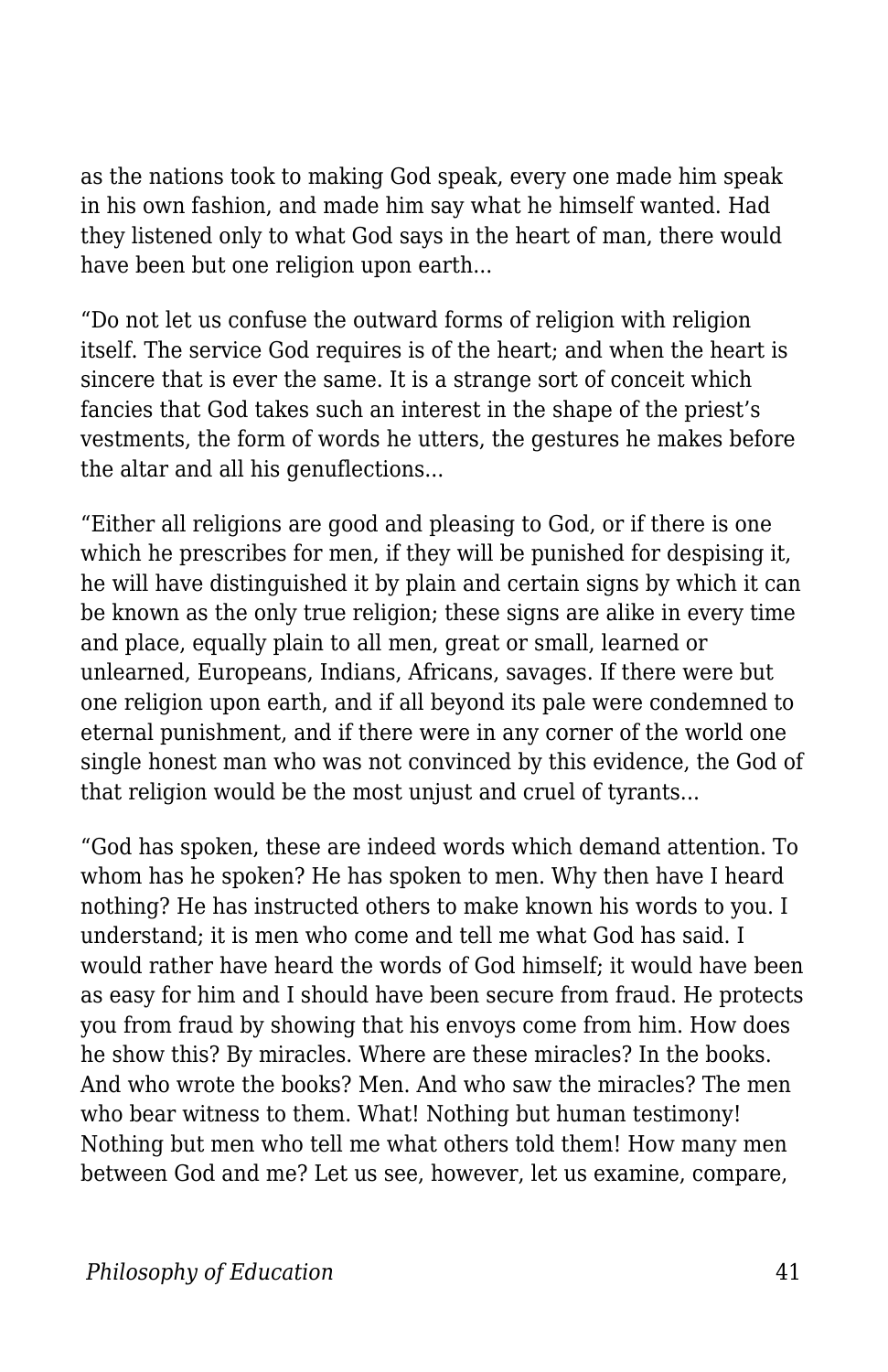and verify. Oh! If God had but deigned to free me from all this labor, I would have served him with all my heart...

"...he who consigns to eternal punishment the greater part of his creatures, is not the merciful and gracious God revealed to me by my reason.

"Reason tells me that dogmas should be plain, clear, and striking in their simplicity... The best religion is of necessity the simplest. He who hides beneath mysteries and contradictions the religion that he preaches to me, teaches me at the same time to distrust that religion. The God whom I adorn is not the God of darkness, he has not given me understanding in order to forbid me to use it; to tell me to submit my reason is to insult the giver of reason.

The minister of truth does not tyrannize over my reason, he enlightens it...

"Inspiration. Reason tells you that the whole is greater than the part; but I tell you, in God's name, that the part is greater than the whole.

Reason. And who are you to dare to tell me that God contradicts himself? And which shall I choose to believe, God who teaches me, through my reason, the eternal truth, or you who, in his name, proclaim an absurdity?

"Inspiration. Believe me, for my teaching is more positive; and I will prove you beyond all manner of doubt that he has sent me.

"Reason. What! You will convince me that God has sent you to bear witness against himself? What sort of proofs will you adduce to convince me that God speaks more surely by your mouth than through the understanding he has given me?

"Inspiration. The understanding he has given you! Petty, conceited creature! As if you were the first impious person who had been led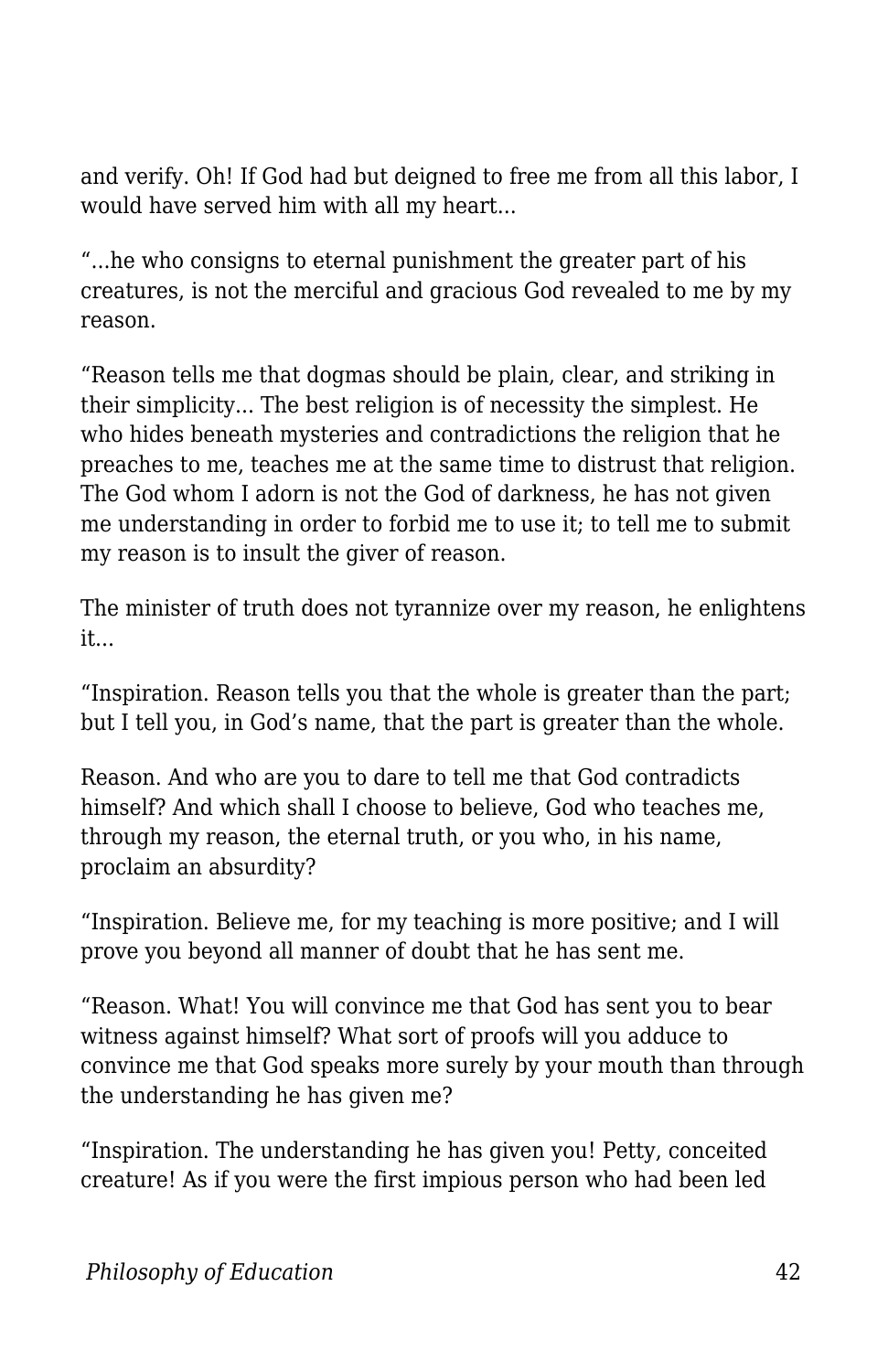astray through his reason corrupted by sin.

"Reason. Man of God, you would not be the first scoundrel who asserts his arrogance as a proof of his mission... When you teach me that my reason misleads me, do you not refute what it might have said on your behalf? He who denies the right of reason, must convince me without recourse to her aid. For suppose you have convinced me by reason, how am I to know that it is not my reason, corrupted by sin, which makes me accept what you say? Besides, what proof, what demonstration, can you advance, more self-evident than the axiom it is to destroy?...

"See what your so-called supernatural proofs, your miracles, your prophecies come to: believe all this upon the word of another, submit to the authority of men the authority of God which speaks to my reason... Who will guide me in such a choice? It will be hard to find the best books on the opposite side in any one country, and all the harder to find those on all sides; when found they would be easily answered. The absent are always in the wrong, and bad arguments boldly asserted easily efface good arguments put forward with scorn. Besides books are often very misleading, and scarcely express the opinions of their authors... Yet everyone finds truth in his own religion, and thinks the religion of other nations absurd; so all these foreign religions are not so absurd as they seem to us, or else the reason we find for our own proves nothing.

"...the sacred books are written in languages unknown to the people who believe in them... These books are translated, you say. What an answer! How am I to know that the translations are correct, or how am I to make sure that such a thing as a correct translation is possible? If God has gone so far as to speak to men, why should he require an interpreter?

I can never believe that every man is obliged to know what is contained in books, and that he who is out of reach of these books,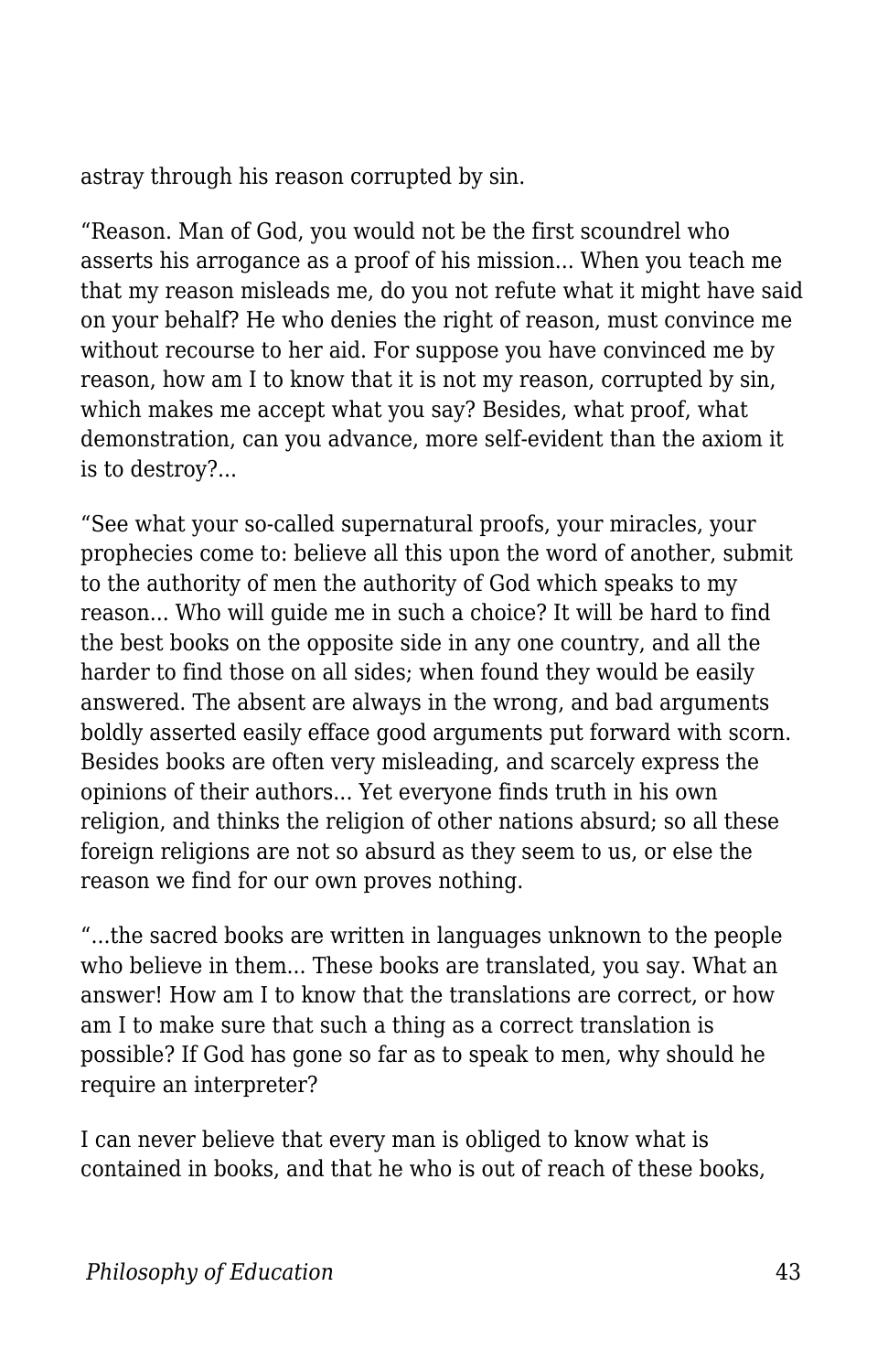and of those who understand them, will be punished for an ignorance which is no fault of his. Books upon books! What madness!

"If it were true that the gospel is preached throughout the world, what advantage would there be? The day before the first missionary set foot in any country, no doubt somebody died who could not hear him. Now tell me what we shall do with him? If there were a single soul in the whole world, to whom Jesus Christ had never been preached, this objection would be as strong for that man as for a quarter of the human race...

"You might as well expect me to know what was happening in the moon. You say you have come to teach me; but why did you not come and teach my father, or why do you consign that good old man to damnation because he knew nothing of all this? Must he be punished everlastingly for your laziness, he who was so kind and helpful, he who sought only for truth? Be honest; put yourself in my place; see if I ought to believe, on your word alone, all these incredible things which you have told me, and reconcile all this injustice with the just God you proclaim to me... No one has a right to depend on another's judgment...

"Behold, my son, the absurdities to which pride and intolerance bring us, when everybody wants others to think as he does, and everybody fancies that he has an exclusive claim upon the rest of mankind. I call to witness the God of peace whom I adore, and whom I proclaim to you... I could never convince myself that God would require such learning of me under pain of hell. So I closed all my books. There is one book which is open to every one-- the book of nature. In this good and great volume I learn to serve and adore its Author. There is no excuse for not reading this book, for it speaks to all in a language they can understand...

"Respect in silence what you can neither reject nor understand...This is the unwilling skepticism in which I rest; but this skepticism is in no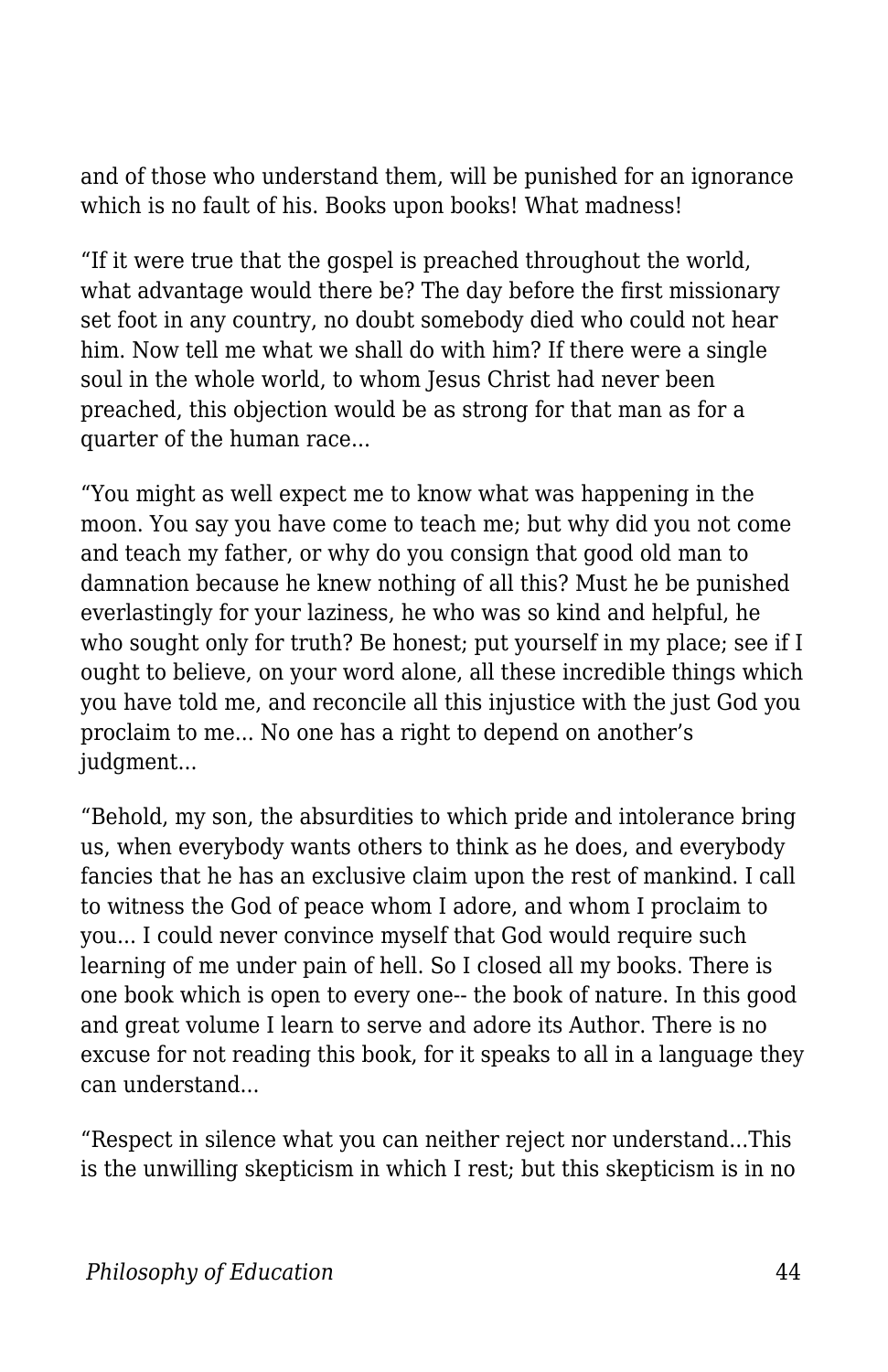way painful to me, for it does not extend to matters of practice, and I am well assured as to the principles underlying all my duties... True worship is of the heart. God rejects no homage, however offered, provided it is sincere...

"To ask any one to abandon the religion in which he was born is, I consider, to ask him to do wrong, and therefore to do wrong oneself...

"My young friend, I have now repeated to you my creed as God reads it in my heart; you are the first to whom I have told it; perhaps you will be the last. As long as there is any true faith left among men, we must not trouble quiet souls, nor scare the faith of the ignorant with problems they cannot solve, with difficulties which cause them uneasiness, but do not give them any guidance. But when once everything is shaken, the trunk must be preserved at the cost of the branches...

"Return to your own country, go back to the religion of your country, go back to the religion of your fathers, and follow it in sincerity of heart, and never forsake it... remember that the real duties of religion are independent of human institutions; that a righteous heart is the true temple of the Godhead; that in every land, in every sect, to love God above all things and to love our neighbor as ourself is the whole law...

My good youth, be honest and humble; learn how to be ignorant, then you will never deceive yourself or others... A haughty philosophy leads to atheism just as blind devotion leads to fanaticism. Avoid these extremes; keep steadfastly to the path of truth, or what seems to you truth, in simplicity of heart, and never let yourself be turned aside by pride or weakness. Dare to confess God before the philosophers; dare to preach humanity to the intolerant. It may be you will stand alone, but you will bear within you a witness which will make the witness of men of no account with you. Let them love or hate, let then read your writings or despise them; no matter. Speak the truth and do the right;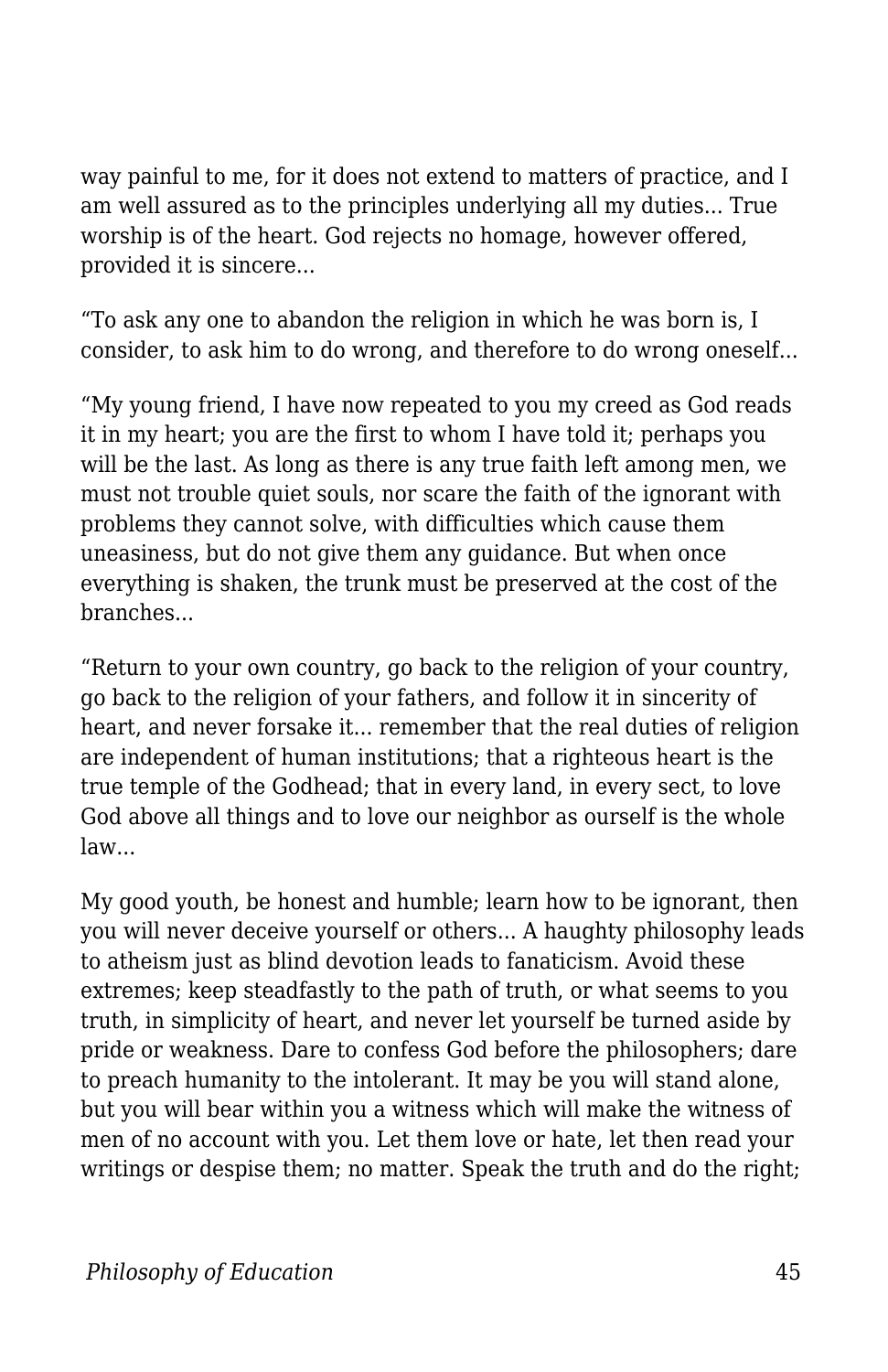the one thing that really matters is to do one's duty in this world; and when we forget ourselves we are really working for ourselves. My child, self-interest misleads us; the hope of the just is the only sure guide...

...it is an easy thing to raise him from the study of nature to the search for the author of nature...

Nature's due time comes at length, as come it must. Since man must die, he must reproduce himself, so that the species may endure and the order of the world continue. When by the signs I have spoken of you perceive that the critical moment is at hand, at once abandon for ever your former tone. He is still your disciple, but not your scholar. He is a man and your friend; henceforth you must treat him as such.

What! Must I abdicate my authority when most I need it? Must I abandon the adult to himself just when he least knows how to control himself, when he may fall into the gravest errors? Must I renounce my rights when it matters most that I should use them on his behalf? Who bids you renounce them; he is only just becoming conscious of them. Hitherto all you have gained has been won by force or guile; authority, the law of duty, were unknown to him, you had to constrain or deceive him to gain his obedience. But see what fresh chains you have bound about his heart. Reason, friendship, affection, gratitude, a thousand bonds of affection, speak to him in a voice he cannot fail to hear. His ears are not yet dulled by vice, he is still sensitive only to the passions of nature. Self-love, the first of these, delivers him into your hands; habit confirms this...

I grant you, indeed, that if you directly oppose his growing desires and foolishly treat as crimes the fresh needs which are beginning to make themselves felt in him, he will not listen to you for long; but as soon as you abandon my method I cannot be answerable for the consequences. Remember that you are nature's minister; you will never be her foe.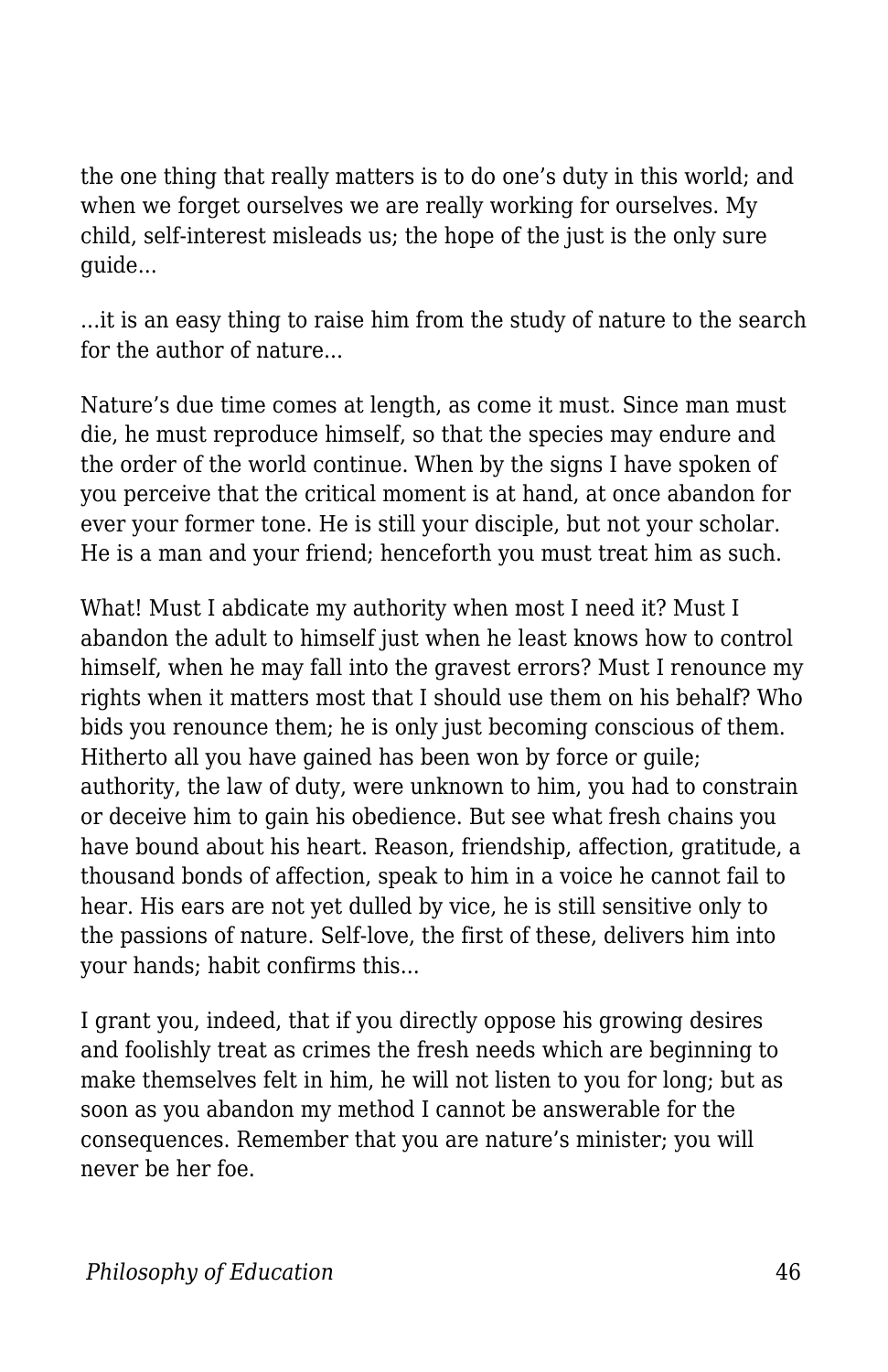But what shall we decide to do? You see no alternative but either to favor his inclinations or to resist them; to tyrannize or to wink at his misconduct; and both of these may lead to such dangerous results that one must indeed hesitate between them... Remember that to guide a grown man you must reverse all that you did to guide the child. Do not hesitate to speak to him of those dangerous mysteries which you have so carefully concealed from him hitherto. since he must become aware of them, let him not learn them from another, nor from himself, but from you alone; since he must henceforth fight against them, let him know his enemy, that he may not be taken unawares...

You may be sure that when the child knows you will neither preach nor scold, he will always tell you everything, and that no one will dare to tell him anything he must conceal from you, for they will know very well that he will tell you everything... he has no more knowledge of pretence than of vice; reproach and scorn have not made a coward of him; base fears have never taught him the art of concealment. He has all the indiscretion of innocence; he is absolutely out-spoken; he does not even know the use of deceit. Every impulse of his heart is betrayed either by word or look, and I often know what he is feeling before he is aware of it himself...

Before we sow we must till the ground; the seed of virtue is hard to grow; and a long period of preparation is required before it will take root. ...Therefore never reason with young men, even when they have reached the age of reason, unless you have first prepared the way...

Reading, solitude, idleness, a soft and sedentary life, intercourse with women and young people, these are perilous paths for a young man, and these lead him into danger... When the arms are hard at work, the imagination is quiet; when the body is weary, the passions are not easily inflamed. The quickest and easiest precaution is to remove him from immediate danger. At once I take him away from towns, away from things which might lead him into temptation. But that is not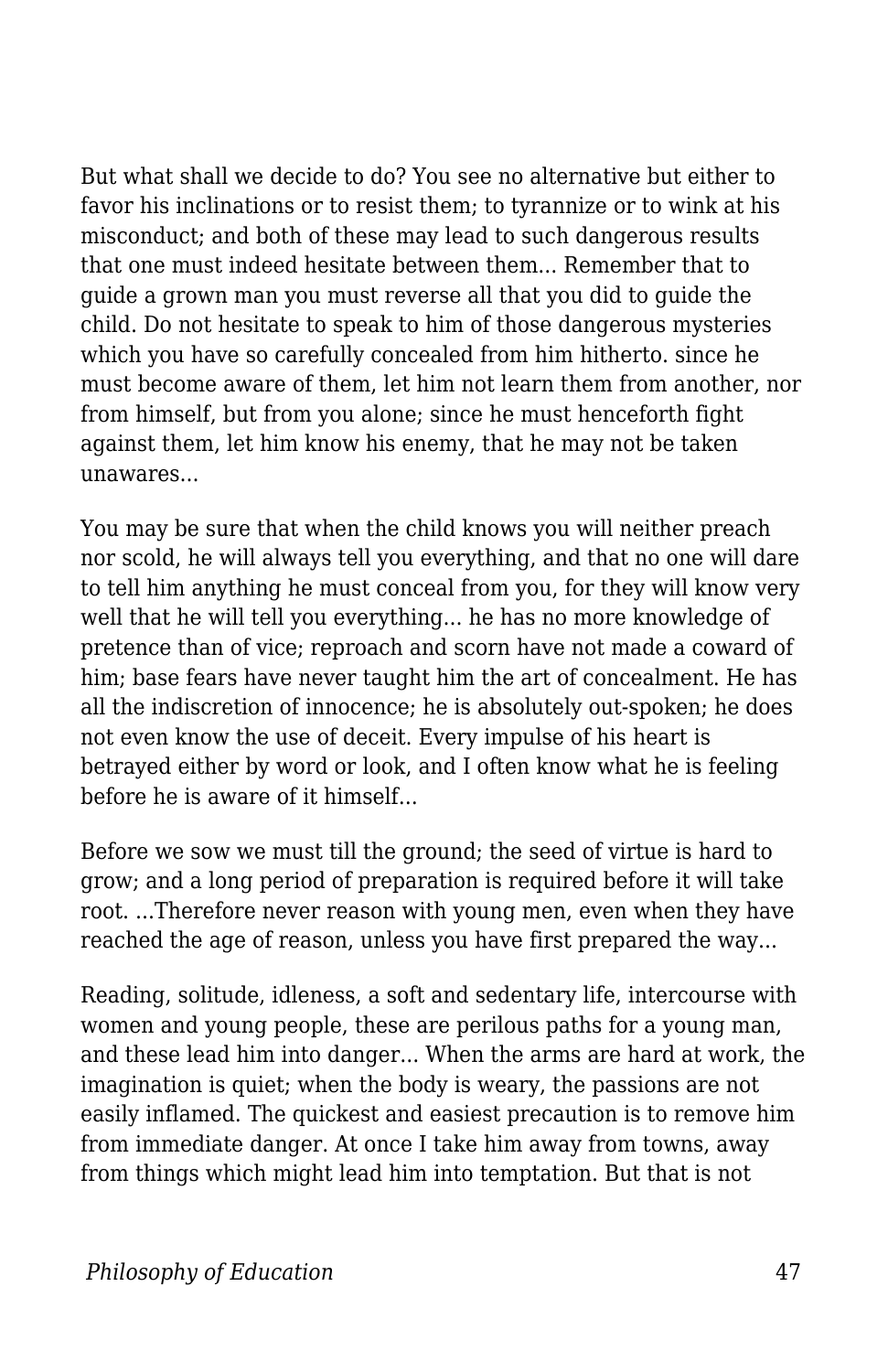enough; in what desert in what wilds, shall he escape from the thoughts which pursue him?..

He must some fresh occupation which has the interest of novelty-- an occupation which he may become passionately fond of, one to which he will devote himself entirely. Now the only one which seems to possess all these characteristics is the chase. If hunting is ever an innocent pleasure, if it is ever worthy of a man, now is the time to betake ourselves to it. Emile is well-fitted to succeed in it...

Only through passion can we gain the mastery over passions; their tyranny must be controlled by their legitimate power, and nature herself must furnish us with the means to control her.

Emile is not made to live alone, he is a member of society, and must fulfil his duties as such. He is made to live among his fellowmen and he must get to know them... Give me a child of twelve who knows nothing at all; at fifteen I will restore him to you knowing as much as those who have been under instruction from infancy; with this difference, that your scholars only know things by heart, while mine knows how to use his knowledge. In the same way plunge a young man of twenty into society; under good guidance, in a year's time, he will be more charming and more truly polite than one brought up in society from childhood...

At this age there are more dangers than at any other; but I do not expose my pupil to them without safeguards...I only give my authority to his excesses, and relieve his conscience at the expense of my own... Your heart, I say to the young man, requires a companion; let us go in search of a fitting one; perhaps we shall not easily find such a one, true worth is always rare, but we will be in no hurry, nor will we be easily discouraged. No doubt there is such a one, and we shall find her at last, or at least we shall find some one like her. With an end so attractive to himself, I introduce him into society. What more need I say? Have I not achieved my purpose?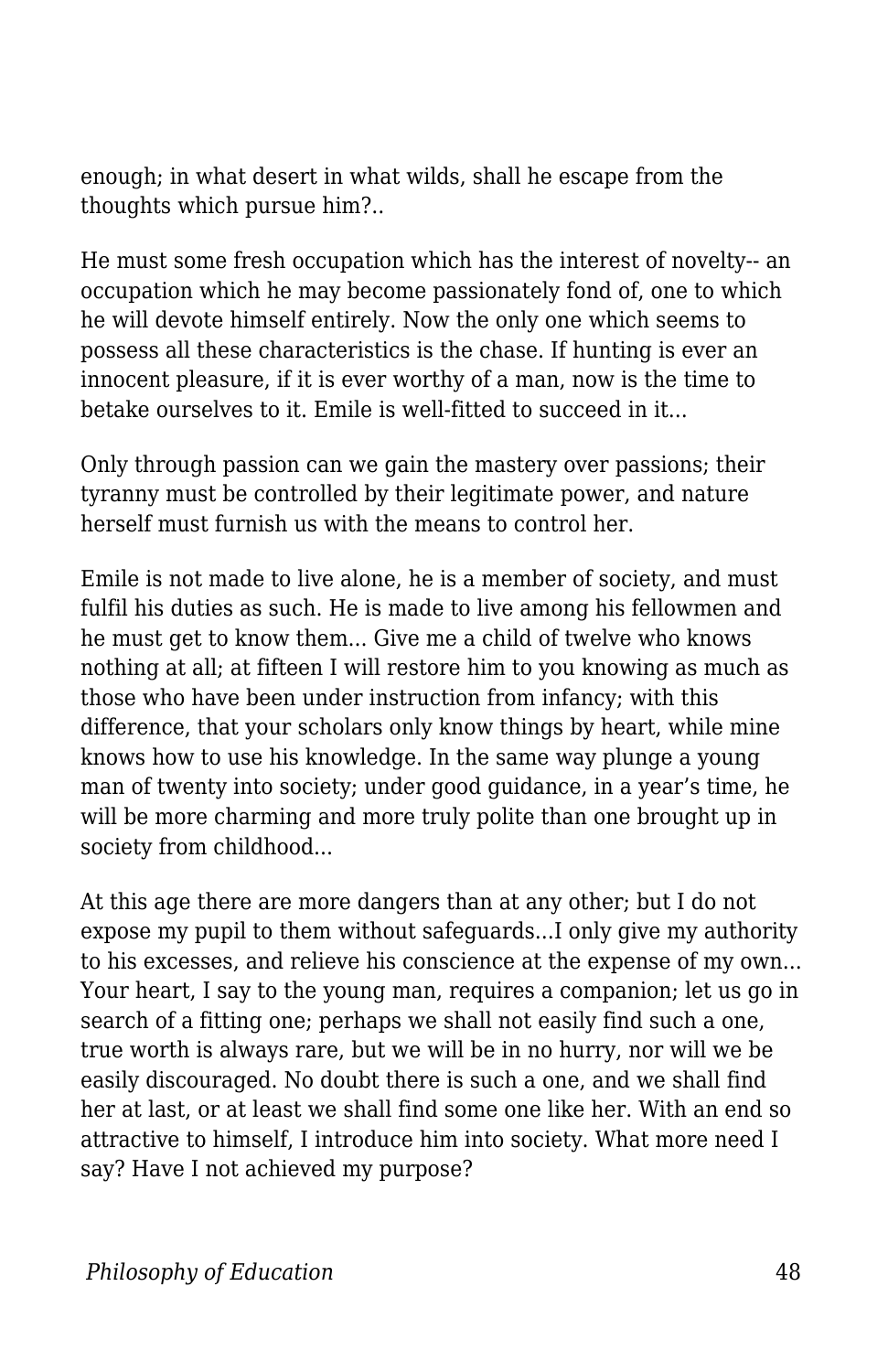By describing to him his future mistress, you may imagine whether I shall gain a hearing, whether I shall succeed in making the qualities he ought to love pleasing and dear to him, whether I shall sway his feelings to seek or shun what is good or bad for him. I shall be the stupidest of men if I fail to make him in love with he knows not whom. No matter that the person I describe is imaginary, it is enough to disgust him with those who might have attracted him; it is enough if it is continually suggesting comparisons which make him prefer his fancy to the real people he sees; and is not love itself a fancy, a falsehood, an illusion? We are far more in love with our own fancy than with the object of it. If we saw the object of our affections as it is, there would be no such thing as love. When we cease to love, the person we used to love remains unchanged, but we no longer see with the same eyes; the magic veil is drawn aside, and love disappears. But when I supply the object of imagination, I have control over comparisons, and I am able easily to prevent illusion with regard to realities.

For all that I would not mislead a young man by describing a model of perfection which could never exist; but I would so choose the faults of his mistress that they will suit him, that he will be pleased by them, and they may serve to correct his own. Neither would I like to him and affirm that there really is such a person; let him delight in the portrait, he will soon desire to find the original. From desire to belief the transition is easy; it is a matter of a little skillful description, which under more perceptible features will give to this imaginary object an air of greater reality. I would go so far as to giver her a name; I would say, smiling, Let us call your future mistress Sophy; Sophy is a name of good omen; if it is not the name of the lady of your choice at least she will be worthy of the name; we may honor her with it meanwhile. If after all these details, without affirming or denying, we excuse ourselves from giving an answer, his suspicions will become certainty; he will think that his destined bride is purposely concealed from him, and that he will see her in good time. If once he has arrived at this conclusion and if the characteristics to be shown to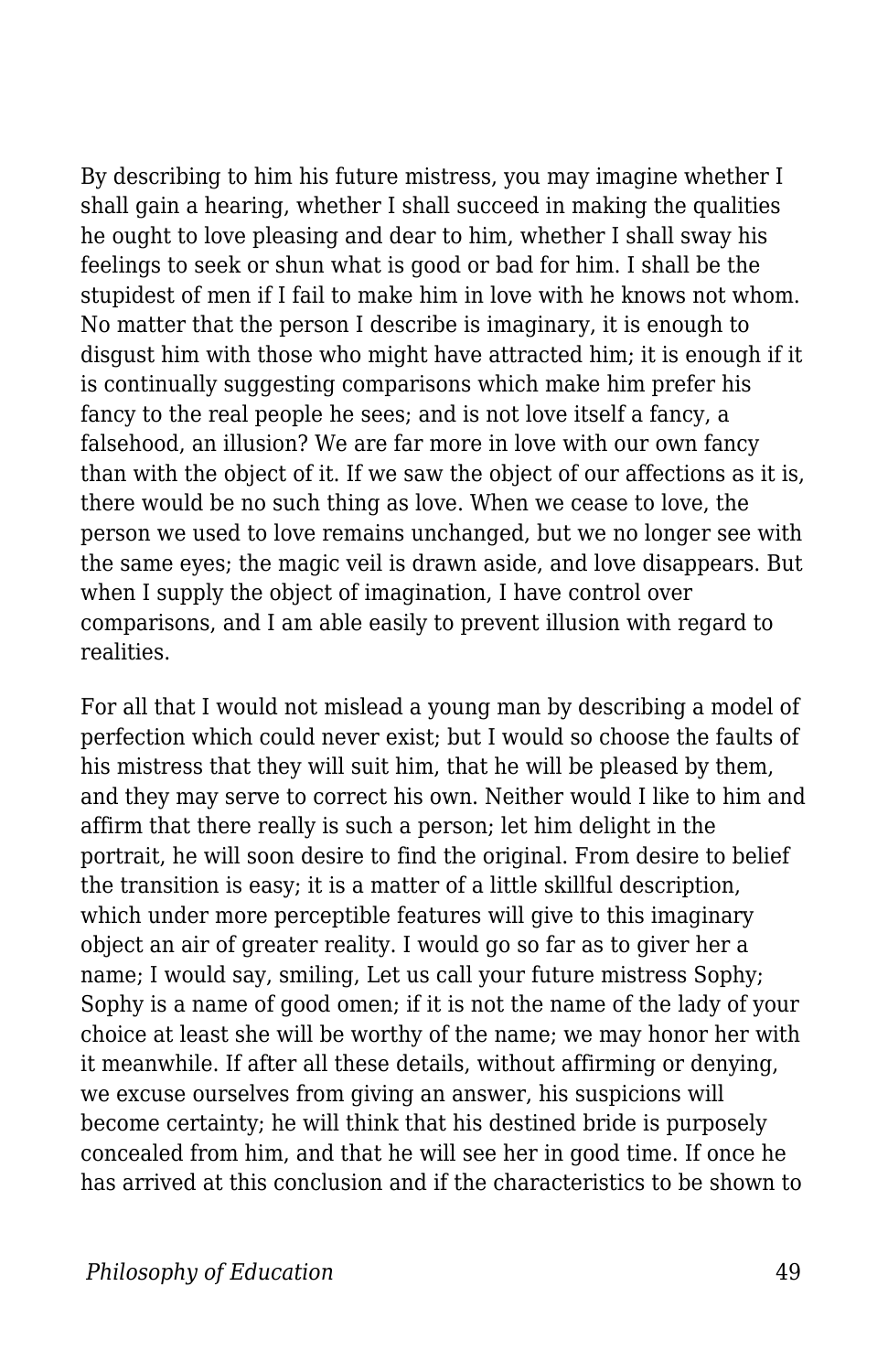him have been well chosen, the rest is easy; there will be little risk in exposing him to the world; protect him from his senses, and his heart is safe...

What a means to preserve his heart from the dangers to which his appearance would expose him, to repress his senses by means of his imagination, to rescue him from the hands of those women who profess to educate young men, and make them pay so dear for their teaching, and only teach a young man manners by making him utterly shameless. Sophy is so modest! What would she think of their advances! Sophy is so simple! How would she like their airs? They are too far from his thoughts and his observations to be dangerous...

A young man is led astray in the first place neither by temperament nor by his senses, but by popular opinion... it is not nature that corrupts them but example... So a young man when he enters society must be preserved from vanity rather than from sensibility; he succumbs rather to the tastes of others than to his own, and self-love is responsible for more libertines than love...

I have labored twenty years to arm him against mockery; they will not make him their dupe in a day; for in his eyes ridicule is the argument of fools... I will say to him, You will see that your welfare, in which my own is bound up, compels me to speak; I can do nothing else. But why do these young men want to persuade you? Because they desire to seduce you; they do not care for you, they take no real interest in you; their only motive is a secret spite because they see you are better than they; they want to drag you down to their level, and they only reproach you with submitting to control that they may themselves control you. Do you think you have anything to gain by this?.. To escape from the so-called prejudices of their fathers, they yield to those of their comrades...The triumph of mockers is soon over; truth endures, and their foolish laughter dies away...

...he recognizes the voice of friendship and he knows how to obey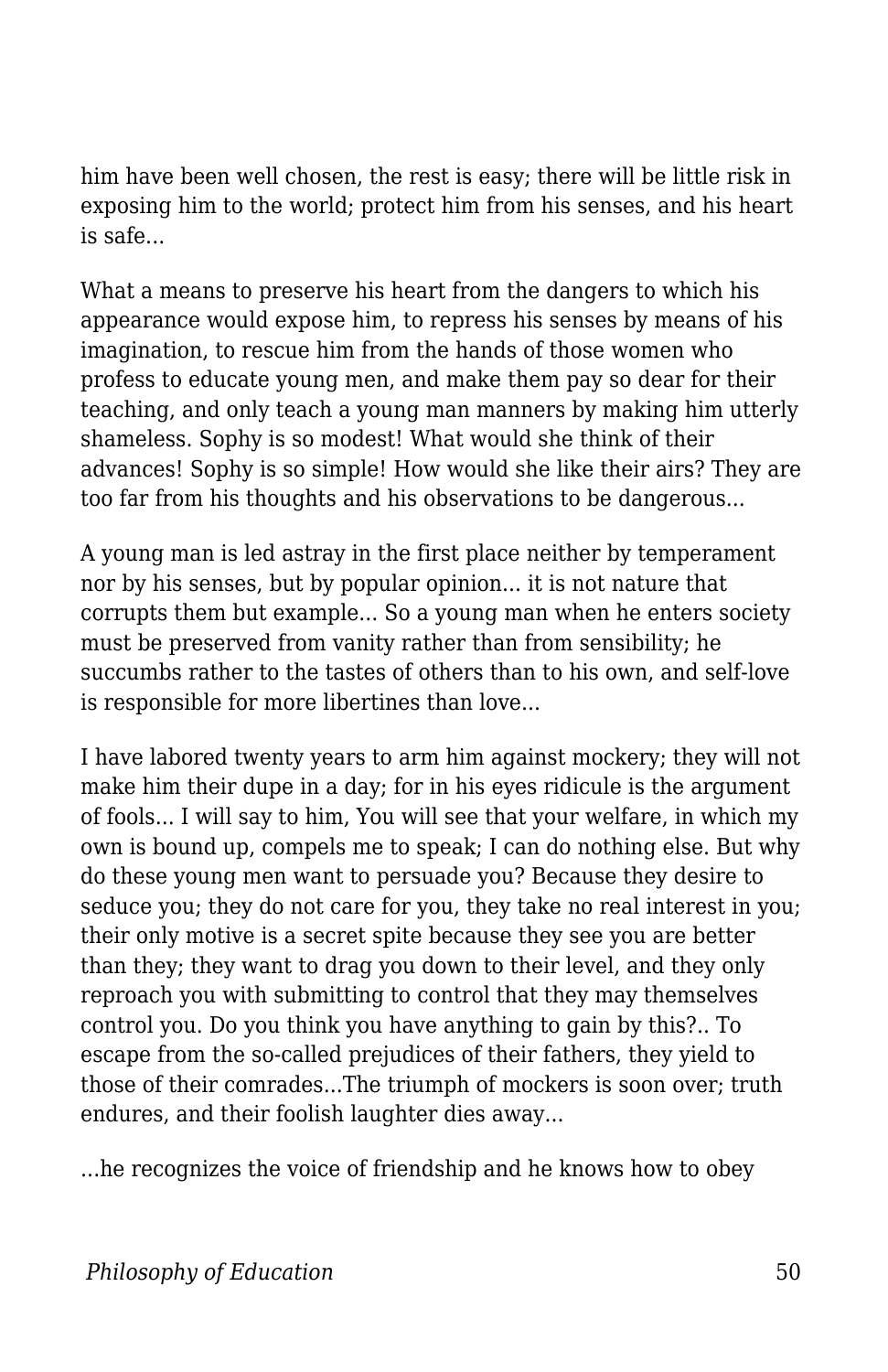reason. It is true I allow him a show of freedom, but he was never more completely under control, because he obeys of his own free will. So long as I could not get the mastery over his will, I retained my control over his person; I never left him for a moment. Now I sometimes leave him to himself because I control him continually. When I leave him I embrace him and I say with confidence: Emile I trust you to my friend, I leave you to his honor; he will answer to you...

Whatever we may do, a young man's worst enemy is himself, and this is an enemy we cannot avoid. Yet this is an enemy of our own making, for, as I have said again and again, it is the imagination which stirs the senses. Desire is not a physical need; it is not true that it is a need at all. If no lascivious object had met our eye, if no unclean thought had entered our mind, this so-called need might never have made itself felt, and we should have remained chaste, without temptation, effort, or merit...

Distrust instinct as soon as you cease to rely altogether upon it. Instinct was good while he acted under its guidance only; now that he is in the midst of human institutions, instinct is not to be trusted; it must not be destroyed, it must be controlled, which is perhaps a more difficult matter... If you be a slave, I prefer to surrender you to a tyrant from whom I may deliver you; whatever happens I can free you more easily from the slavery of women than from yourself...

Show your pupil your own weaknesses if you want to cure his; let him see in your struggles like his own; let him learn by your example to master himself... the qualities which make a good impression at the first glance are not his, he neither possesses them, nor desires to possess them. He cares too little for the opinions of other people to value their prejudices, and he is indifferent whether people esteem him or not until they know him... He cannot bear to see any one suffer...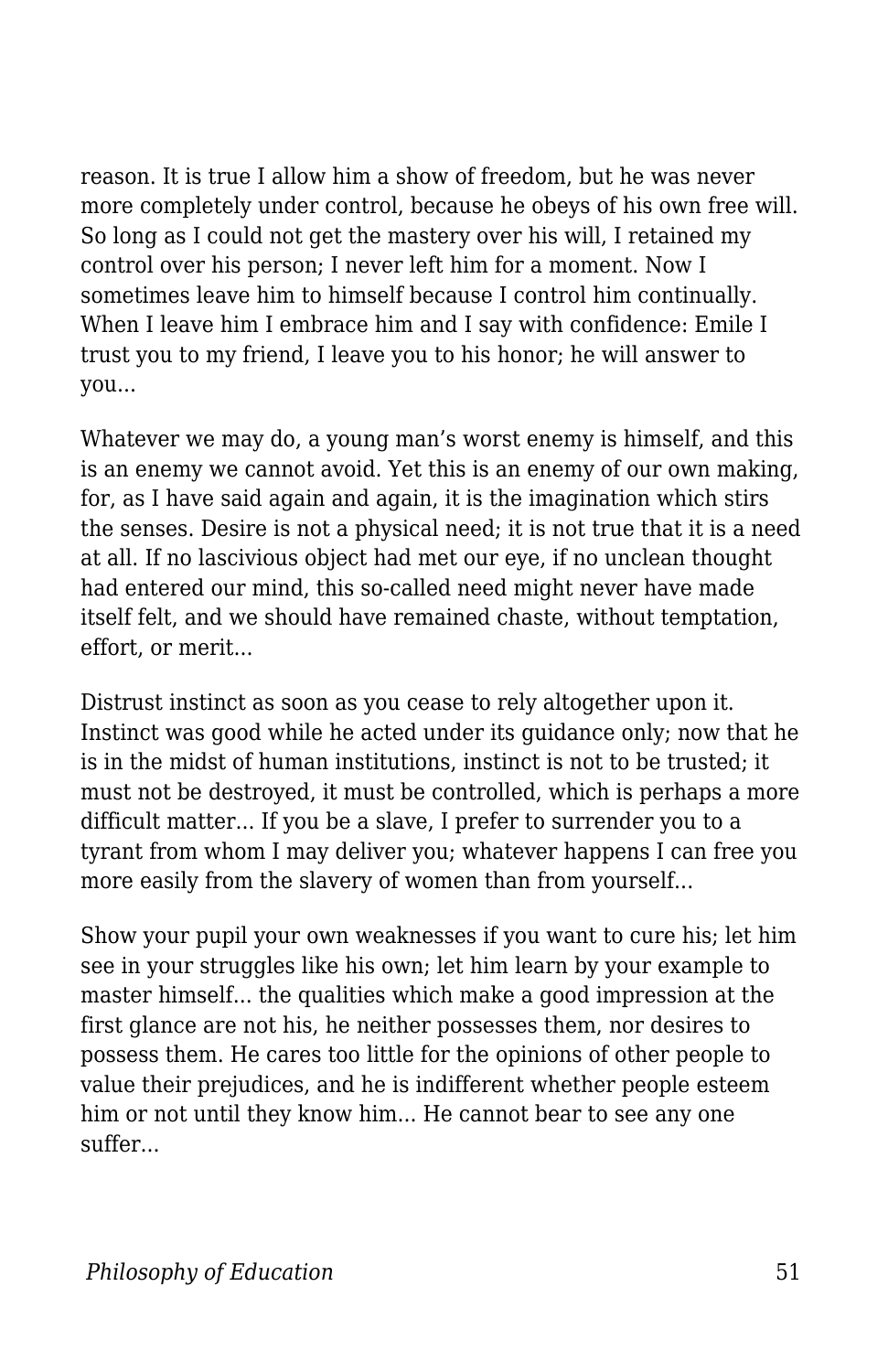Although Emile has no very high opinion of people in general, he does not show any scorn of them, because he pities them and is sorry for them... So he neither argues nor contradicts; neither does he flatter nor agree; he states his opinion without arguing with others, because he loves liberty above all things, and freedom is one of the fairest gifts of liberty...he is most at his ease when no one pays any attention to him...his manners are easy, not haughty; an insolent look is the mark of a slave...

He who loves desires to be loved. Emile loves his fellows and desires to please them. Even more does he wish to please the women; his age, his character, the object he has in view, all increase this desire. I say his character, for this has great effect; men of good character are those who really adore women. They have not the mocking jargon of gallantry like the rest, but their eagerness is more genuinely tender, because it comes from the heart... He will be more modest and respectful to married women, more eager and tender towards young girls. He never loses sight of his purpose, and it is always those who most recall it to him who receive the greater share of his attentions...

"The worst effect of artificial politeness is that it teaches us how to dispense with the virtues it imitates. If our education teaches us kindness and humanity, we shall be polite, or we shall have no need of politeness..."

Now is the time to read pleasant books; now is the time to teach him to analyze speech and to appreciate all the beauties of eloquence and diction. It is a small matter to learn languages, they are less useful than people think; but the study of languages leads us on to that of grammar in general... There is, moreover, a certain simplicity of taste which goes straight to the heart; and this is only to be found in the classics. In oratory, poetry, and every kind of literature, Emile will find the classical authors as he found them in history, full of matter and sober in their judgment. The authors of our own time, on the contrary, say little and talk much. To take their judgment as our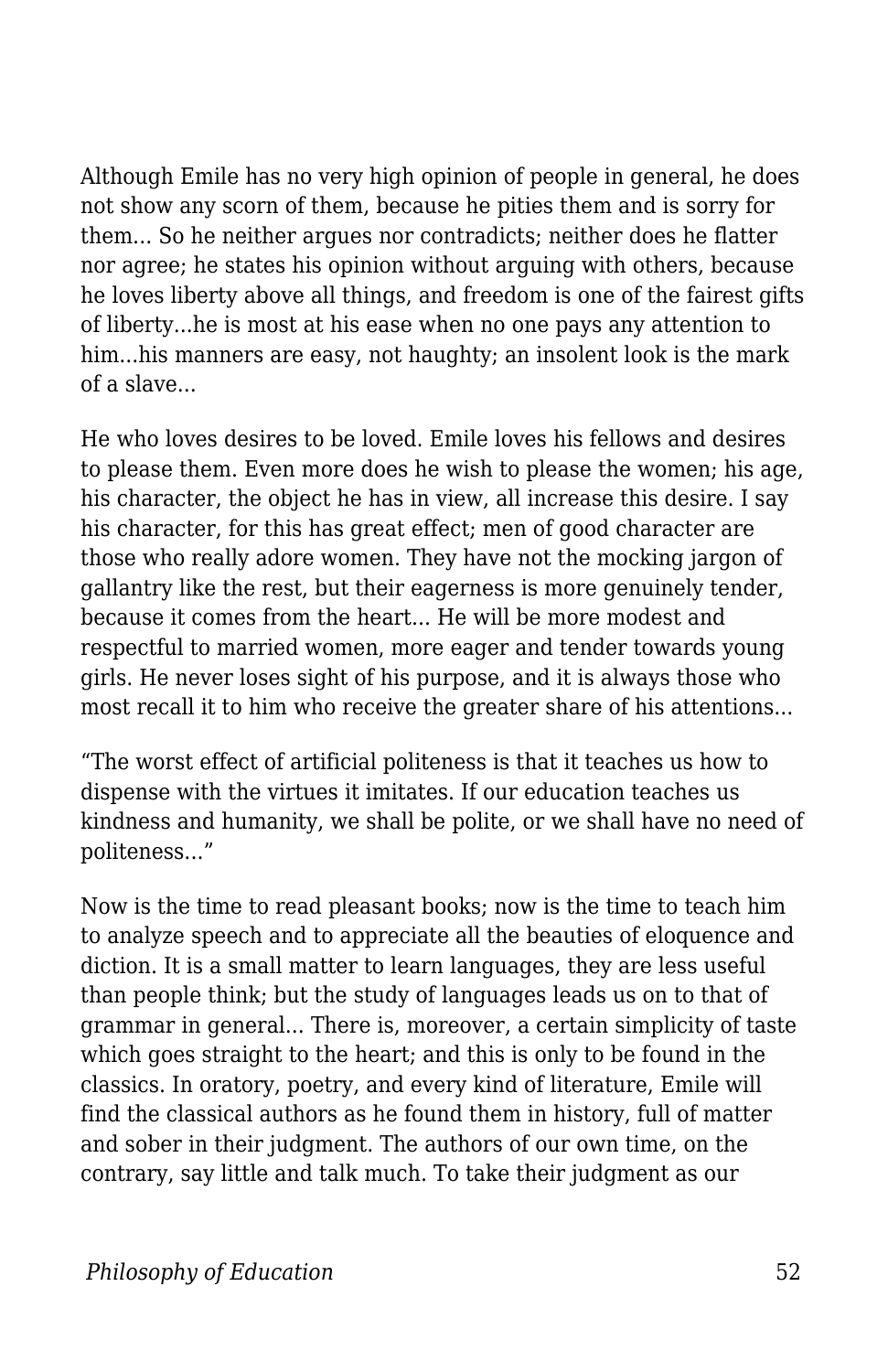constant law is not the way to form our own judgment... Speaking generally Emile will have more taste for the books of the ancients than for our own, just because they were the first, and therefore the ancients are nearer to nature and their genius is more distinct...

To amuse him he shall hear the chatter of the academies; I will draw his attention to the fact that every member of them is worth more by himself than he is as a member of society; he will then draw his own conclusions as to the utility of these fine institutions.

I take him to the theater to study taste, not morals; for in the theater above all taste is revealed to those who can think. Lay aside precepts and morality, I should say; this is not the place to study them. The stage is not made for truth; its object is to flatter and amuse; there is no place where one can learn so completely the art of pleasing and of interesting the human heart...

Oh, good youth, stay, make a pause in your reading, you are too deeply moved; I would have you find pleasure in the language of love, but I would not have you carried away by it; be a wise man, but be a good man too. If you are only one of these, you are nothing...

Neither a friend nor a mistress can be bought. Women may be got for money, but that road will never lead to love. Love is not only not for sale; money strikes it dead... The chief curse of the rich is dullness; in the midst of costly amusements, among so many men striving to give them pleasure, they are devoured and slain by dullness; their life is spent in fleeing from it and in being overtaken by it... We will be our own servants in order to be our own masters... Monopoly destroys pleasure. Real pleasures are those which we share with the crowd; we lose what we try to keep to ourselves alone... The demon of property spoils everything he lays hands upon. A rich man wants to be master everywhere, and he is never happy where he is; he is continually driven to flee from himself. I shall therefore continue to do in my prosperity what I did in my poverty. Henceforward, richer in the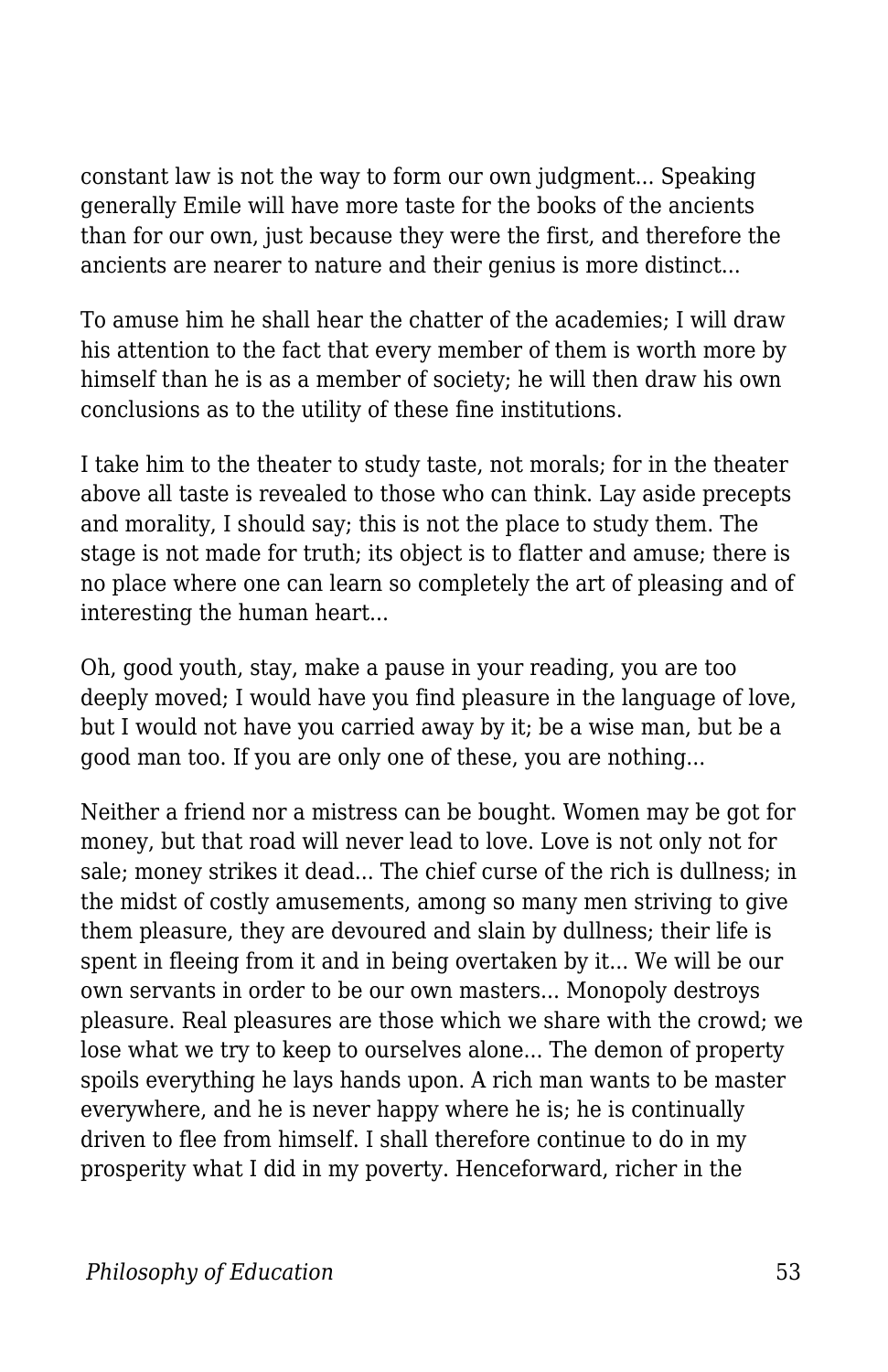wealth of others than I ever shall be in my own wealth...

You will say, no doubt, that such amusements lie within the reach of all, that we need not be rich to enjoy them. That is the very point I was coming to. Pleasure is ours when we want it; it is only social prejudice which makes everything hard to obtain, and drives pleasure before us. To be happy is a hundredfold easier than it seems. If he really desires to enjoy himself the man of taste has no need of riches; all he wants is to be free and to be his own master...

While our time is thus employed, we are ever on the look-out for Sophy, and we have not yet found her. It was not desirable that she should be found too easily, and I have taken care to look for her where I knew we should not find her.

The time is come; we must now seek her in earnest, lest Emile should mistake some one else for Sophy, and only discover his error when it is too late. Then farewell Paris, far-famed Paris, with all your noise and smoke and dirt, where the women have ceased to believe in honor and the men in virtue. We are in search of love, happiness, innocence; the further we go from Paris the better.